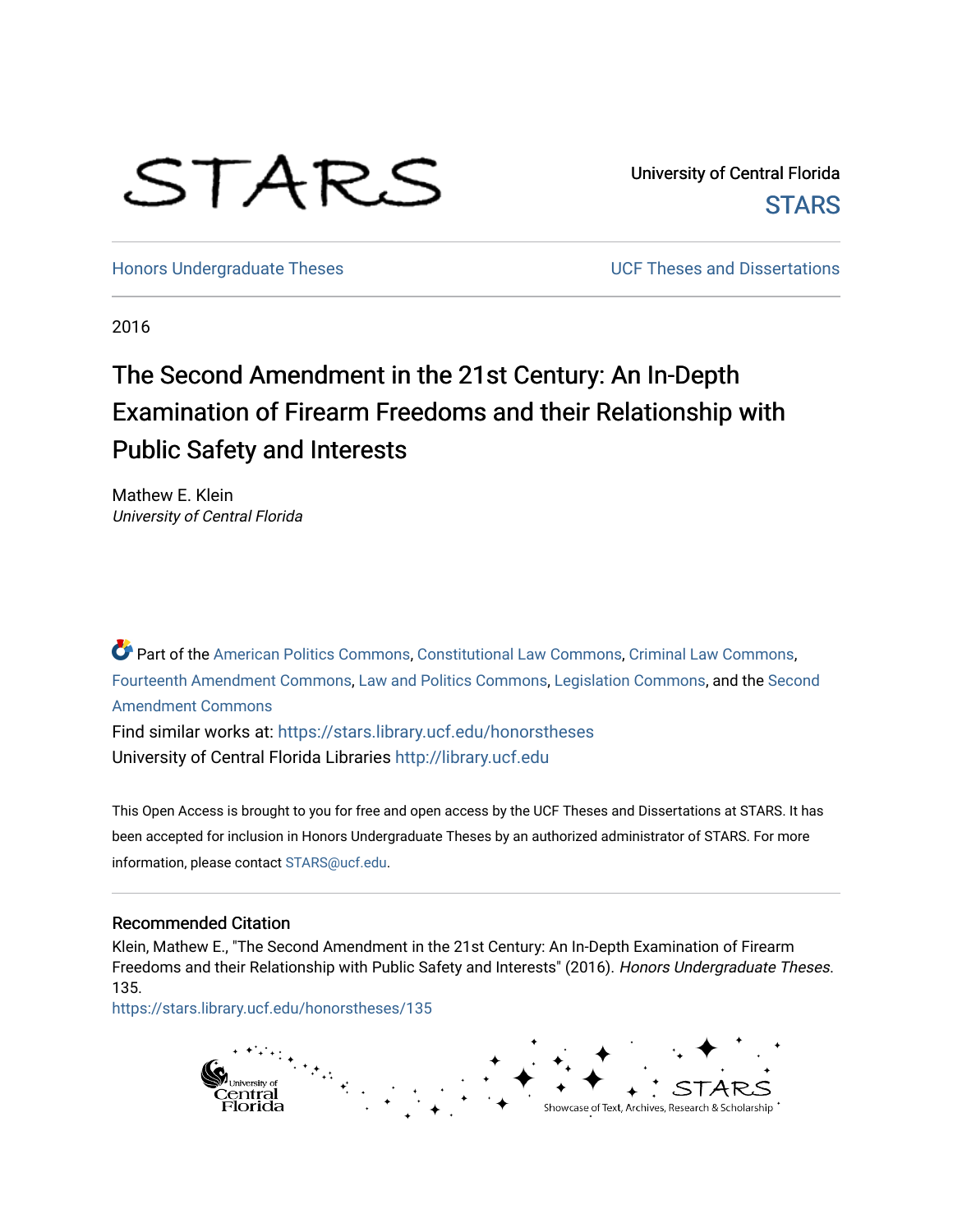# THE SECOND AMENDMENT IN THE 21<sup>ST</sup> CENTURY: AN IN-DEPTH EXAMINATION OF FIREARM FREEDOMS AND THEIR RELATIONSHIP WITH PUBLIC SAFETY AND INTERESTS

by

# MATHEW E. KLEIN

A thesis submitted in partial fulfillment of the requirements for the Honors in the Major Program in Legal Studies in the College of Health and Public Affairs and in The Burnett Honors College at the University of Central Florida Orlando, Florida

Fall Term, 2016

Thesis Chair: Dr. David Slaughter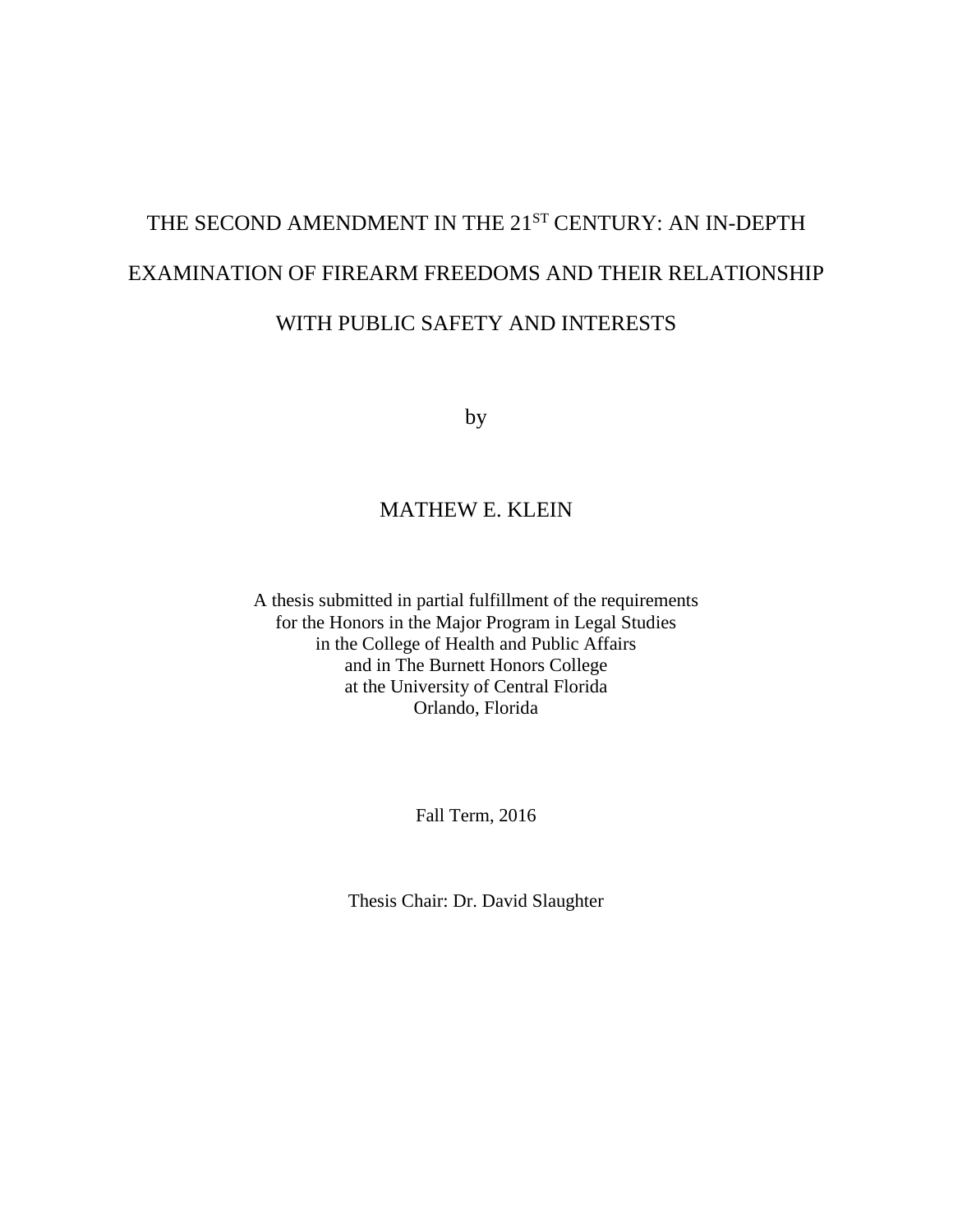# **ABSTRACT**

One of the most hotly contested topics in the world today revolves around an object. An object that has caused debate among all members of society both in the United States, and all across the globe. But how could an object, something that on its own does nothing, spur such heated argument? This object is the evolution of invention and the product of fighting amongst each other. This object changes the way people think and how they act. This object can be used for both good and bad. This object is a gun.

This research project will explore the Second Amendment of the United States Constitution in the 21<sup>st</sup> century, providing an in depth examination of firearm freedoms and their relationship with public safety and interests. This research is integral to our society, both politically and publically. Firearms are a significant aspect of our country, a longstanding right that many people view as one of the most essential rights of a United States citizen. The research presented will examine vital aspects of the debate regarding firearm rights, and analyze the relationship between firearm freedoms and public safety.

This thesis will examine the benefits and detriments regarding firearm freedoms and their relationship with public safety. This thesis will first establish the necessary background information, including general information, legislation, and statistics, in order to analyze the aforementioned relationship. The next step in the analysis is to examine the benefits of firearm freedoms, as well as the problems with having unlimited firearm freedoms. This thesis will also examine other essential areas regarding this debate, including political impact, public opinion,

ii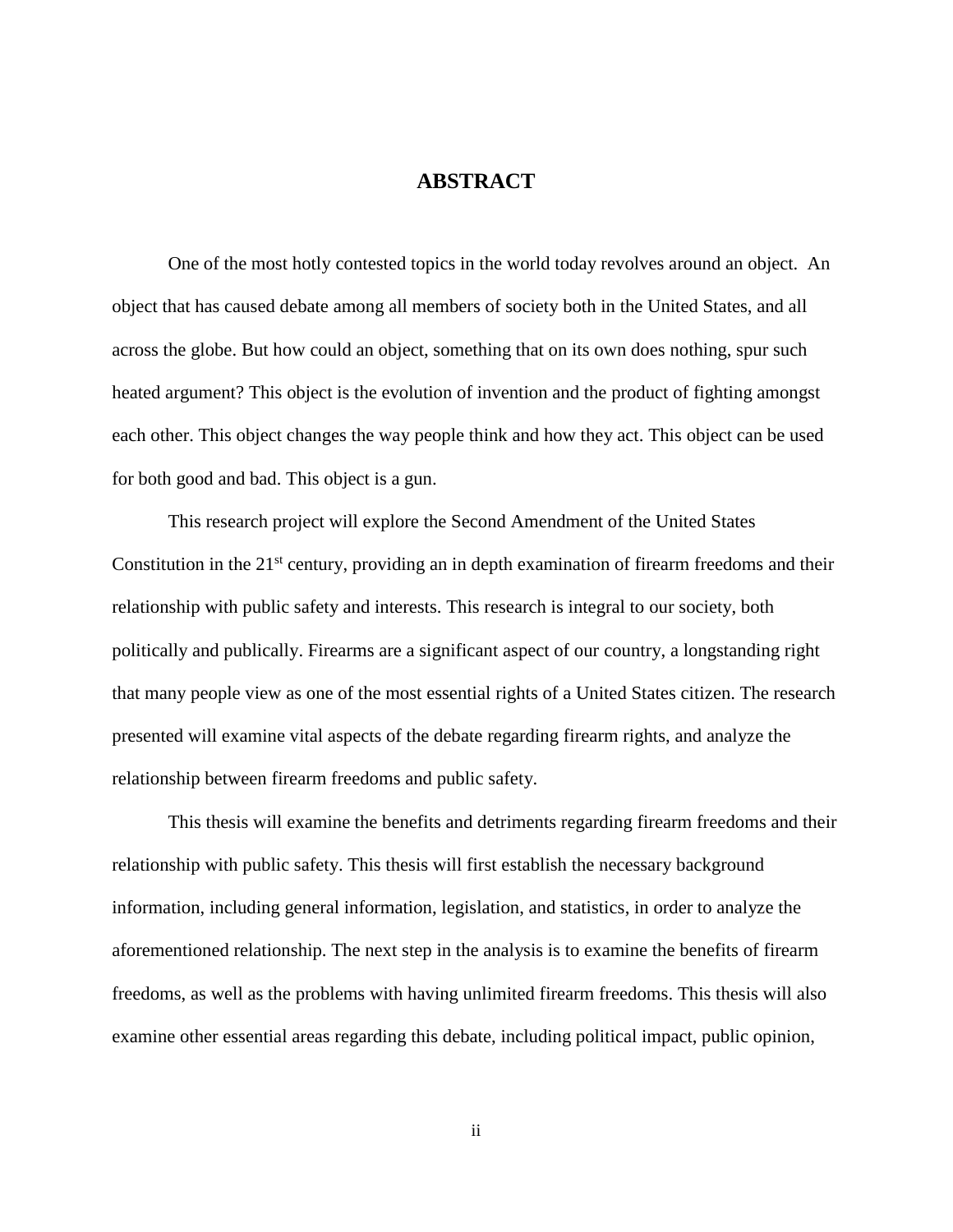and global comparisons. The thesis will conclude with possible alternatives for legislation regarding firearms, and an analysis of the likely proper path upon which to proceed.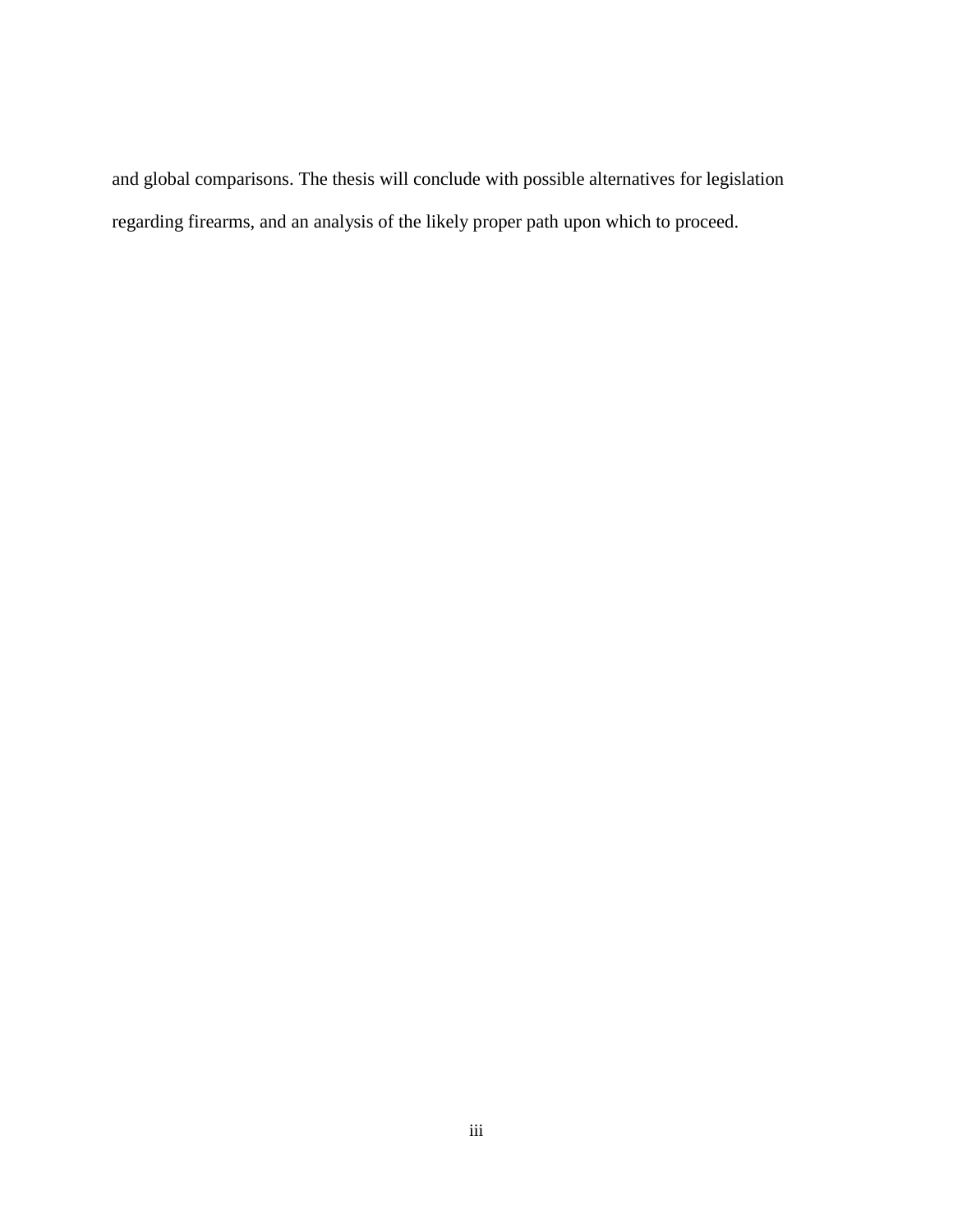# **ACKNOWLEDGMENTS**

I would like to take this opportunity to express my sincere gratitude to all of the people who have assisted me with this entire process. Thank you to Dr. Slaughter, Dr. Fromang, Dr. Watkins, Dr. Milon, and Dr. Smith for all of your support with this paper. Your guidance and mentorship has inspired me both as a student and as a future attorney. Dr. Slaughter, your leadership with this thesis has been invaluable, and I am beyond thankful that I had the opportunity to complete this research with your aid. I will be forever grateful for everything that you have done, and will continue to be the best student possible. Dr. Milon and Dr. Watkins, your support during this entire process has been boundless, and I am tremendously appreciative for all you both have done for me. I will follow all of the advice given from everyone involved in this process in my future to be the best law student possible. I would also like to thank my parents for their incredible support during this thesis process, and throughout college and my life. Finally, I would like to thank the University of Central Florida and the Honors in the Major Department for providing this great opportunity for me to strive and stand out as a student.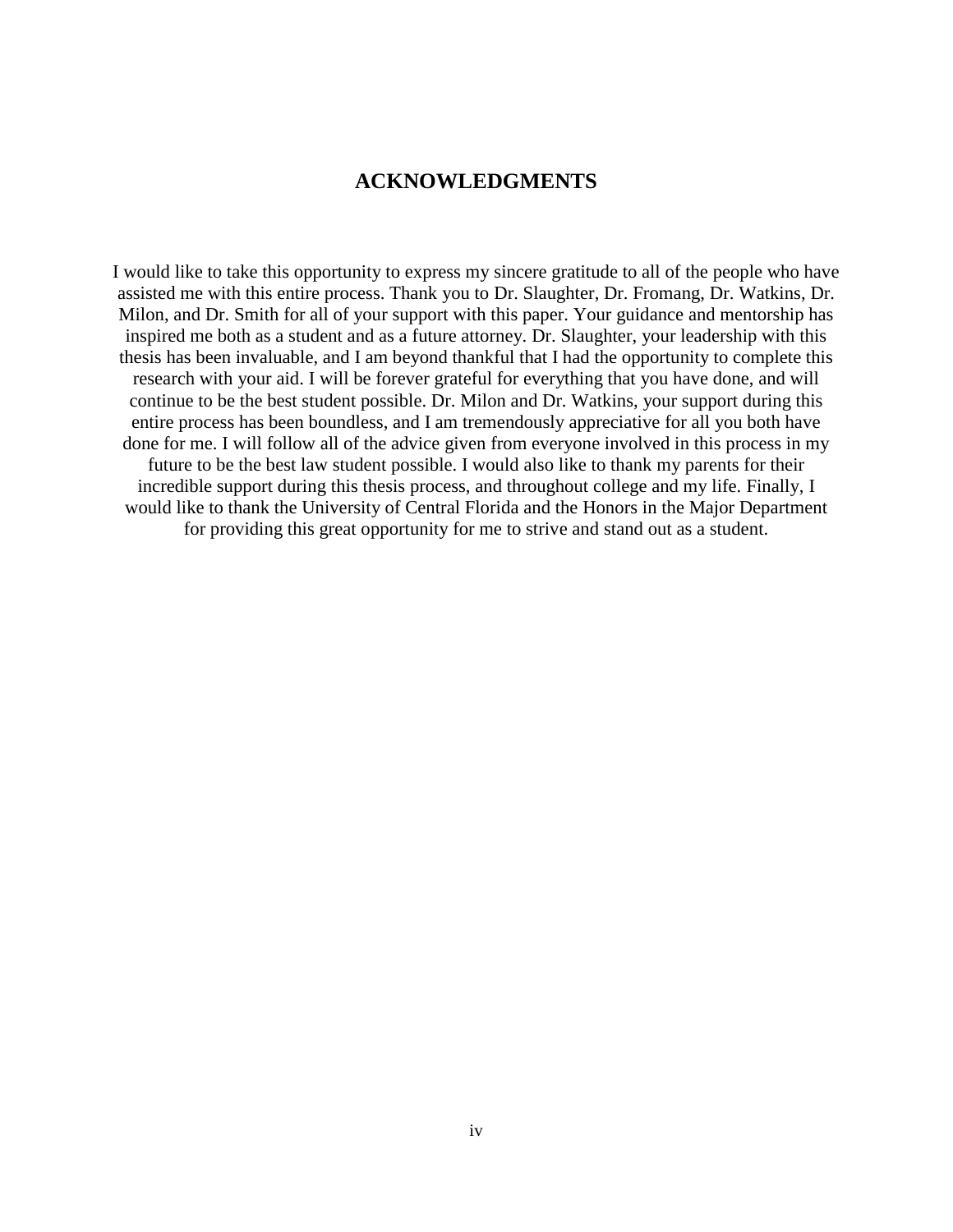# **TABLE OF CONTENTS**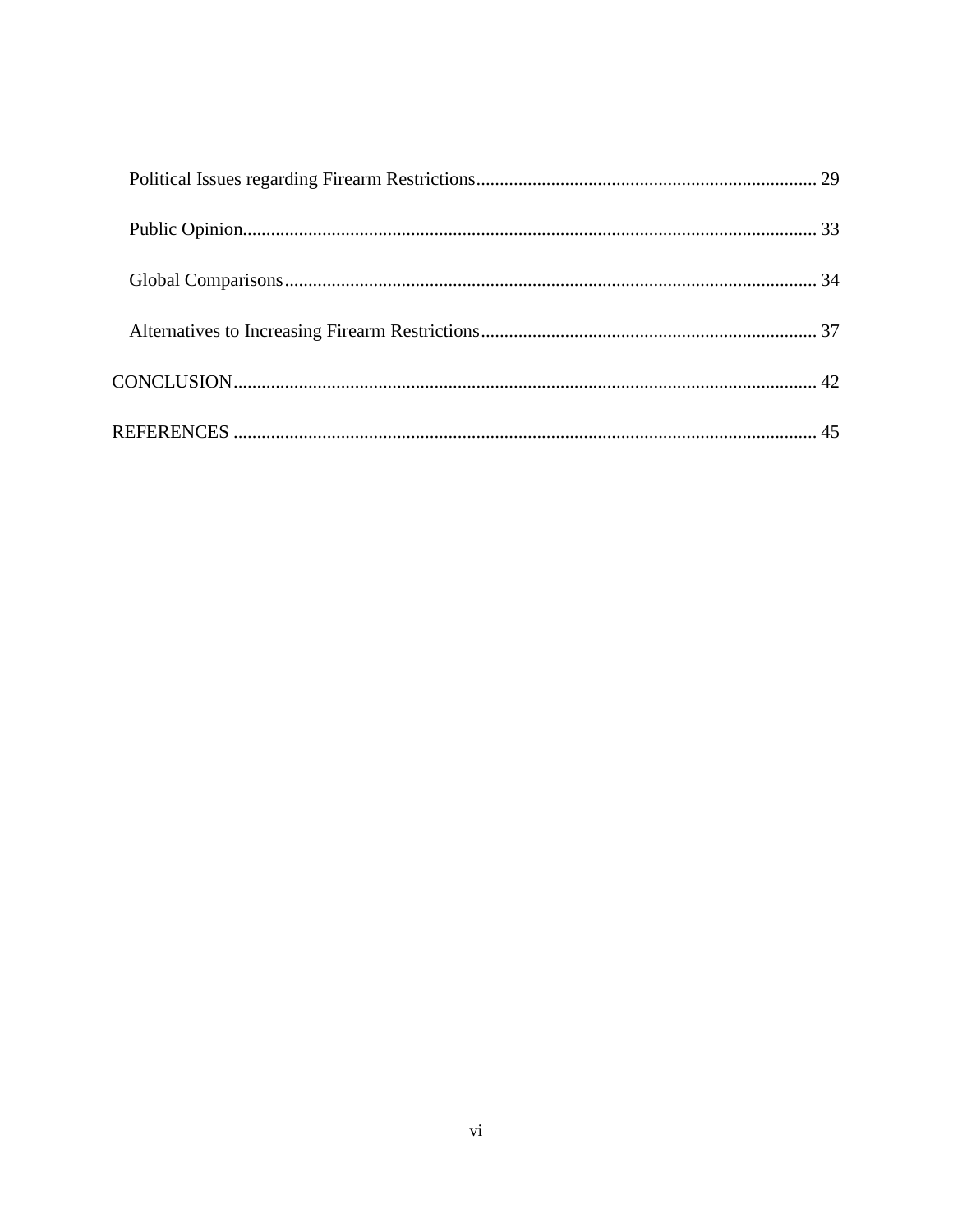# **BACKGROUND INFORMATION**

#### <span id="page-7-1"></span><span id="page-7-0"></span>**Terminology Foundation**

Prior to establishing the necessary background information to begin this thesis with, it is first important to clarify the specifics of this topic, especially in regard to terminology. The firearm debate has multiple aspects and angles that must be examined, so it is necessary to specify what areas of the debate this thesis is specifically focusing on. This thesis research is focusing on the possibility of increasing firearm restrictions, which translates to actually restricting access to firearms via such possible ways as a handgun ban or assault weapon ban. Therefore, such phrases as "increasing firearm restrictions" or "decreasing firearm freedoms" will typically refer to this type of action. The thesis will discuss alternatives to increasing firearm restrictions by other means, such as increasing background checks, first this thesis will address decreasing firearm freedoms by tightening restrictions on access to firearms.

# <span id="page-7-2"></span>**Firearm Ownership Information**

Before analyzing the relationship between firearm freedoms and public safety, background information must be established to lay the proper foundation for the contentions. The first aspect of this background information revolves around basic firearm definitions. The definition of a firearm is a "portable weapon designed to launch a metal projective propelled at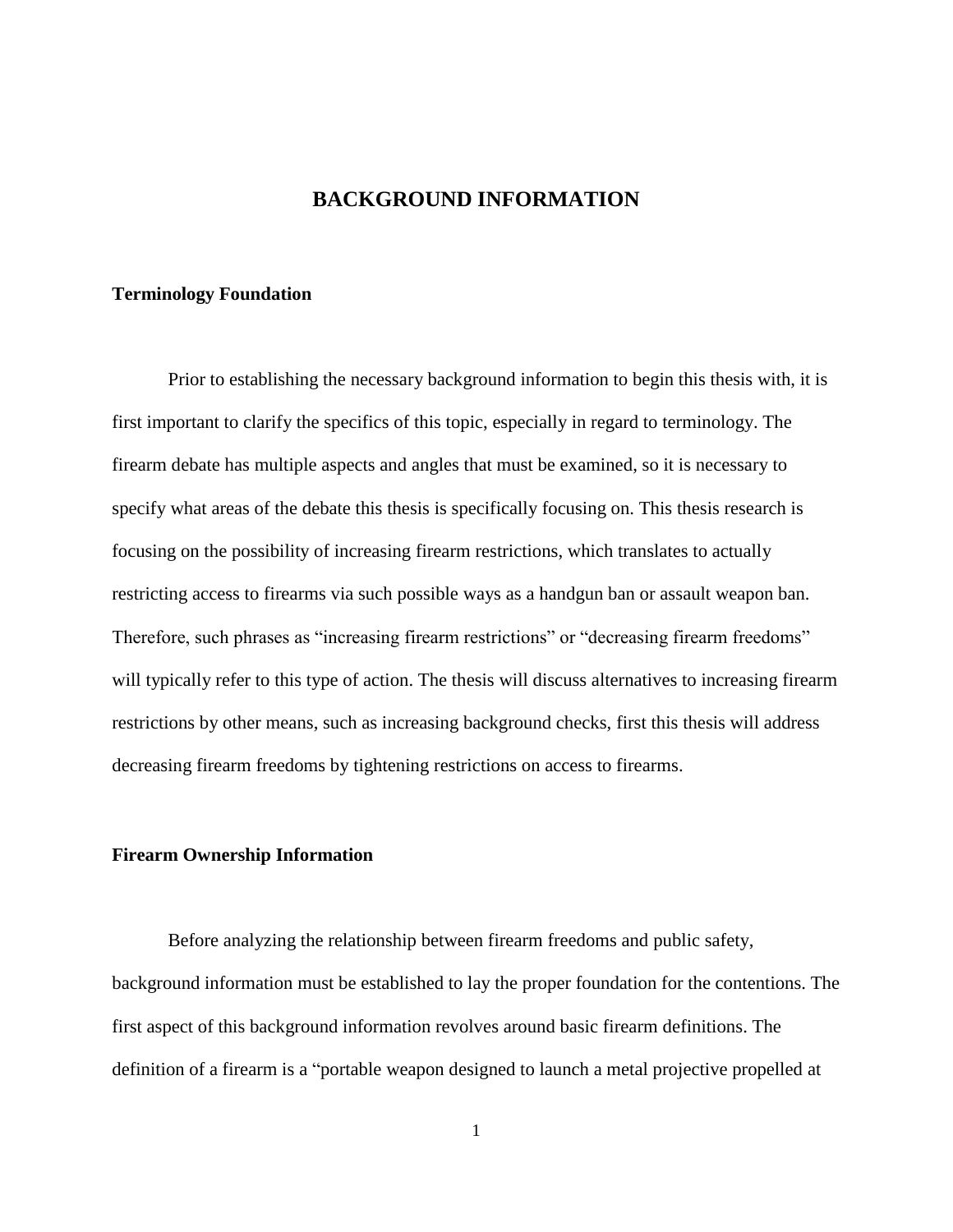high speeds via an explosion through a metal tube." There are generally three types of firearms: handguns, rifles, and shotguns. Some of the most typical uses for firearms are hunting, target shooting, and self-defense. One of the most common type of firearms owned by the public is a handgun, especially a semi-automatic handgun, which fires a bullet (metal projectile encased with gunpowder) each time the trigger is pulled.

Ownership information for firearms is an important aspect in establishing the background for this research. "The estimated total number of guns held by civilians in the United States is 270,000,000 to 310,000,000…[with] 114,000,000 handguns in civilian possession." (Alpers, et al) These figures demonstrate that firearms are common in today's society, with a staggeringly high ownership rate. Furthermore, the "top 20% of firearm owners had 10 a piece, accounting for 55% of all firearms [and] owners with just one accounted for 25% of all owners." (Cook, Gross, 6) These figures demonstrate that many firearms are held in the possession of owners with multiple firearms, indicating that there are many more firearms available to the public than the number of actual owners. While it is true that many firearm owners have a multitude of firearms, the vast number of owners is especially shocking when considering that there around roughly the same number of firearms owned by citizens in the United States as its number of total people. It is currently estimated that "40% of all US homes have guns." ("Background on Gun Control") This figure is vital to demonstrating how the public likely views firearms, as such a large ownership ratio could indicate that many Americans side with less restrictive firearm regulations. Additional support to this assertion can be derived from a separate statistic that also demonstrates the vast number of firearm owners in the United States: "in a comparison of the number of privately owned guns in 178 countries, the United States ranked at number one." (Alpers, et al)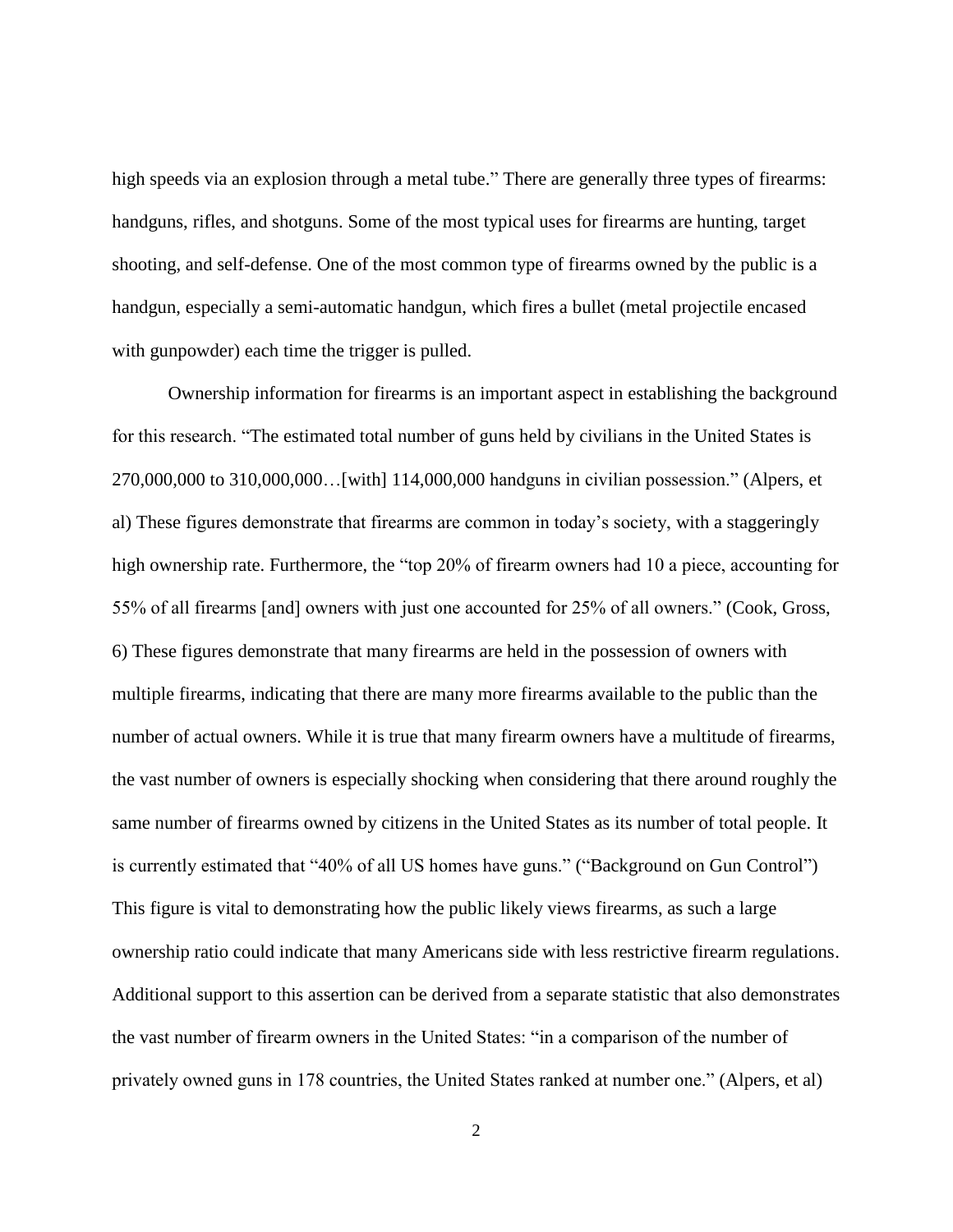The aforementioned facts regarding firearm ownership amounts could be predictive of how the public may view a change in firearm regulations and restrictions.

The purpose of firearm ownership is also vital to understanding the reasons behind such a vast number of total firearm owners. In 2013, 48% of owners cite protection as the primary purpose of ownership, and 39% report hunting or target shooting as their primary purpose for ownership. (Cook, Gross, 5) This figure demonstrates a shift from the 1999 report in which only 29% cited protection as the main reason for ownership. The change from 1999 to 2013 could be because parental ownership could lead to ownership by their children when they grow older, and they may cite protection because of the public controversy over guns. The shift between 1999 and 2013 could not likely be attributed to an increase in crime rate, as figures show that there has actually been a decrease in the crime rate over that time.

Furthermore, another vital statistic to establish before examining the issues at hand revolves around owners' information. "37% of men as compared to 12% of women [own firearms and] …middle-aged folks are more likely than those under 30 to have a gun, and whites are twice as likely as blacks." (Cook, Gross, 4) Establishing this ownership information is integral to analyzing the firearm debate, as one must determine those most likely to be effected by such legislation. These figures demonstrate that white middle-aged males are the largest demographic of firearm owners. Another factor to consider when analyzing firearm ownership trends is the fact that many firearm owners possess more than one firearm. While it is essential to examine the total number of firearm owners, it is also necessary to account for the owners that have multiple firearms in order to properly analyze the true number of firearms in the United States. Additionally, the states with the highest ownership of firearms include West Virginia,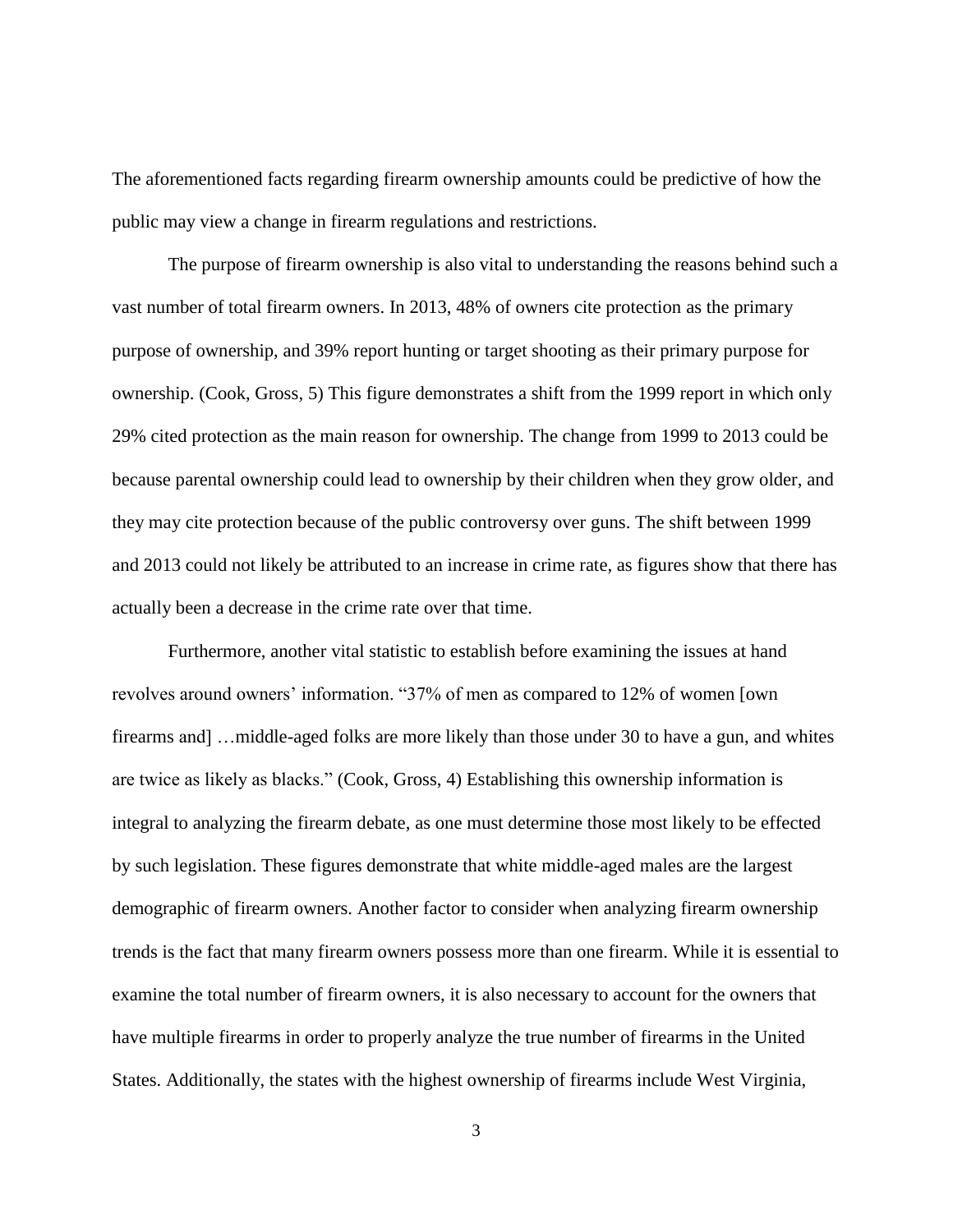Alabama, Mississippi, Wyoming, and Louisiana, while the states with the lowest ownership rates are Hawaii, Rhode Island, Massachusetts, New Jersey, and New York. (Cook, Gross, 5) As with the figures established previously, this information on state owner information is essential to establishing the most likely effected areas for firearm legislation, as well as proper application for firearm crime rates. This is reinforced by the fact that in Phoenix and Dallas-Fort Worth, two cities with some of the greatest concentration of urban gun ownership, more than half of suicides are with guns, while New York only has a 12% rate of suicides with guns. (Cook, Gross, 5) This figure assists in identifying another issue surrounding firearms, as the presence of firearms in highly concentrated areas may have a correlation to firearm-assisted suicides.

Another important purpose for firearm ownership that is important to establish prior to the thesis argument revolves around shooting sports. Shooting sports may include a multitude of firearm relate activities, which may include hunting, shooting competitions, target practice, and skeet/trap shooting. While many firearm owners assert that their purpose for firearm ownership is for self-defense, participation in these activities may also be a separate reason for owning firearms. Today, 13 million adults hunt in any given year, or roughly 6% of the population who are over the age of 16. (Cook, Gross, 9) With such a large number of people participating in just one of the many firearm related sports/activities, it is an important factor to consider when examining firearm regulations. However, while many Americans do participate in shooting sports, there has also been a shift in participation in recent history. Over the past twenty years, the percentage of adults who hunted for food or sport decreased by 1.4%, and the average age of the hunting population has increased since 1991. (Cook, Gross, 9) These facts could signify that while there are a vast number of Americans that participate in shooting sports, many younger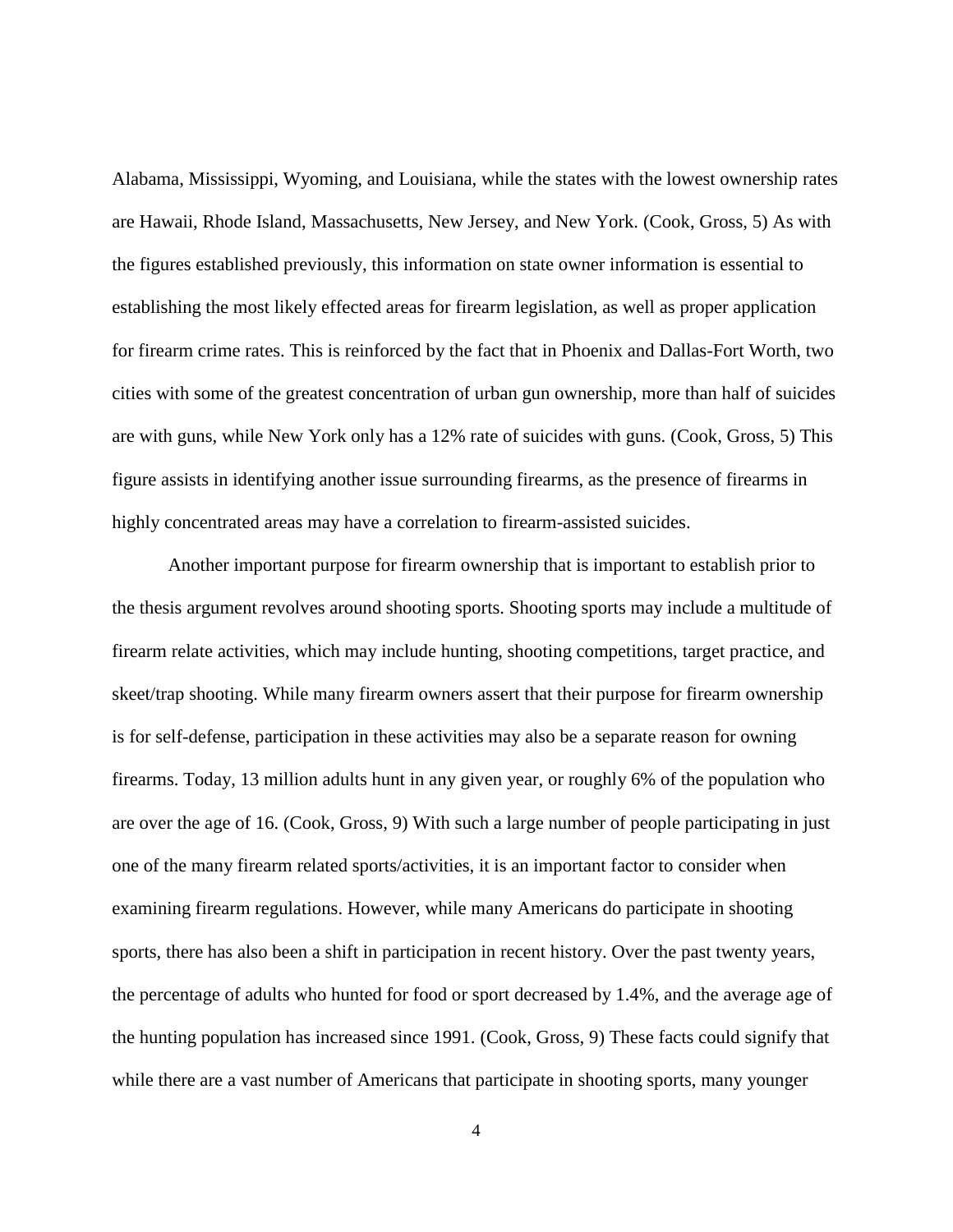Americans have chosen not to participate in these activities. This shift may denote a shifting view on firearms in the eyes of the younger American public, which could translate to support for an increase in firearm legislation.

Before beginning the thesis analysis, it is also essential to review recent firearm ownership trends in today's society. In 1980, approximately half of American households owned a firearm, while in 2010 only 35% of houses own firearms. Over the same period, the percent of people who own a firearm also declined. (Cook, Gross, 7) This figure demonstrates that over the past 30 years, firearm ownership has steadily declined in America, which may hint at the public opinion on firearms. In addition, if a person grew up in a home that had a firearm, they are three times more likely to own a gun than adults that did not. This may be because the presence of a firearm when at a young age allows individuals to enjoy gun sports and be comfortable with them in the home. (Cook, Gross, 6) This shows that past traditions of firearm ownership do have an effect on future trends in American society, signifying the need to examine firearm ownership trends. On another note, "domestic shipments of new firearms doubled between 2003 and 2011 to a record of 9.5 million." (Cook, Gross, 7) It is also possible that the average number of firearms per owner is increasing because the inflow is beyond the population growth, while the number of total owners has not increased. The influx of firearms into the United States demonstrates that recent events have led to a larger firearm industry, with more and more firearms available to the public every day.

#### <span id="page-11-0"></span>**Relevant Legislation**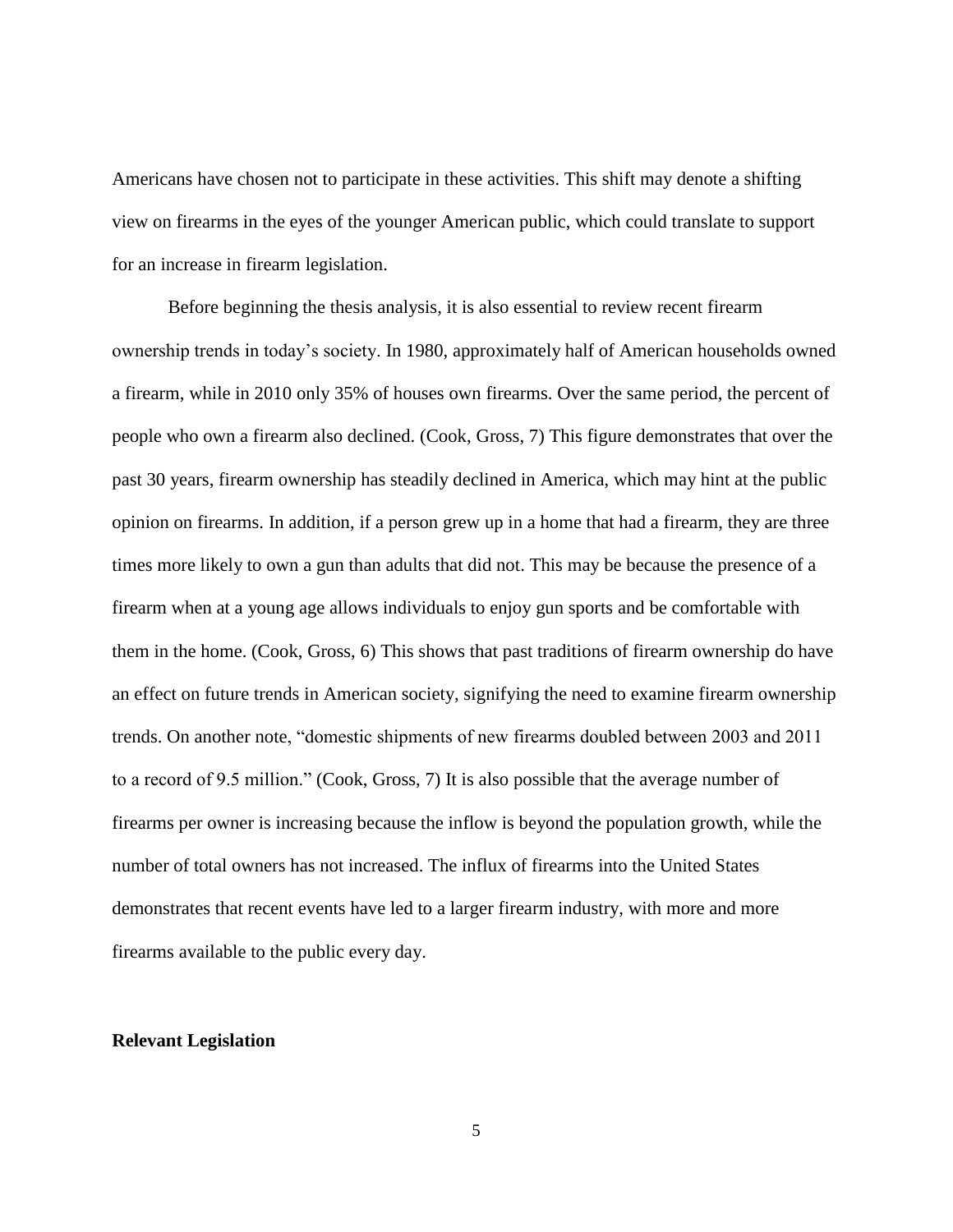The most influential provision regarding firearm rights is the Second Amendment of the United States Constitution. The Second Amendment states: "A well-regulated Militia, being necessary to the security of a free State, the right of the people to keep and bear Arms, shall not be infringed." This Amendment is a primary source of the right to firearms for United States citizens, and therefore is the first piece of legislation that must be examined for this thesis. Since the creation of the Constitution, the interpretation and meaning of the Second Amendment has morphed via court cases and legislation. The original interpretation of the Second Amendment only applied to state militias, which was changed by the Supreme Court in 2008 to apply to an individual's right to own a firearm. Before 2008, the courts derived the right to own a firearm from the fundamental human rights to protect one's life, liberty, and property. The application and interpretations of the Second Amendment in later legislation and court cases will be essential in examining the current firearm policies in the United States, and the possible future path for additional legislation.

In addition to the Second Amendment, other federal laws and regulations which control the right to own a firearm in the United States. The major federal laws that govern firearm rights are the National Firearms Act of 1934, Gun Control Act of 1968, and Brady Handgun Violence Prevention Act of 1993. According to the Law Center to Prevent Gun Violence:

"The National Firearms Act imposes an excise tax and registration requirements on narrow categories of firearms… The [Gun Control Act] enacted prohibitions on the importation of firearms "with no sporting purpose." … establish[ed] minimum ages for firearms purchasers, the requirement that all firearms (domestic and imported) be affixed with a serial number, and the expansion of the categories of prohibited persons…. The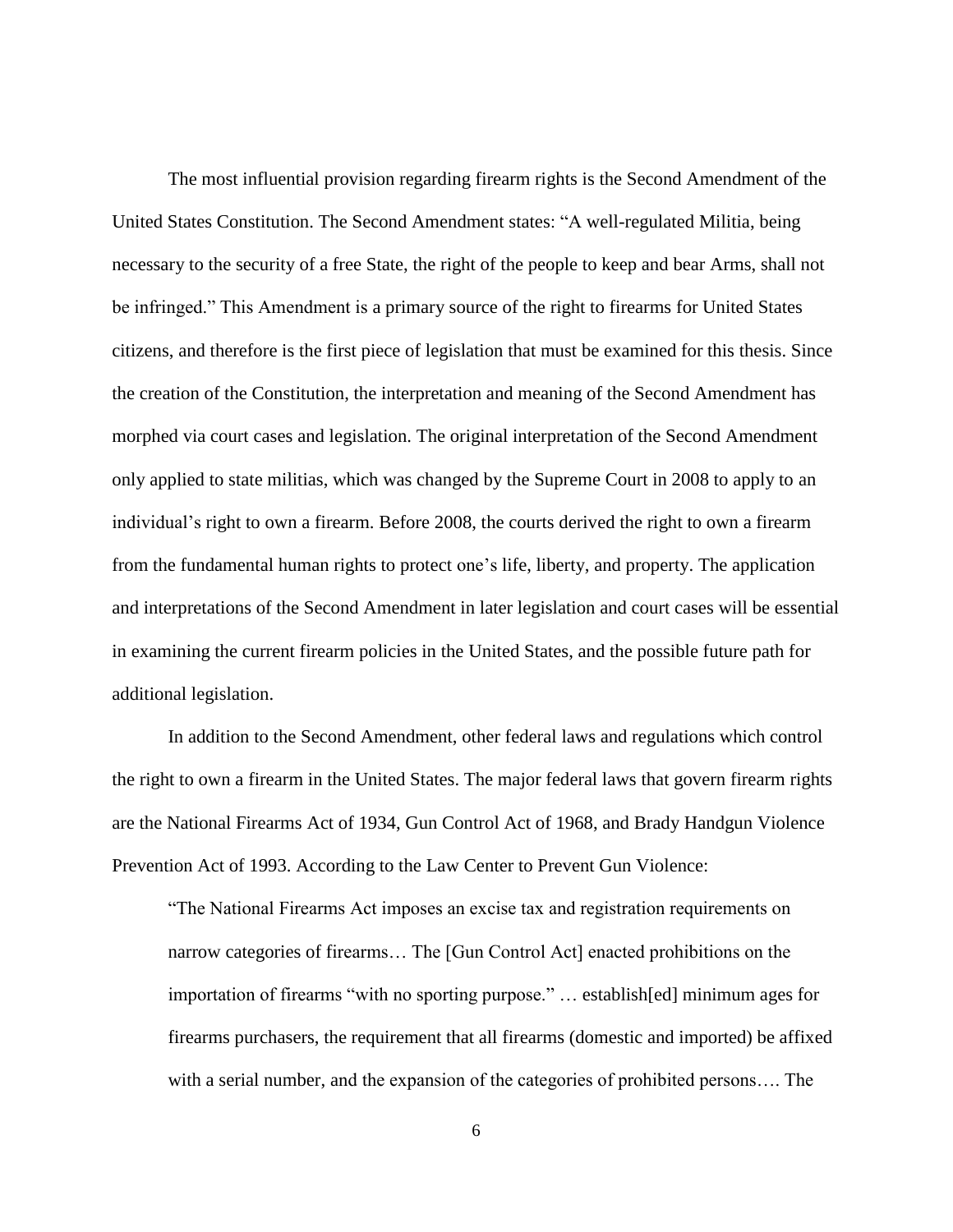Brady Handgun Violence Prevention Act of 1993 effected amendments to the GCA, originally imposing a five-day waiting period… before a licensed dealer was entitled to complete the sale of a handgun to that person." (Key Federal Acts)

The above detailed federal legislation clearly placed a multitude of regulations on firearms in the United States, and altered the types of firearms that are available to the public today. The Nation Firearms Act of 1934, Gun Control Act of 1968, and Brady Handgun Violence Prevention Act of 1993 are of the utmost importance to this thesis, as they directly altered the firearms available to the public.

# <span id="page-13-0"></span>**District of Columbia v. Heller**

In addition to Federal Legislation, firearm rights have also been impacted by Supreme Court rulings, specifically in two major cases, the first of which is District of Columbia v. Heller. The case of *Heller* revolved around a District of Columbia law that banned handgun possession in the home and implemented a safe storage requirement for legal firearms kept in a person's home. The court in *Heller* held that the Second Amendment "guarantees an individual right to possess a firearm in the home for self-defense, and struck down the handgun possession ban as well as the safe storage law." (Understanding DC) This holding by the Supreme Court vastly influences the right to firearms, as it declared a Washington, D.C. law that banned handguns illegal, thus recognizing an individual's right to bear arms under the Second Amendment. The concurring opinions in *Heller* also establish important legal precedent for the future, and therefore must also be examined. "Like most rights, the right secured by the Second Amendment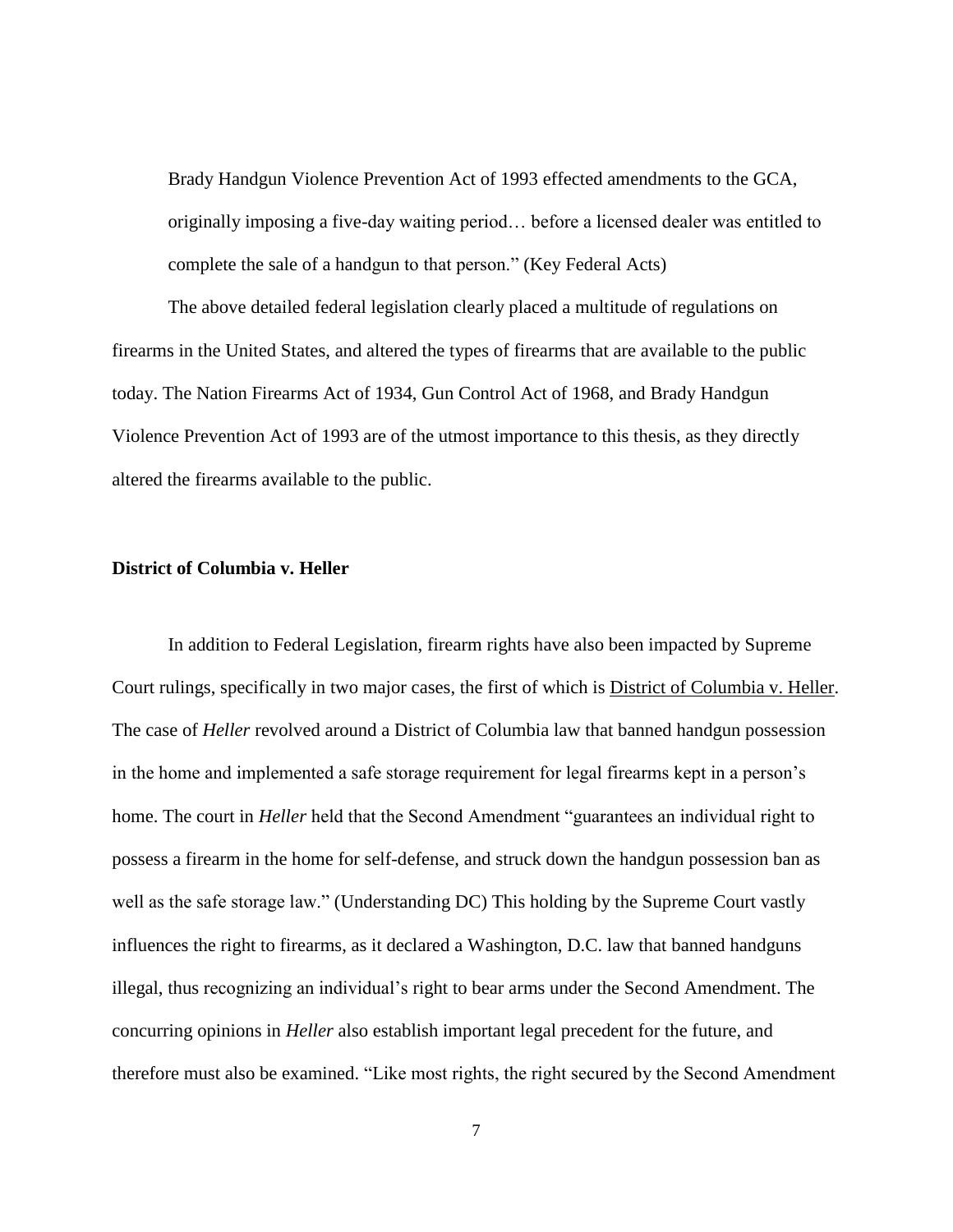is not unlimited…. The right was not a right to keep and carry any weapon whatsoever in any manner whatsoever and for whatever purpose…. Nothing in our opinion should be taken to cast doubt on longstanding prohibitions on the possession of firearms by felons and the mentally ill, or laws forbidding the carrying of firearms in sensitive places such as schools and government buildings, or laws imposing conditions and qualifications on the commercial sale of arms." (District of Columbia v. Heller, 554 U.S. 570 (2008)) This portion of the opinion in *Heller* is one of the most significant statements to examine from the case, as it established that the right to a firearm can be limited. The statement also details possible legal limitations on firearm possession, including reasons for not allowing possession such as mental illness and felony convictions. Another important statement to analyze from the *Heller* opinion regards the establishment of where the right to own a firearm is derived. "There seems to us no doubt, on the basis of both text and history, that the Second Amendment conferred an individual right to keep and bear arms. Of course the right was not unlimited, just as the First Amendment's right of free speech was not." (District of Columbia v. Heller, 554 U.S. 570 (2008)) This statement from the opinion is important for two reasons. First, it established that the source of the right to firearms is derived from the Second Amendment, and confirmed that limitations on firearm rights are permissible. Because *Heller* established that the Second Amendment is the source of the right to firearms, it makes any legislation that completely infringes upon this right unconstitutional. An additional statement from the *Heller* opinion that is of the utmost importance focuses on the safe storage requirement that the District of Columbia legislation established. "We must also address the District's requirement (as applied to respondent's handgun) that firearms in the home be rendered and kept inoperable at all times. This makes it impossible for citizens to use them for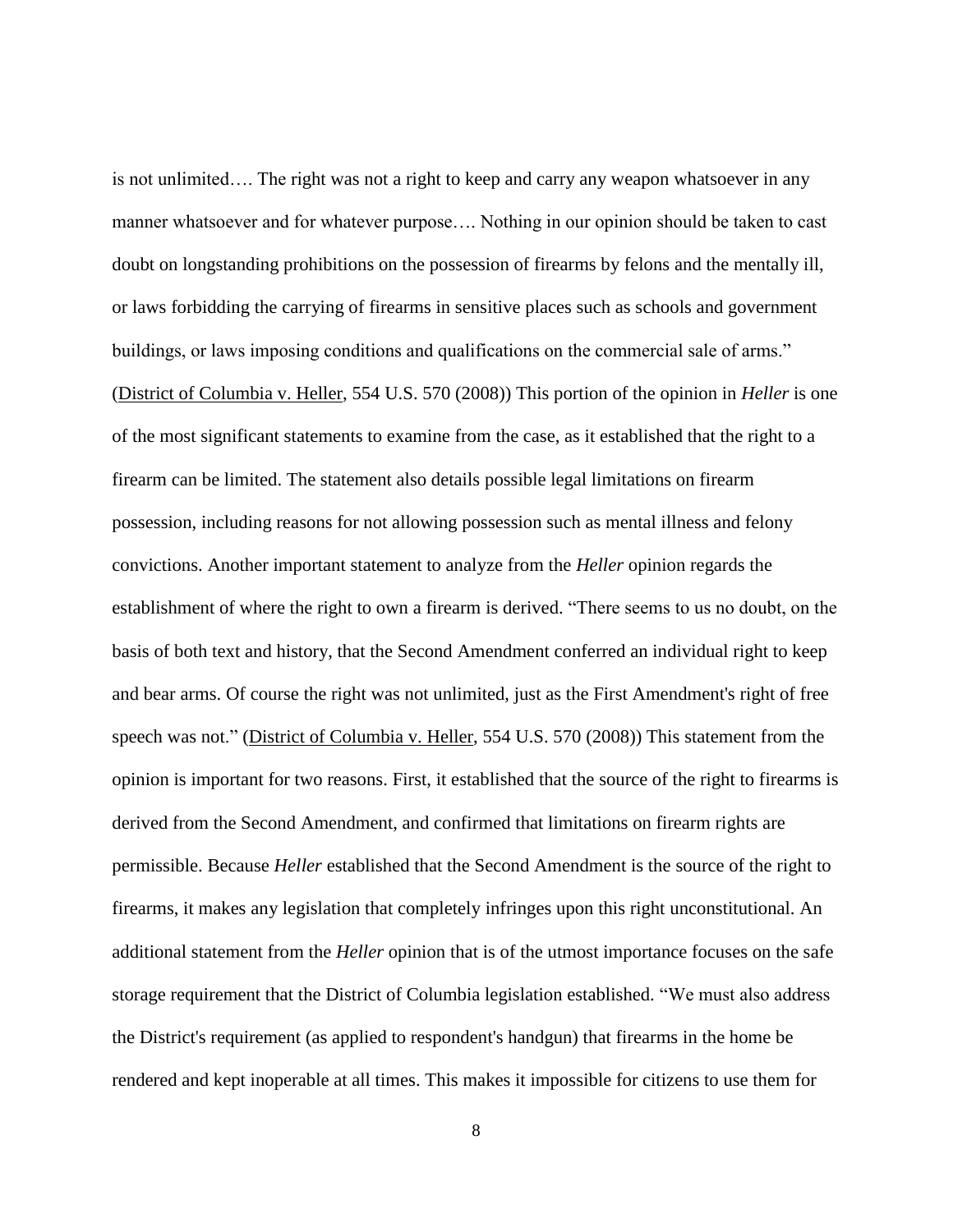the core lawful purpose of self-defense and is hence unconstitutional." (District of Columbia v. Heller, 554 U.S. 570 (2008)) Thus, this portion of the opinion from *Heller* asserted that a requirement to have all firearms in a home inoperable is, for self-defense purposes, unconstitutional because it prevents the owner from using the firearm to protect oneself when it becomes necessary. The safety precautions cannot be so onerous as to prevent the owner from protecting himself and his family. This finding in *Heller* is important for current possible changes to firearm freedoms, as one possible alternative to increasing firearm restrictions is to require safety precautions for firearms to prevent accidental shootings.

As a result of the handgun ban in Washington, D.C. before the *Heller* ruling, important statistical information can also be examined to measure the effect of a firearm ban on public safety. "During the years in which the D.C. handgun ban and trigger lock law was in effect, the Washington, D.C. murder rate averaged 73% higher than it was at the outset of the law, while the U.S. murder rate averaged 11% lower." (Agresti, Smith) This information suggests that restricting the use of firearms may have actually caused an increase in the murder rate in Washington. This statistical information is of great significance to the basis of this thesis, demonstrating the possible negative effect on public safety when unreasonable restrictions are placed on firearms in a United States city.

# <span id="page-15-0"></span>**McDonald v. City of Chicago**

The additional Supreme Court case that must be examined is that of *McDonald v. City of Chicago.* In *McDonald*, ordinances in Chicago essentially banned handgun possession by private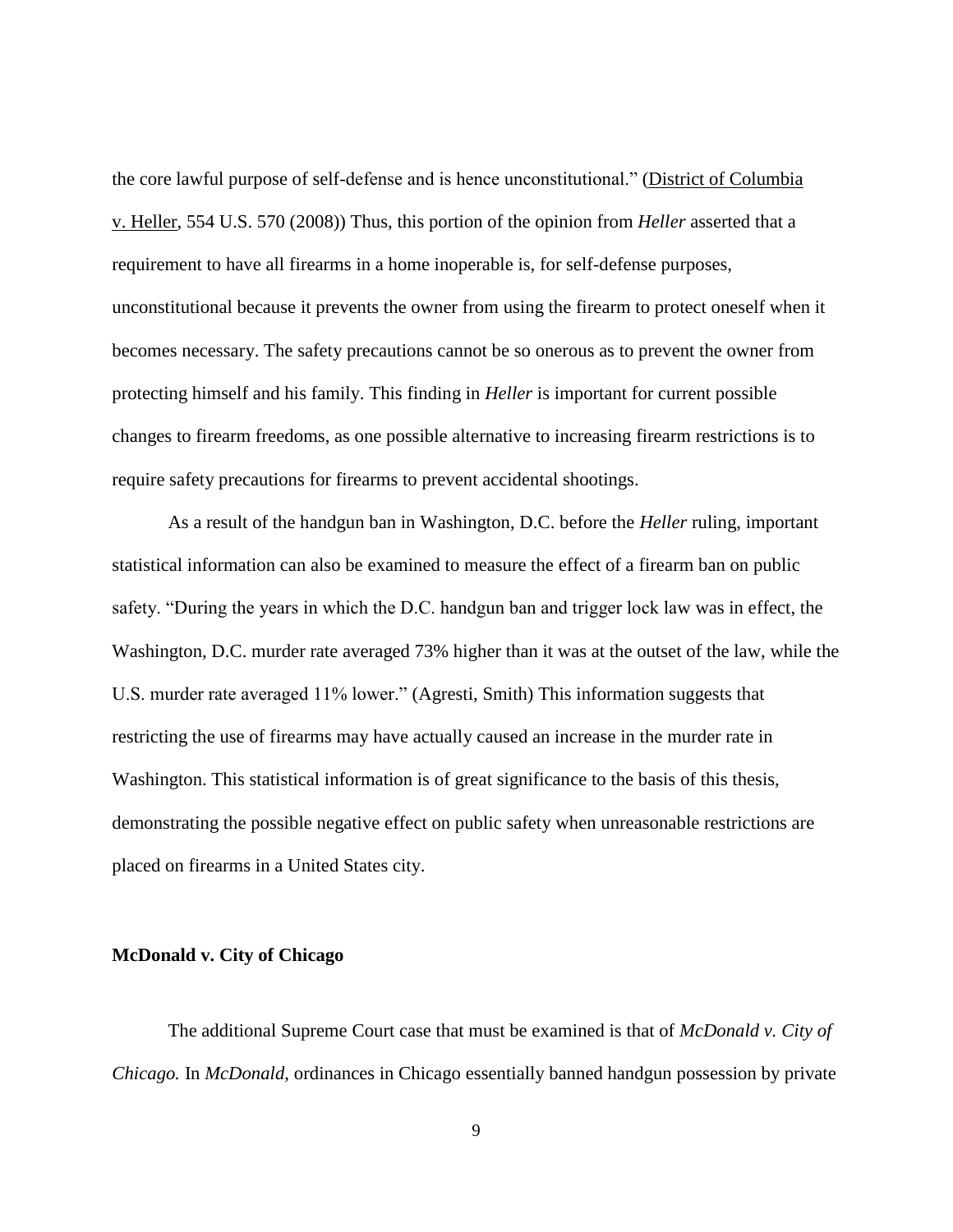citizens. Because of the ruling in *Heller* technically only applied to a federal enclave, states contested that they still maintained the right to ban firearms. The court held that the "Second Amendment applies to state and local governments in addition to the federal government." (Understanding McDonald) Thus, the Supreme Court confirmed its ruling in *Heller*, as it had involved Washington, D.C., which is technically a federal enclave and not a state. The court that the liberty component of the Fourteenth Amendment makes the right to keep and bear arms established in the Second Amendment apply to the states. This statement is supported by a portion of the opinion in *McDonald*, which states that "It is clear that the Framers and ratifiers of the Fourteenth Amendment counted the right to keep and bear arms among those fundamental rights necessary to our system of ordered liberty." (McDonald v. Chicago, 561 U.S. 742 (2010)) As such, because the right to bear arms established in the Second Amendment is a fundamental right, then the Fourteenth Amendment requires that this right must be followed by the states. In *McDonald* the Supreme Court did make sure to clarify that the right to own a firearm does not equate to the ability to own any type of firearm, and the government does have the ability to restrict certain types of firearms. One integral portion of the *McDonald* opinion to examine regards discussion of the findings in *Heller*. "Self-defense is a basic right, recognized by many legal systems from ancient times to the present, and the *Heller* Court held that individual selfdefense is 'the central component' of the Second Amendment right…. The Court found that this right applies to handguns because they are 'the most preferred firearm in the nation to 'keep' and use for protection of one's home and family,' It thus concluded that citizens must be permitted 'to use [handguns] for the core lawful purpose of self-defense." (McDonald v. Chicago, 561 U.S. 742 (2010)) This statement from the *McDonald* opinion is of vast importance, as it confirms the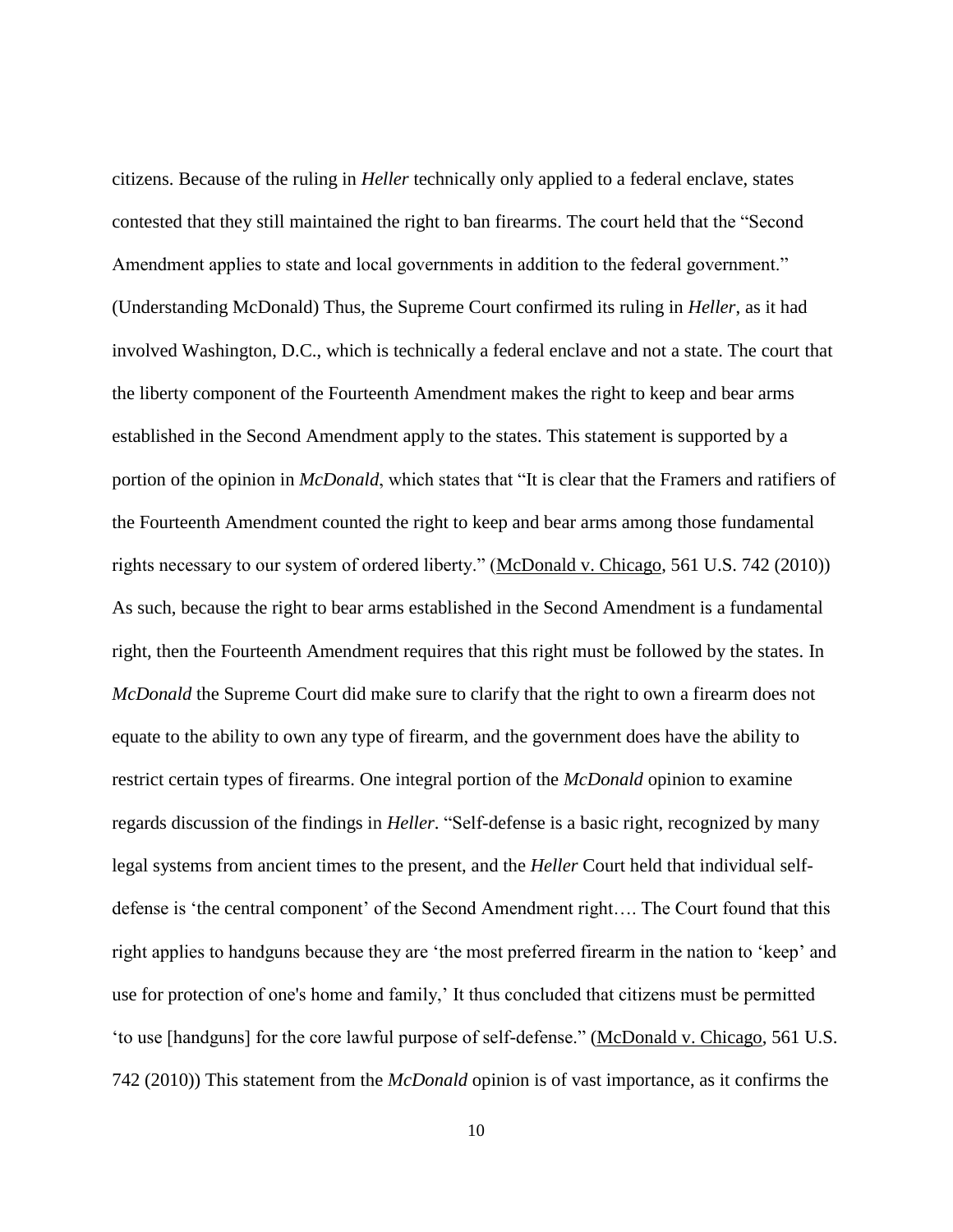findings in *Heller* regarding the Second Amendment as the source for the right to bear arms, and confirms that a ban on handguns would be considered unconstitutional. The *McDonald* case is integral to the firearm freedoms discussion, and will impact any legislation proposed in this thesis.

As a result of firearm restrictions before the *McDonald* ruling, fundamental statistical information can be gathered, similarly as that gathered prior to *Heller*. "Since the outset of the Chicago handgun ban, the percentage of Chicago murders committed with handguns has averaged about 40% higher than it was before the law took effect." (Agresti, Smith) This statistical information is vitally important to this thesis, as it establishes the fact that the handgun restrictions in a major United States city actually resulted in more murders committed with handguns. To clarify this assertion, in Chicago during the years that the handgun ban was active, the percentage of murders committed with a handgun rose 40% more than the amount prior to the ban's enactment. Because firearm restrictions in modern America was so uncommon, the effects of the ban in Chicago on crime cast an important view into the possible path of crime if firearms are restricted. Knowing the impact of increased firearm restrictions could predict the results if a larger restriction was placed across the United States, and whether such a restriction will improve public safety or possibly cause more harm.

# <span id="page-17-0"></span>**Firearm Incident Information**

In order to determine the proper relationship between the firearm freedoms and the need to protect public safety, firearm incident statistics must be examined. Firearms are deadly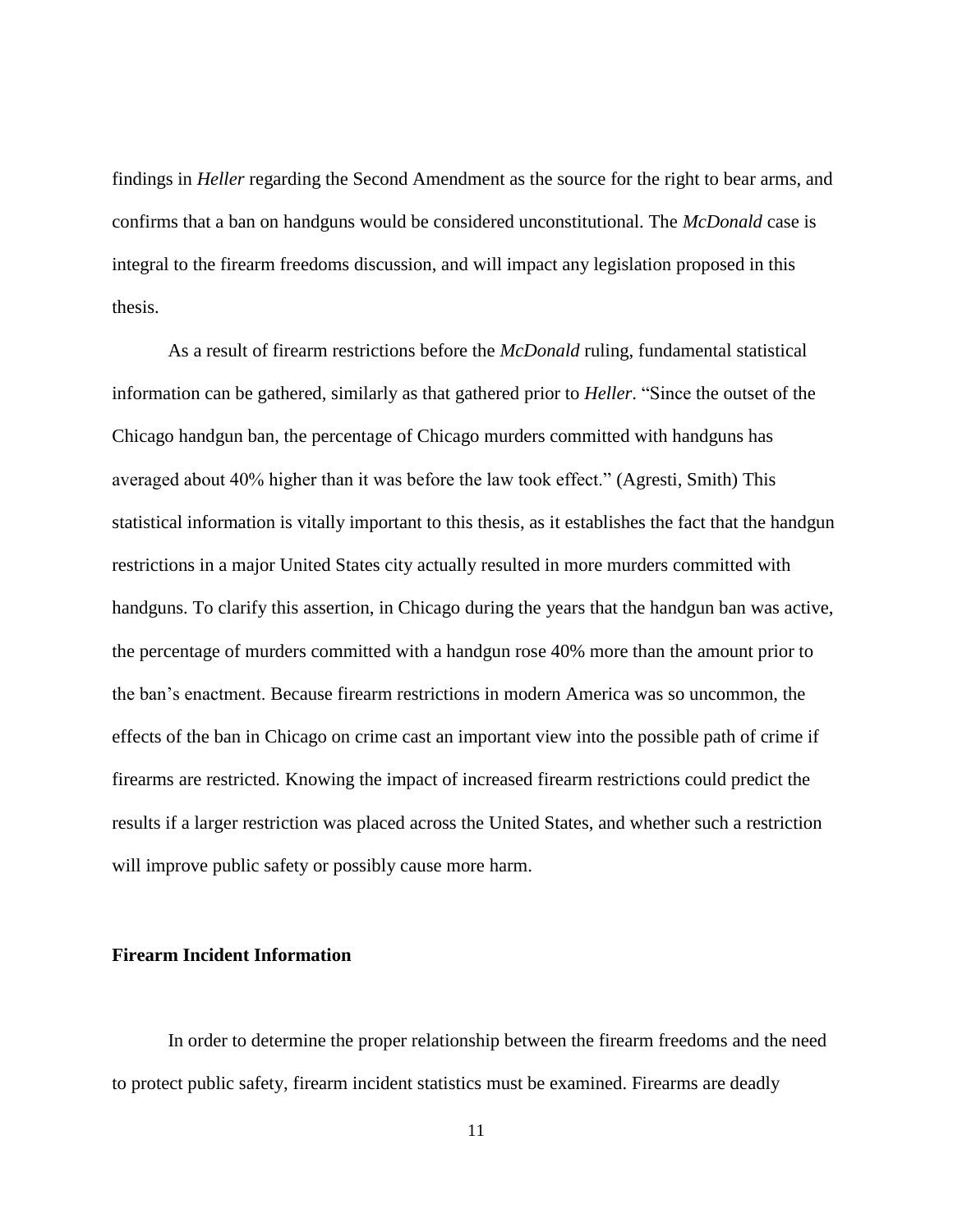weapons that have an all too common usage by criminals. "Roughly 5.9 million violent crimes were committed in the United States during 2014... Of these, about 600,000 or 10% were committed by offenders visibly armed with a gun." (Truman, 2014; Agresti, 2016) This statistic provides a definitive figure to demonstrate the number of firearm related crimes. While all crimes are clearly a threat to public safety, the use of a firearm by someone committing a crime increases the chance of major bodily harm exponentially. Because of the vast number of crimes committed with a firearm present, this statistic proves that firearms do threaten public safety and the possible reduction of firearm freedoms could better protect the public. In order to properly determine the meaning of the previous statistic regarding violent crimes with a firearm, one must compare this figure to other factors that are effected by firearm freedoms. In the United States as per 2004, there was a reported "2.5 million annual defense gun uses." (Gun Control Fact Sheet, 2004) Thus, this may suggest that the presence of firearms in the United States could actually be the source of a lower amount of violent crimes. The two previously mentioned statistics demonstrate a vital aspect when analyzing firearm freedoms and public safety: firearm freedoms may result in the protection of public safety or in creating public hazards, but the proper relationship between public safety and firearm freedoms must be found in order to decrease public dangers and increase safety.

Another important aspect to examine regarding firearm incidents revolves around deaths resulting from the use of a firearm. Protecting the safety of the public should be a high priority for the United States, and the prevalence of deaths due to firearms is far too common. The annual number of deaths reported in the United States in 2014 that occurred as a result of firearms are 33,599, which has risen from 28,663 in 2000. (Alpers, et al.) This is an alarming statistic that

12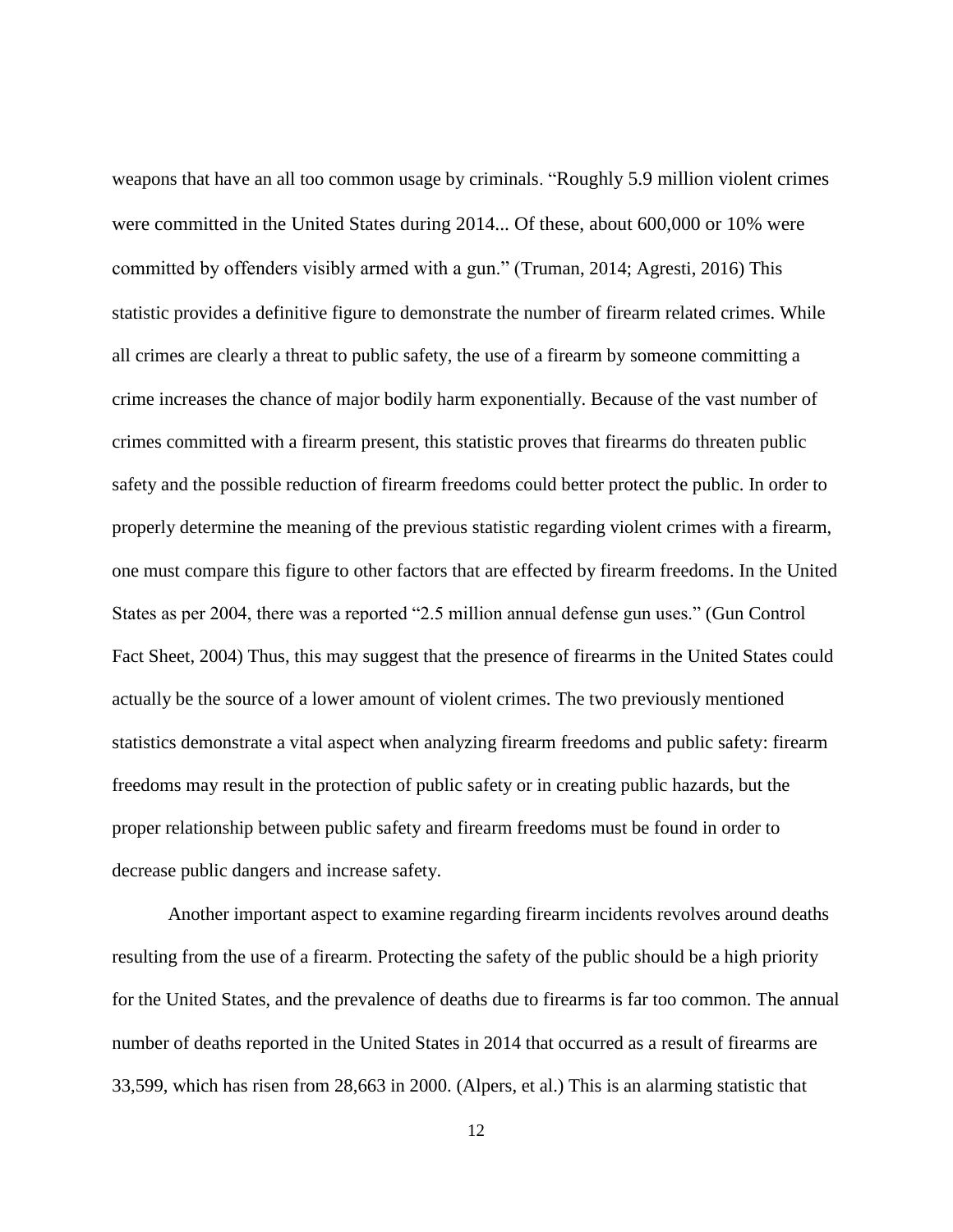demonstrates the dangers of firearms in society, as not only are there a vast number of deaths that are caused by firearms, but this number of deaths has steadily increased over time. Thus, firearm use is a major hazard to the safety of the public and this may demonstrate that restrictions on firearm freedoms may increase public safety. However, this statement could be contested by the fact that the total population in the United States has increased over the 14-year time period. Regardless, this statistic reveals that deaths that occur at the hands of a firearm are increasing, while the goal should be having the number be decreasing in order to protect the public. In order to further examine firearm related deaths, it is important to establish the types of incidents that this number is comprised of. In 2014 in the United States, the annual firearm homicides totaled 10,495 people, and the annual firearm suicides total 21,334 people. (Alpers, et al.) These statistics are truly frightening and alone can provide some of the strongest contentions for increased restrictions on firearms. The frequent presence of firearms in the number of deaths allows one to contend that the dangers of firearms outweigh the possible benefits, simply because the much larger number of intentional deaths that they cause. This is an extremely important factor to consider when reviewing possible firearm legislation, as an increase in restrictions could lead to a lower number of firearms and therefore the possible decrease in firearm related deaths. While intentional deaths caused by firearms are of the utmost threat to public safety, accidental firearm incidents are also a major concern to the safety of the public and therefore must also be considered. In the United States for 2013, the number of non-fatal firearm injuries was 84,258, and the number of unintentional shooting deaths in 2014 was 586. (Alpers, et al.) This statistic demonstrates the dangers that firearms may present to the public, even if the intended use of the firearm was of a lawful nature. The dangers of a deadly weapon, whether or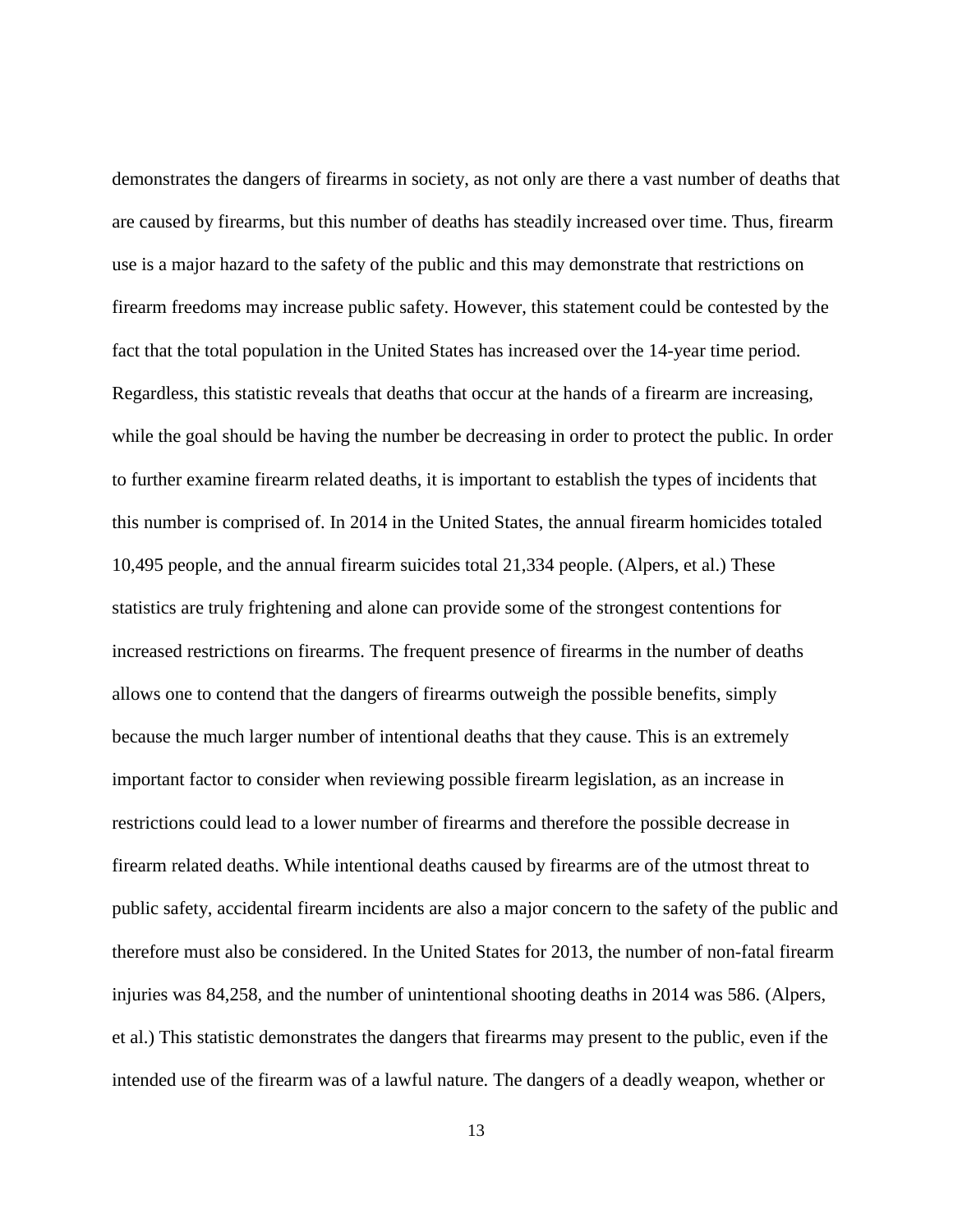not intentional, may be just cause to restrict firearm freedoms in order to protect public safety. However, while the dangers of firearms do present great risk to the safety of the public, the use of firearms for self-defense is an aspect of firearm freedoms that must also be examined. According to the Federal Bureau of Investigation's Uniform Crime Reporting program, in 2013, 223 justifiable homicides were committed by private citizens who killed a felon that was currently committing a felony. (Homicide Data Table) Thus, this statement establishes the possibility that firearms, while they may present a great danger to the safety of the public, also assist in allowing the public to protect themselves. In order to determine the proper relationship between firearm freedoms and the protection of the public, it is integral to examine the possible positive and negative aspects of firearm regulations in preventing death, and injuries.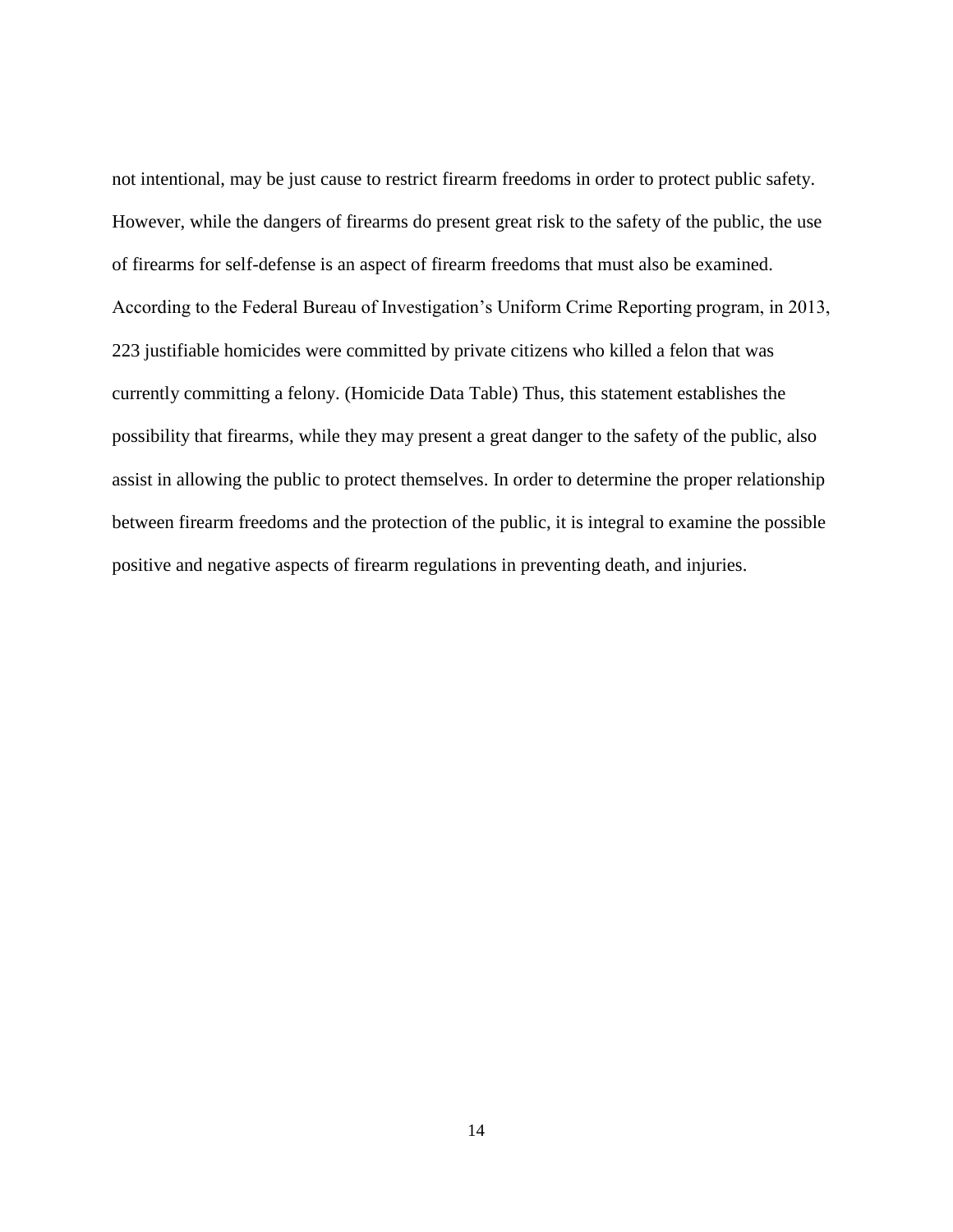# **THESIS INTRODUCTION**

# <span id="page-21-1"></span><span id="page-21-0"></span>**Significance of the Research**

In order to protect the well-being of the United States and its citizens, it is necessary to properly examine the issues regarding firearm freedoms and their effect on public safety. The purpose of this thesis is to properly asses the appropriate level of restrictions on firearm possession in order to best protect the safety of the public while still permitting the public to properly protect themselves. The shear amount of firearm related incidents in the United States forces society to examine current firearm freedoms and determine the best possible compromise to protect public safety. This does not necessarily mean that firearm restrictions must be increased, as it is possible that an increase in firearm restrictions will cause an increase in firearm related crimes. Because the purpose of this research is to ultimately protect public safety, an examination of the results of both an increase and decrease in firearm restrictions must be conducted in order to properly predict the best path for the future.

The research conducted for this thesis is of the utmost importance to society today, as issues regarding firearm rights have moved to the forefront of political and social debate, and the highest goal of the government should be to protect the safety of the public. Firearm related incidents have become more and more commonplace in today's society, which should not be the case. As the United States evolves as a country and moves toward future progress, the safety of the public must remain the highest priority. However, as firearms are directly related to incidents that may compromise public safety, it has become necessary to closely examine these firearm rights in order to protect the public. By conducting this thesis and the research necessary to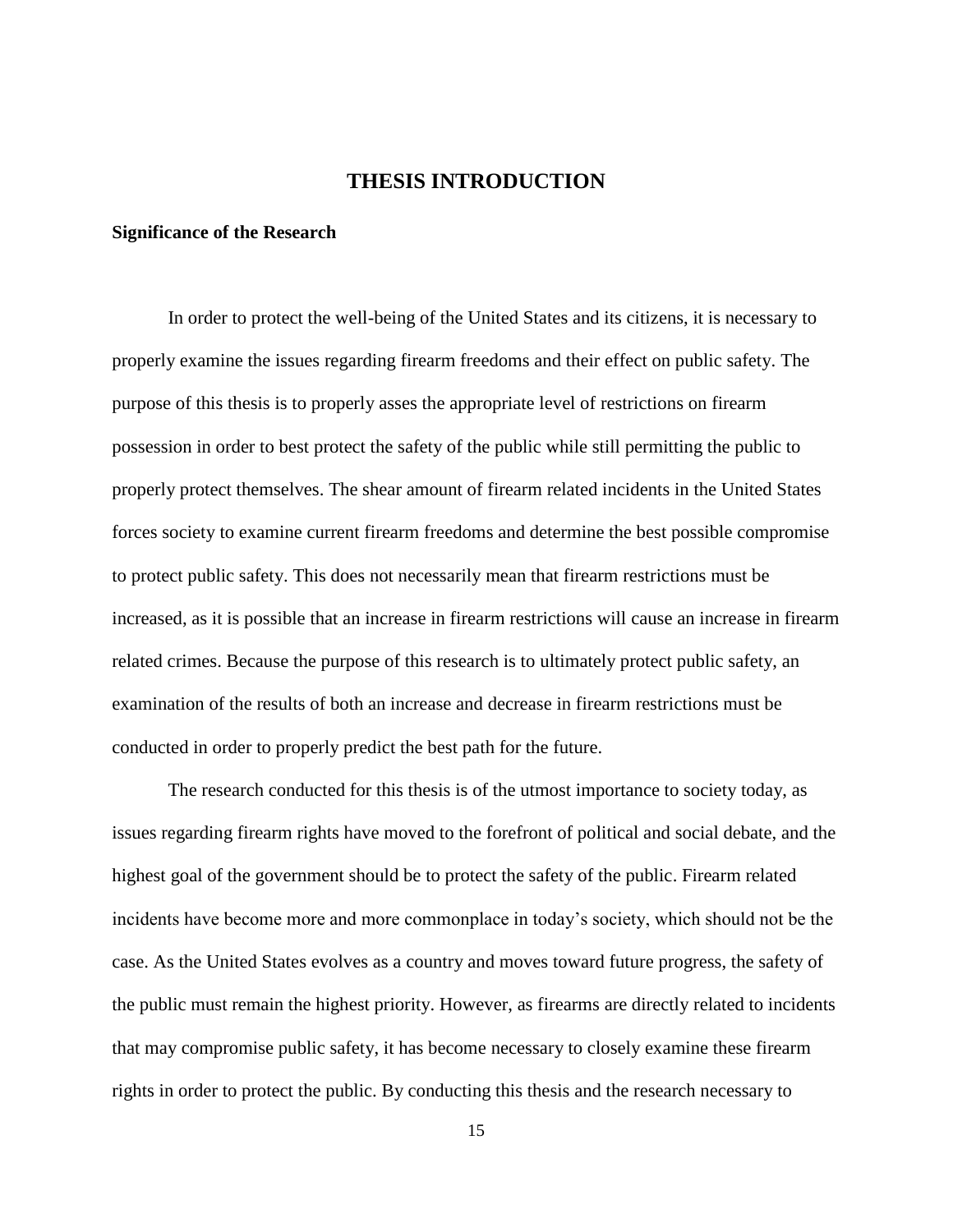properly examine this debate, the intended result is to assist in educating the public in deciding on the best possible path for future firearm legislation.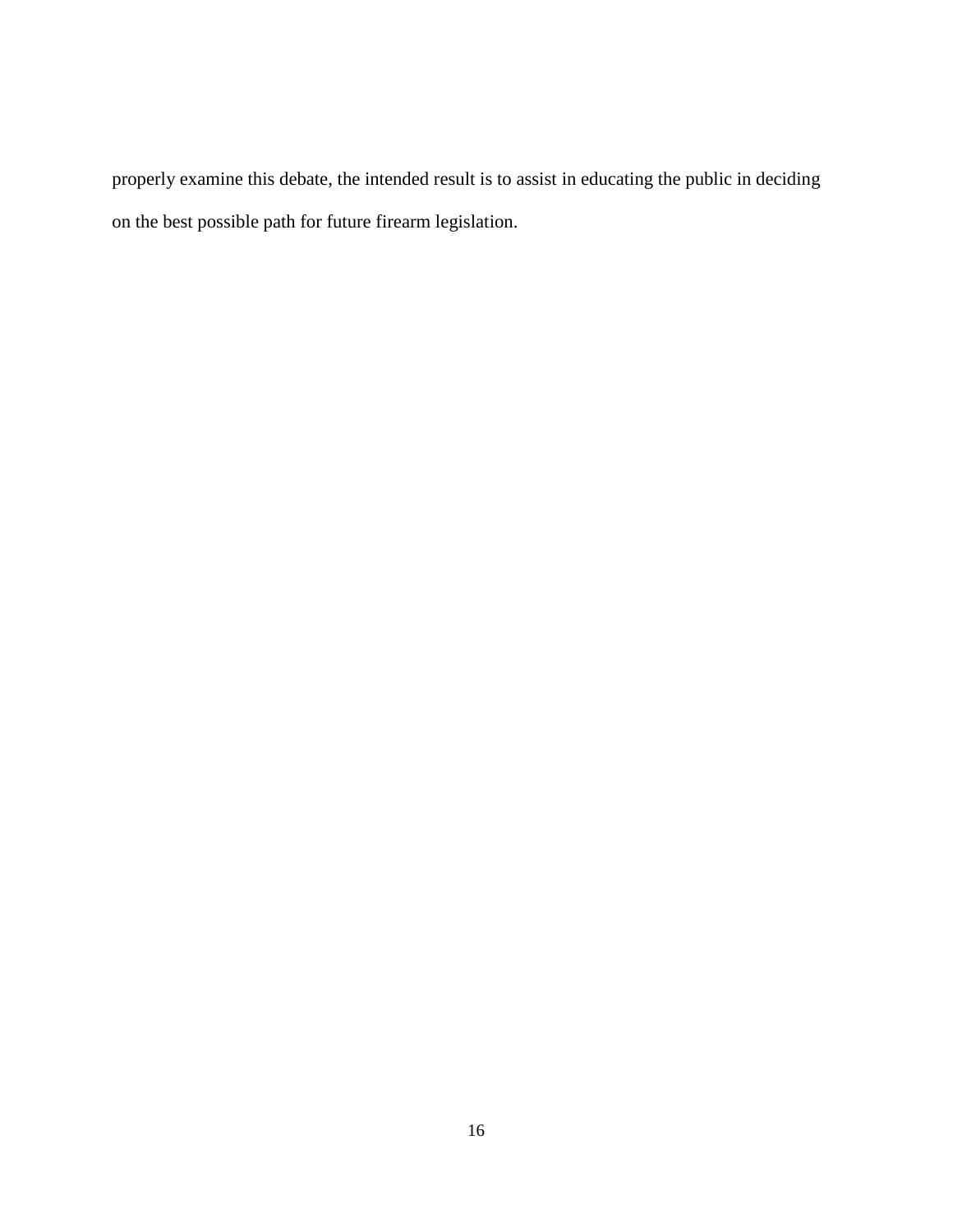# **BENEFITS OF FIREARM FREEDOMS**

#### <span id="page-23-1"></span><span id="page-23-0"></span>**Self-Defense Purposes**

The right to bear arms is one of the longest standing rights of United States citizens, and provides a multitude of benefits to the public. One of the most essential benefits gained by the public through firearm freedoms is self-defense. The ability for any person to protect oneself or others from deadly harm is a fundamental human right, and the freedom to use firearms for selfdefense is an integral aspect to account for when examining the benefits of firearms. The right to defend oneself from harm is one of the longest standing rights established for the American people, and stems from the Declaration of Independence. This document established that every person has unalienable rights, including life, liberty, and the pursuit of happiness. While the right to life detailed in the Declaration is not part of any legal legislation, it is integral in establishing the right to self-defense in society today. The Supreme Court cases of *Heller* and *McDonald* established the legal foundation of the right to firearms, as they established that this right is protected under the Second and Fourteenth Amendments. As per the majority opinion in *McDonald*, "Self-defense is a basic right, recognized by many legal systems from ancient times to the present, and the *Heller* Court held that individual self-defense is 'the central component' of the Second Amendment right." The right to defend oneself from imminent harm with a firearm is one of the only ways to ensure that all citizens have the opportunity to protect their right to life. Self-defense via the usage of a firearm is integral to allowing all citizens to protect themselves, as it provides all who may be in jeopardy of losing their lives with the ability to meet deadly force with deadly force. While the loss of life is tragic and should always be a last resort,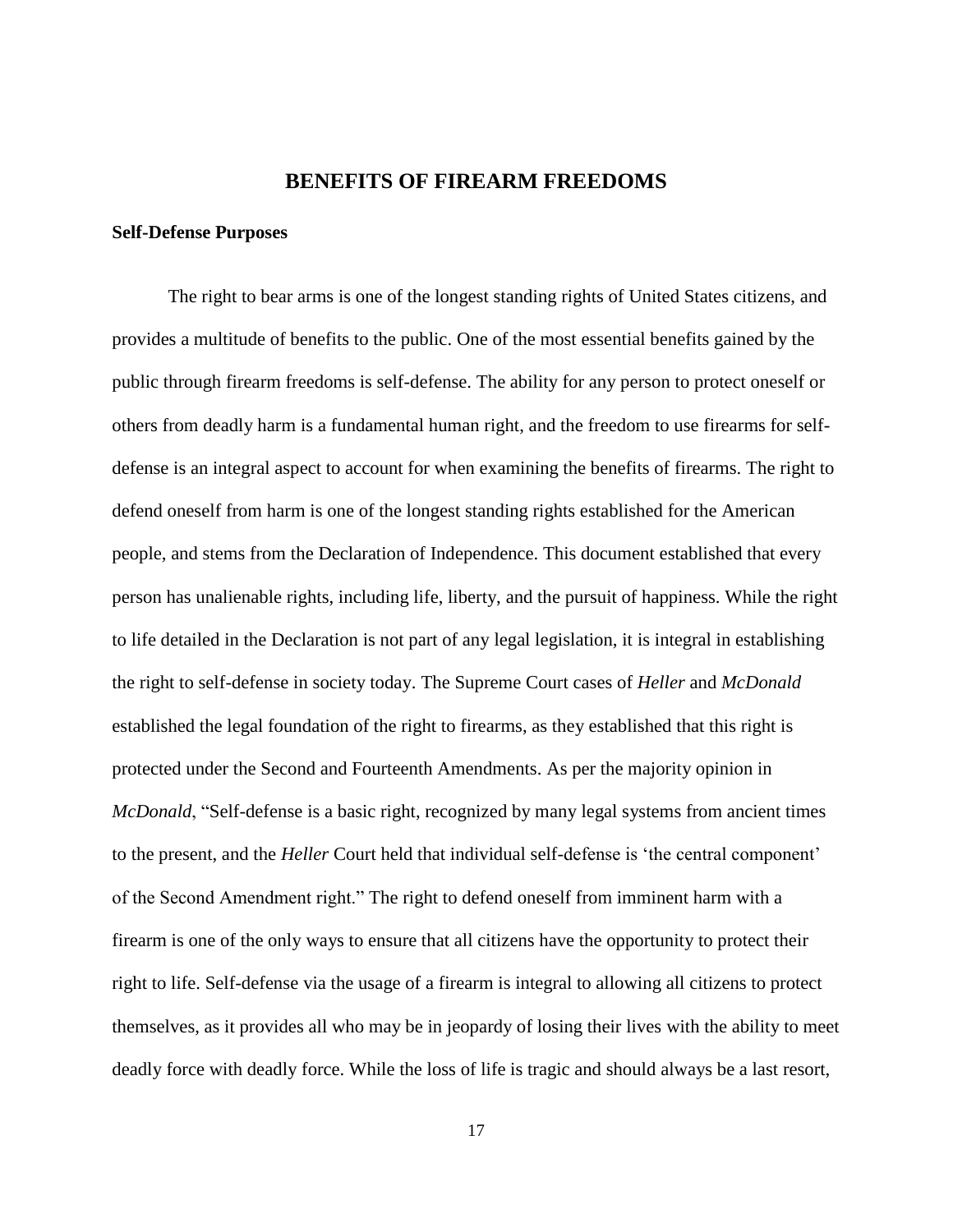the necessity to allow citizens to defend themselves is a fundamental right that cannot be unnecessarily restricted.

Every year, there are thousands of documented cases of innocent victims of crimes, which involve the threat of great bodily harm, utilizing firearms to protect themselves. In fact, as previously stated, according to the Gun Owners Foundation, "Guns are used 2.5 million times a year in self-defense." (Gun Control Fact Sheet, 2004) This figure demonstrates the importance of firearms when used for self-defense purposes by the average citizen, and provides a strong justification for the necessity of firearm freedoms. That being said, it is also necessary to determine the effectiveness of firearm related self-defense situations, an important aspect of later analysis in this thesis.

The right to protect oneself is a requirement in today's society, and firearms may assist in protecting that right. Without the ability to use firearms in self-defense, many citizens, such as women and the elderly, will lose the ability to defend themselves as they may not be able to protect themselves from deadly force any other way. While many citizens may be able to defend themselves from certain types of danger, the use of a firearm for self-defense is only justified if someone is threatened with death or great bodily harm. This is when the most important justification for the necessity of firearms comes into play, as firearms allow citizens to meet a threat of great bodily harm with an equal reaction. The ability for citizens to meet deadly force with deadly force is essential in society today. If citizens do not have access to firearms for selfdefense, it will provide those seeking to commit great bodily harm to another person the ability to do so. The threat of defending oneself with a firearm is a strong deterrent in stopping criminals from committing firearm crimes, especially armed robberies and homicides. If a criminal is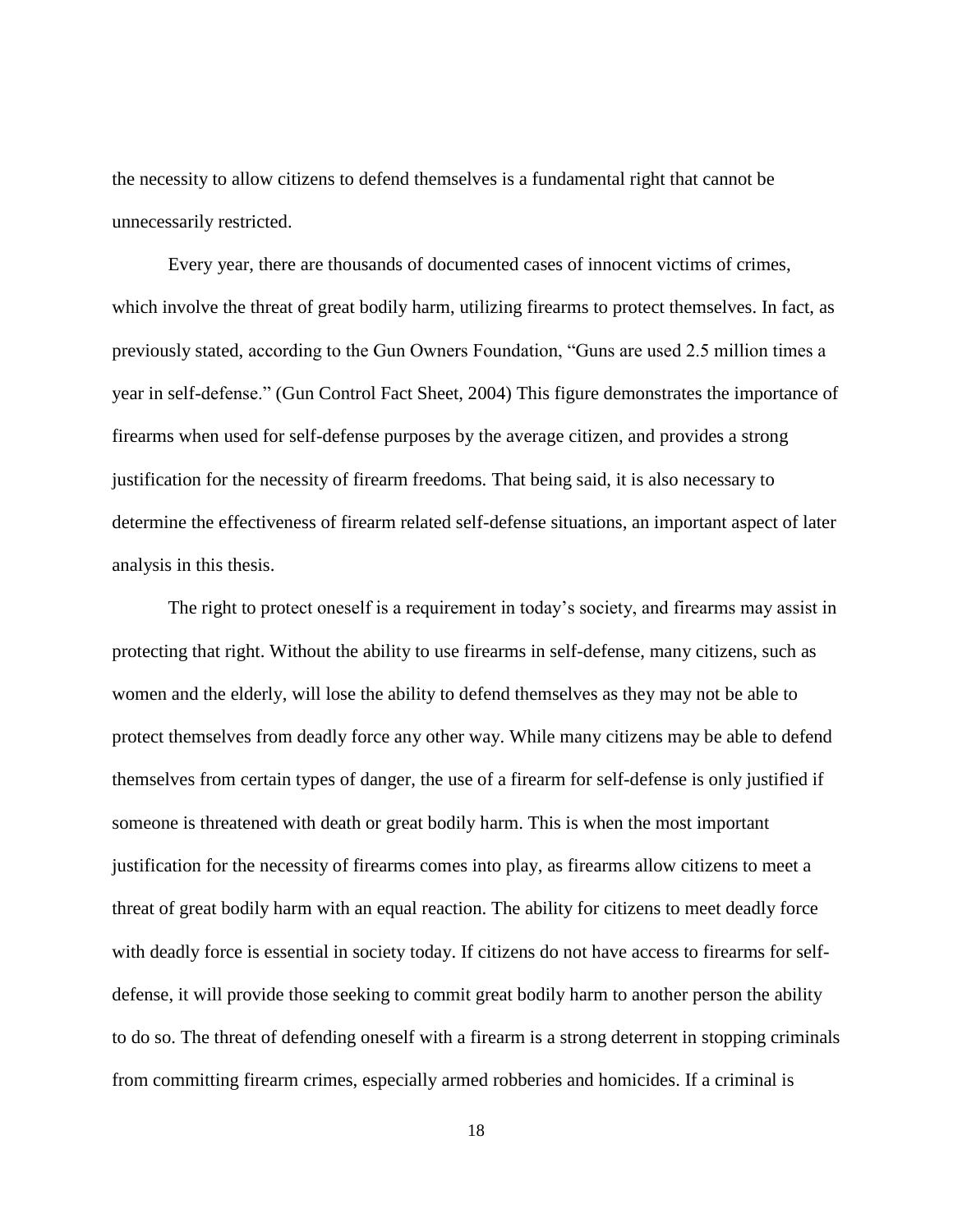aware that a citizen may have a firearm, the criminal may be deterred from threating others with deadly force. The fact that citizens have the ability to use firearms for self-defense against others who threaten them with deadly force acts as a one of the strongest deterrents for criminals not to use dangerous weapons.

When examining the importance of firearms in relation to self-defense, it is necessary to also examine the reasoning behind why it is fundamental to have firearms available for selfprotection. As stated above, it is important for all citizens to be able to meet any threat of deadly force with equal force, and only a firearm allows each and every citizen to do so. In relation to this, each citizen must also be able to use such force to protect themselves in situations in which his or her life may be in danger, and there is no choice but to use a firearm. For example, if the police are called by a homeowner who hears unknown assailants in his or her home, it should not be necessary for the homeowner to wait for the police. Because the police cannot be immediately available to respond to every threat against a person's life, it is necessary to allow every citizen the opportunity to defend against such a threat. Each citizen is entitled to life, and the only way to ensure that this is possible is through the availability of firearms for self-defense.

# <span id="page-25-0"></span>**Areas Benefiting from Firearms**

Additionally, there exists other important benefits of firearm freedoms which must be examined, including shooting sports and the firearm industry itself. In today's society, firearms are prevalent in many activities in which a large number of the American public participate. Such firearm related activities include hunting and shooting events, such as shooting ranges and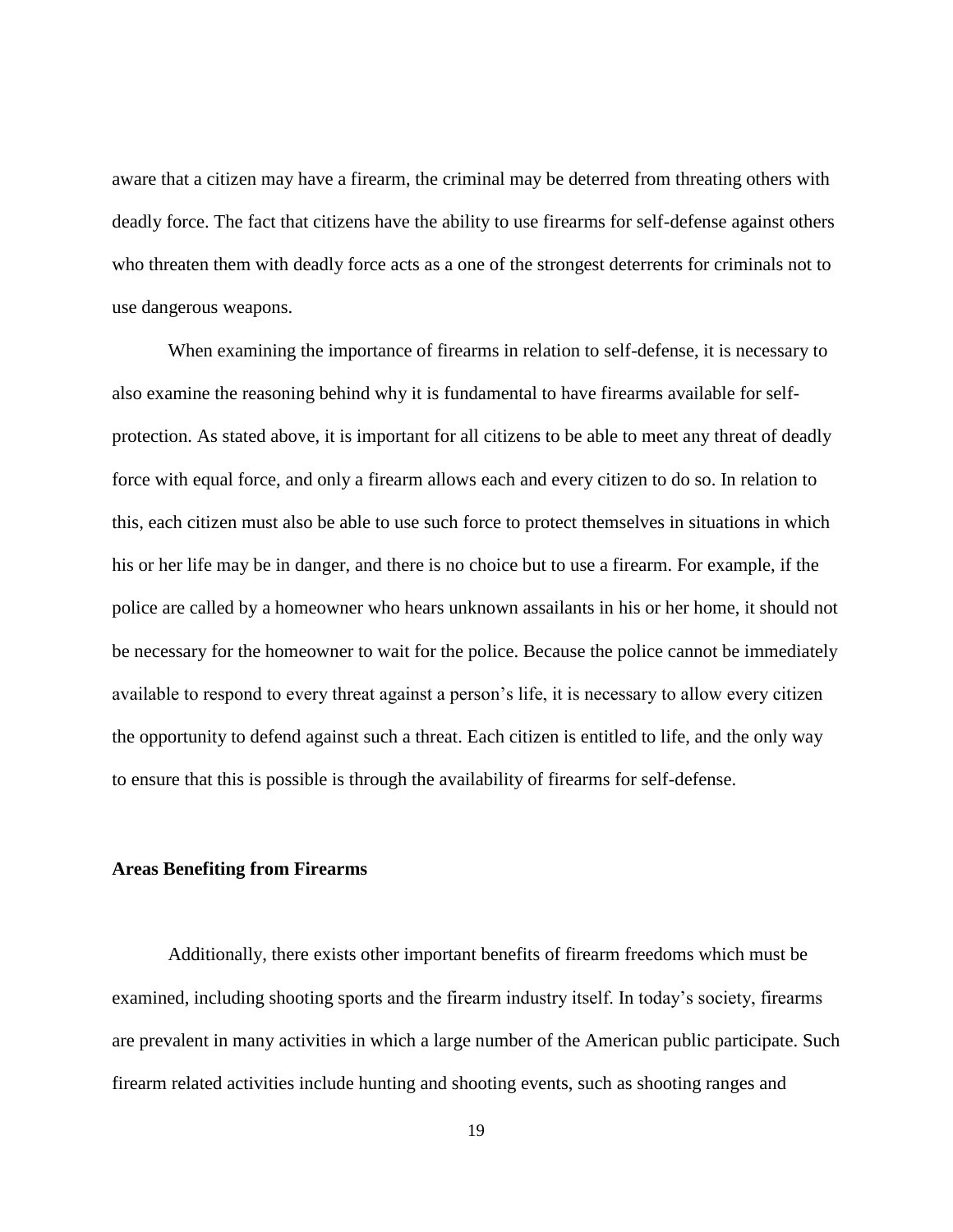shooting competitions. In many rural areas, firearms are an important part of life and culture for ordinary citizens, and are an essential tool that many people rely upon. Hunting for food is an important part of life for many Americans, and stripping away firearm freedoms for these citizens may significantly alter the way that many live. In rural areas, firearms are twice as common as other areas in the United States, and 60% of farmers and farmworkers are current gun owners. (Cook, Gross, 4) Firearms have had a large influence on American society since the 1800s, and continue to have a strong influence to this day. If firearm restrictions are increased, it will critically alter the way that rural Americans live and provide for their families. In these areas, hunting for food by using a firearm is essential, and altering firearm legislation that prevents Americans from legally providing for their families is a cultural issue that must be carefully considered. While these activities by no means are more important than the requirement to protect the public, they are common in today's society and are factors that should be included when examining the possible changes to firearm freedoms.

Moreover, the firearm industry itself must be taken into account when determining the possible future of firearm regulations. The firearm industry in America today accounts for a vast amount of economic activity, providing a multibillion dollar industry, a significant amount of employment, and abundant revenue from manufacturing and marketing. According to the National Shooting Sports Foundation, in the United States, the Sporting Arms and Ammunition Industry provides a total of 287,986 jobs, and in 2015 was "responsible for as much as \$49.29 billion in total economic activity." (Firearms Economic Impact) This figure demonstrates the importance of the firearm industry to the economic success of the United States, and a decrease in firearm availability could result in a weakened American economy and an increase in the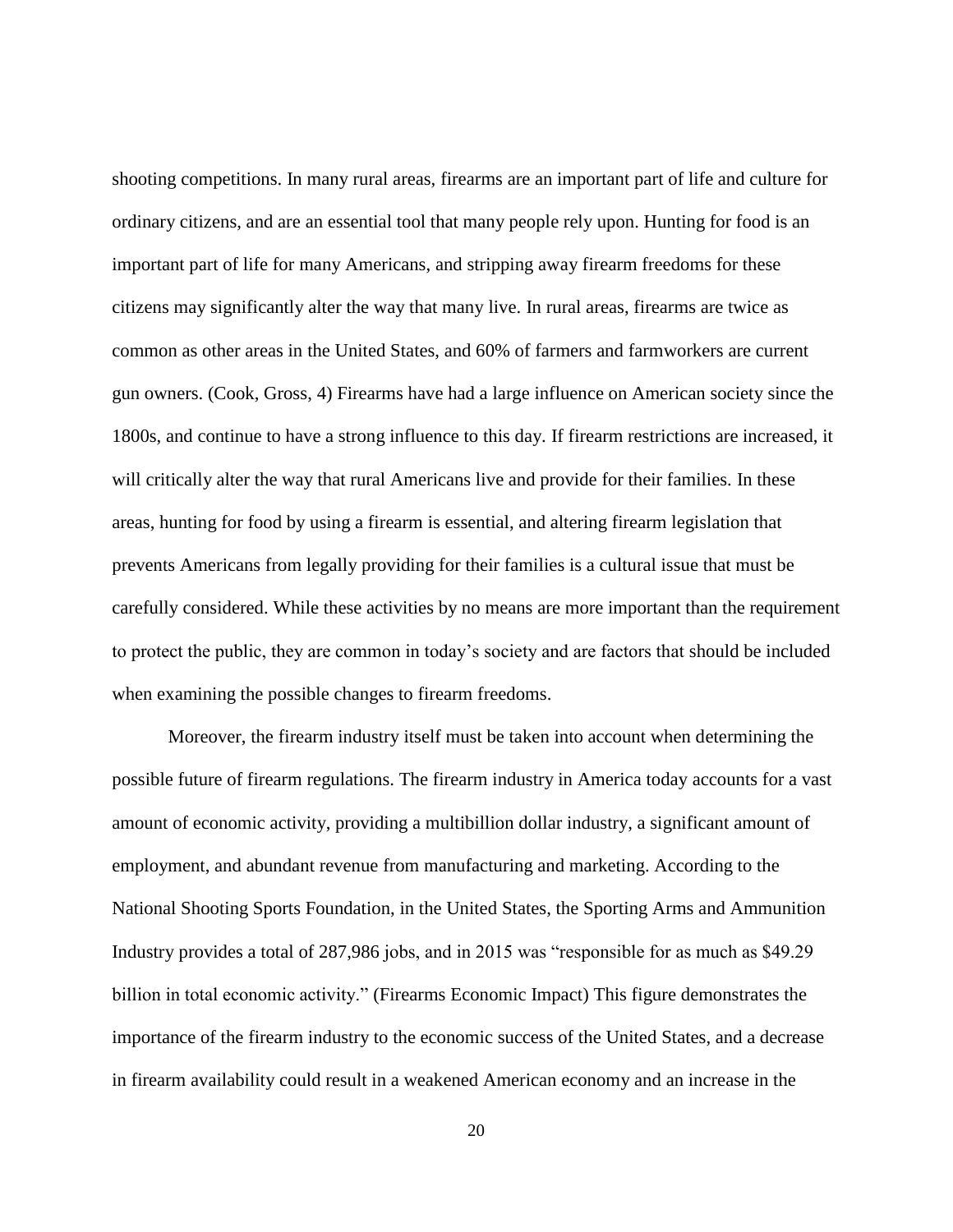unemployment rate. Firearms impact various aspects of American society, and all of these aspects must be considered in order to make the best possible decision for the future of this country. While there obviously exists many other factors to properly determine all of the benefits of firearm freedoms, the above mentioned benefits provide for a solid foundation to support the most of the firearm freedoms that exist in the United States today.

#### <span id="page-27-0"></span>**Other Negative Impacts of Increasing Firearm Restrictions**

While there are certainly many benefits to preventing an increase in firearm restrictions, there also exists negative consequences that may occur if there is an increase in firearm regulation. One possible consequence of increasing firearm restrictions regards the illegal firearm market. If firearms become more difficult for the public to attain, and the total number of firearms moved into the United States therefore decreases, it could cause citizens to turn to the illegal market for firearms. Today, the illegal firearm market is already a major cause for concern, as it allows those who should not be allowed to legally obtain a firearm to do so. If firearm restrictions are increased, it could push others to turn to this market. If this occurs, the expansion of the illegal firearm market could become one of the biggest issues in American society. At the present time, because firearms are readily available, average citizens have no reason to purchase illegal weapons. However, if this became more difficult or impossible, and these individuals turn to the illegal market, it could cause a massive expansion of the illegal firearm market. An expansion of this market will likely lead to more firearm related issues, as the government will no longer be able to regulate citizens and firearm ownership. An increase in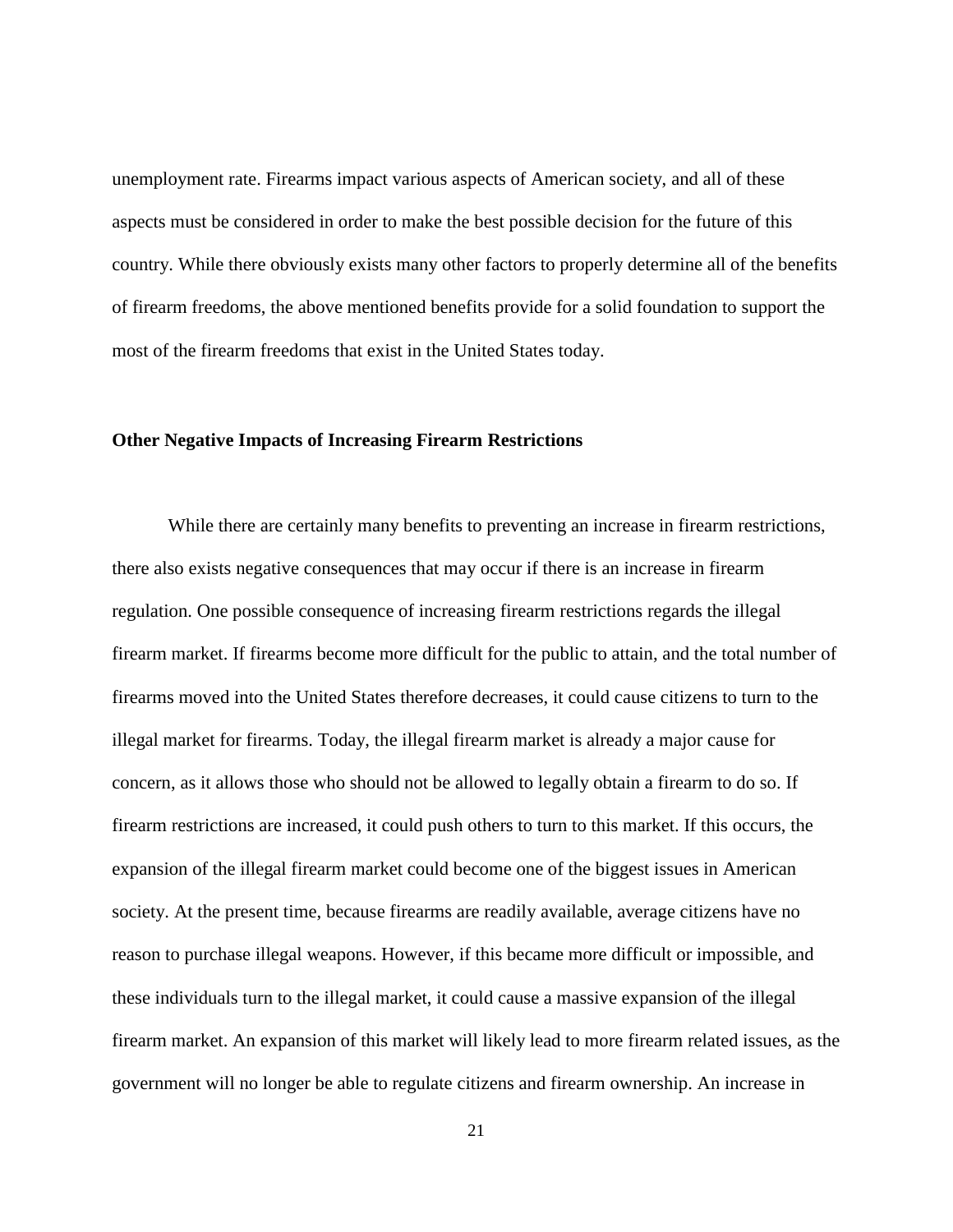illegal firearms could spark massive crime waves and greatly endanger public safety. At the present time, the registration of legal firearms allows the government to have some control over firearm incidents. If firearm restrictions were to increase and the illegal market expand, it could lead to a vast increase in unmanageable firearm incidents.

# <span id="page-28-0"></span>**Past Ineffectiveness of Firearm Restrictions**

While there are many benefits to firearm freedoms, one major argument against increasing firearm restrictions is the past ineffectiveness of firearm restrictions. The best example of the ineffectiveness of increased firearm restrictions stems from the aforementioned court case *McDonald*. As stated above, during the time in which the Chicago handgun ban was in place the number of handgun related homicides increased a significant amount from prior to the law's enactment. While there has never been a countrywide handgun ban, the ban in Chicago represents an important look into the possible results of a large-scale firearm restriction. Chicago is a large American city, and the results of the handgun ban demonstrate the possibility that a firearm restriction will only result in an increase in firearm issues. This can likely be attributed to the fact that firearm restrictions will probably only remove weapons from those who only mean to use them for self-defense or shooting sports, and allow criminals who obtain handguns to use them without resistance. As established in the background information, the results of the Chicago handgun ban help to support this assertion, as the decrease in citizens having firearms led to more firearm related homicides. Because firearm restrictions will typically only be followed by those who follow the law, the legislation would only be taking away firearms from those who do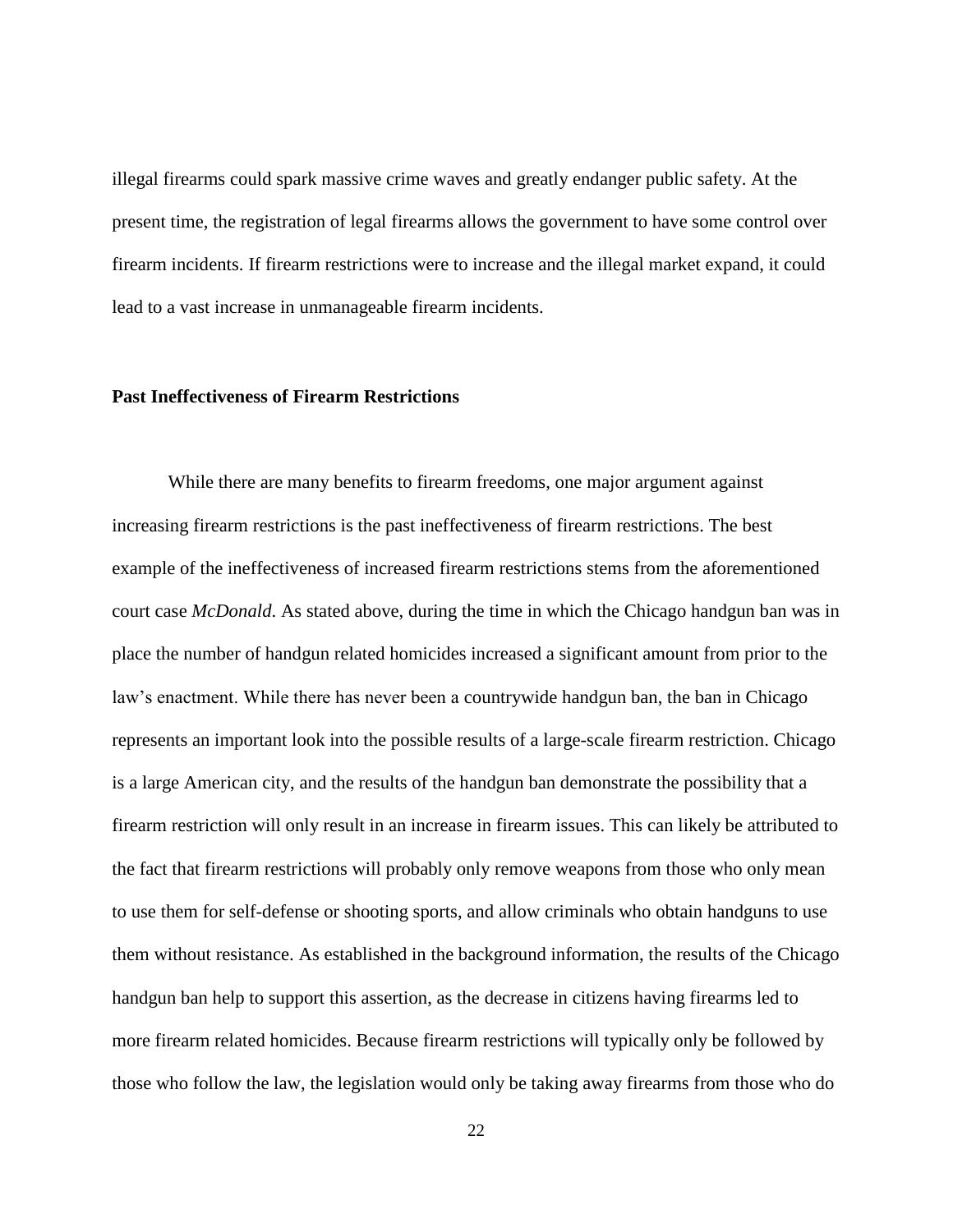not intend to harm others. By restricting the public from the availability of firearms, criminals may be inadvertently be given more power over ordinary citizens.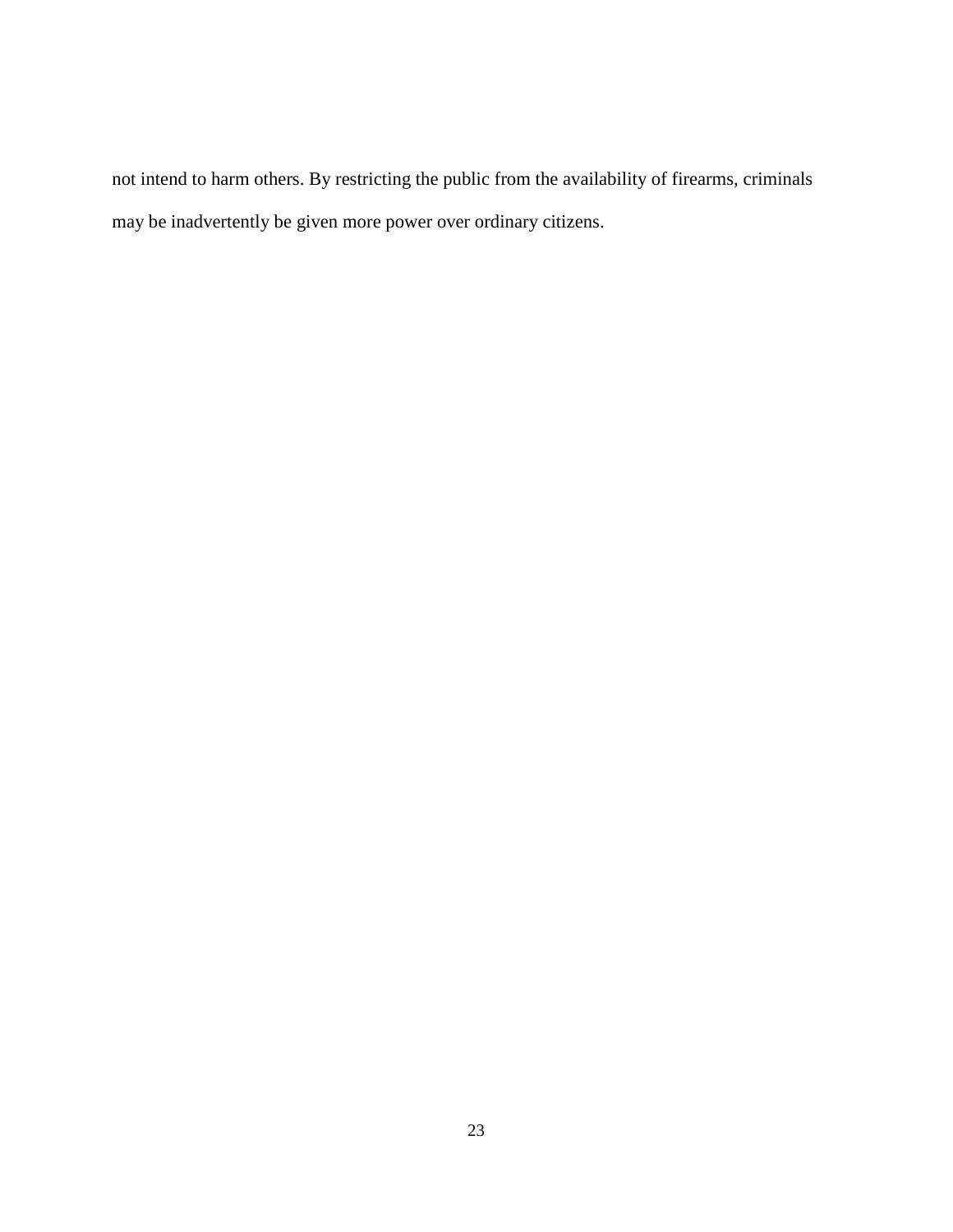# **ISSUES WITH FIREARM FREEDOMS**

# <span id="page-30-1"></span><span id="page-30-0"></span>**Harm Caused by Firearms**

While there are certainly benefits of firearm freedoms, there also exists a plethora of liabilities that revolve around firearms in society today that must be scrutinized. The vast majority of firearm liabilities stem from the harm that firearms can cause. Public safety is one of the most prominent concerns when discussing the negative aspect of firearm freedoms. Major firearm incidents have increased in frequency in the United States, and have become a major concern that has risen to the forefront of public debate. The presence of firearms in America brings about certain inherent risks to the safety of the public, including crimes that may involve the usage of a firearm such as armed robbery, homicides, mass shootings, suicides, and even accidental shootings. Not only do firearms present the ability for a person to inflict great bodily harm to another, they may also cause other types of crimes to elevate the level of danger for the victims. The use of firearms in crimes that are not intended to result in deaths, such as robbery or burglary, is another important aspect of a danger to public safety that may be a direct result of firearm freedoms.

In the United States over recent decades, major firearm incidents have become a part of society. There have been multiple mass casualty incidents that are the results of citizens using firearms to inflict as much harm as possible against others. The most prominent of these incidents include the shootings at Columbine High School in Colorado and at the Pulse Nightclub Shooting in Orlando. In incidents such as these, the negatives of the availability of

24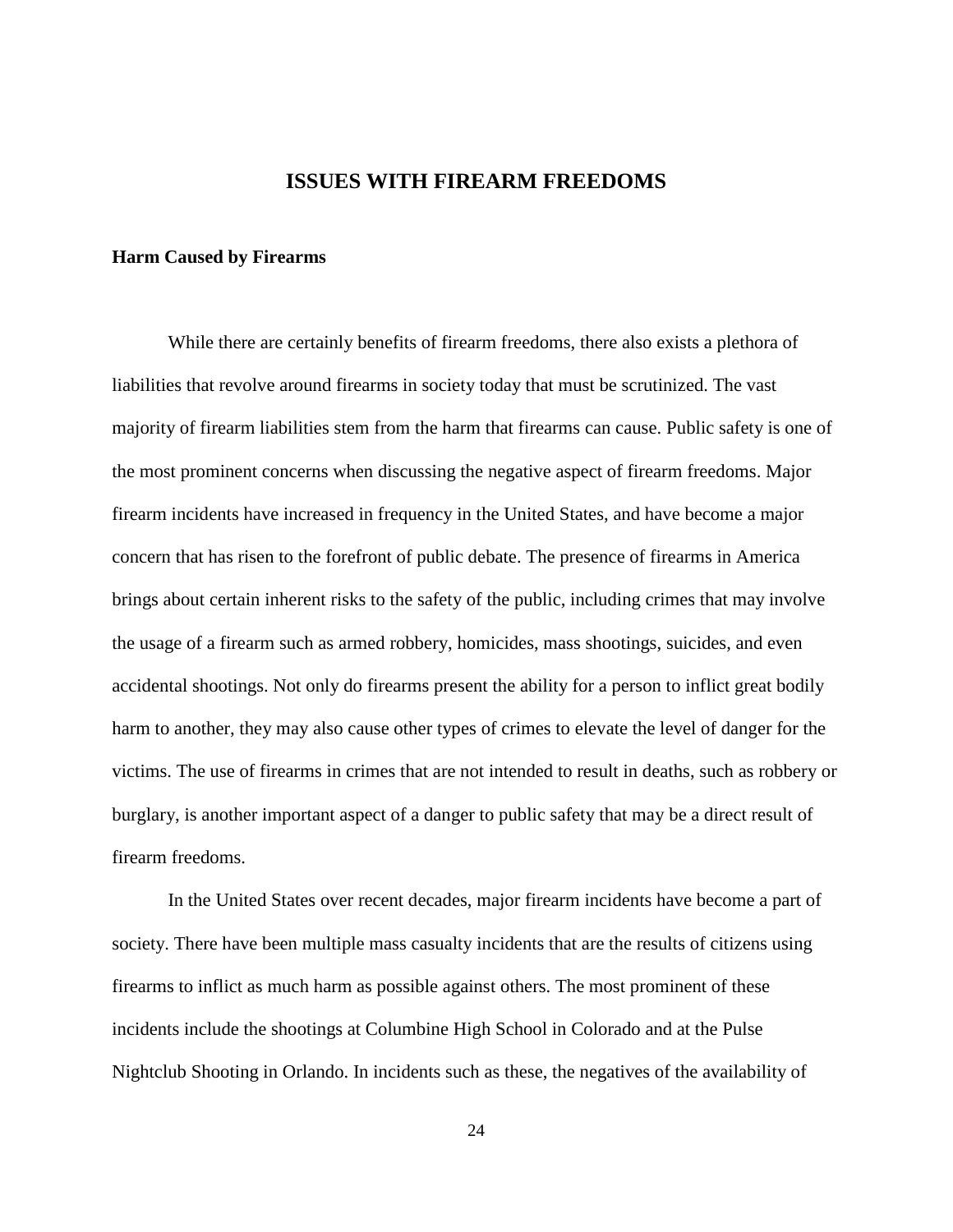firearms to most of the public is truly magnified. Because there are not strong restrictions on the citizens that can obtain firearms, and what kind of firearms that they can obtain, major firearm incidents occur and change the way that ordinary citizens live. The main priority of a government is to ensure the protection of its citizens, and the frequency of major firearm incidents have demonstrated that without increased firearm restrictions, the public may not be safe. "Of the 30 deadliest shootings in the U.S. dating back to 1949, 16 have occurred in the last 10 years." (Willingham) Major firearm incidents are becoming all too common of an occurrence in today's society, and measures must be taken to prevent them from continuing. Major firearm incidents alter the way in which Americans believe they must live their lives, and the constant threat of a major firearm incident alters how many choose to live. In order to properly protect the public, the opportunity for those intending to cause great harm to many people via firearms must be limited. By increasing restrictions on firearms, many who intend to cause major firearm incidents may be unable to do so. Therefore, because public safety is a high priority, an increase in firearm restrictions must be considered.

In addition to major firearm incidents, when examining the harm caused by firearms, it is essential to also examine their impact on crimes. Because firearms provide criminals with the ability to threaten victims with great bodily harm and death, they have become a tool for criminal behavior. Many incidents today occur with the use of a firearm, including homicides, armed robberies, and accidental shootings. Suicides by firearm are also an important factor to consider when exploring the harm that is caused by firearms. The prevalence of firearms in crimes against other persons, such as homicides and armed robbery, brings about the contention that an increase in firearm restrictions may limit the availability of firearms to criminals. A 1997 survey of prison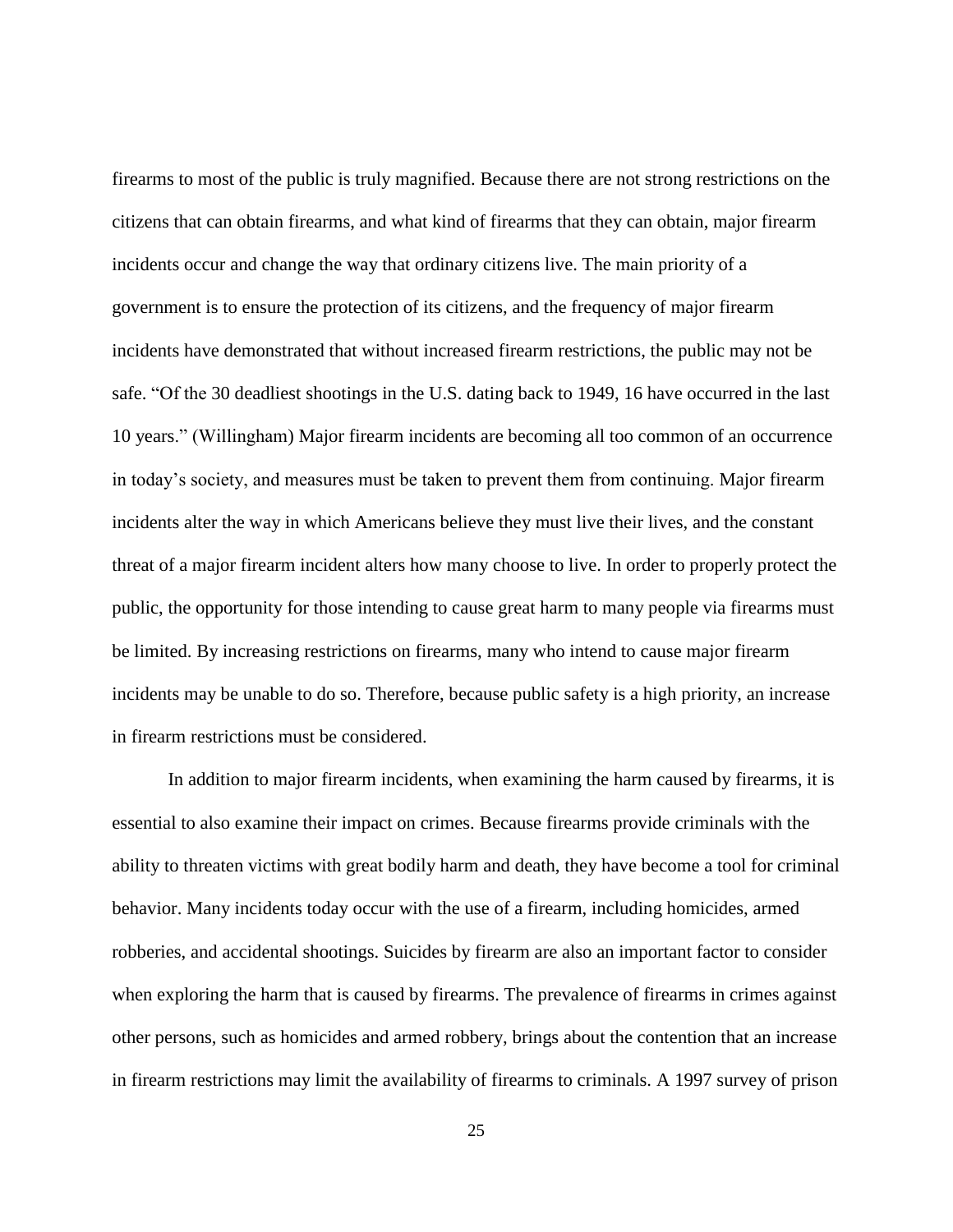inmates found that "inmates who had been sentenced for violent crimes used firearms more often than other prisoners.… An estimated 30% of violent offenders in State prisons and 35% in Federal prisons had a firearm at the time of the offense." (Harlow) If criminals do not have easy access to firearms, it is possible that these criminals may choose not to commit such acts, or may at the very least chose to commit crimes that do not involve the threat of death. Increasing firearm restrictions may lead to a reduction in the amount of violent crimes, or at the very least reduce the common threat of deadly force that is present during these crimes. As such, it is imperative that the increase of firearm restrictions must be considered in order to better protect the public from violent crimes. Moreover, another important factor to consider when reviewing firearm related deaths and injuries are those not intended to hurt others, mainly suicides and accidental shootings. As discussed previously, firearm assisted suicides are a major issue in society today, and must be addressed. If a citizen who is looking to take his or her own life by a firearm is no longer able to access them, it may cause a reduction in the number of suicides. The earlier established statistic regarding firearm-assisted suicides stated that over 20,000 deaths per year can be attributed to suicides by firearm. By increasing restrictions on firearm access, this number of suicides may be reduced because those who chose to take their lives with a firearm will no longer have the ability to do so. Because a major role of the government is protecting citizens, as many suicides as possible must be prevented. If increasing firearm restrictions could save even half of the lives of potential suicide victims, it must be considered a strong argument for such restrictions. Another contention that weighs in favor of firearm restrictions is accidental shootings, which cause great harm or even death to innocent people. As established previously, there were over 80,000 people in the United States injured unintentionally by firearms in 2013,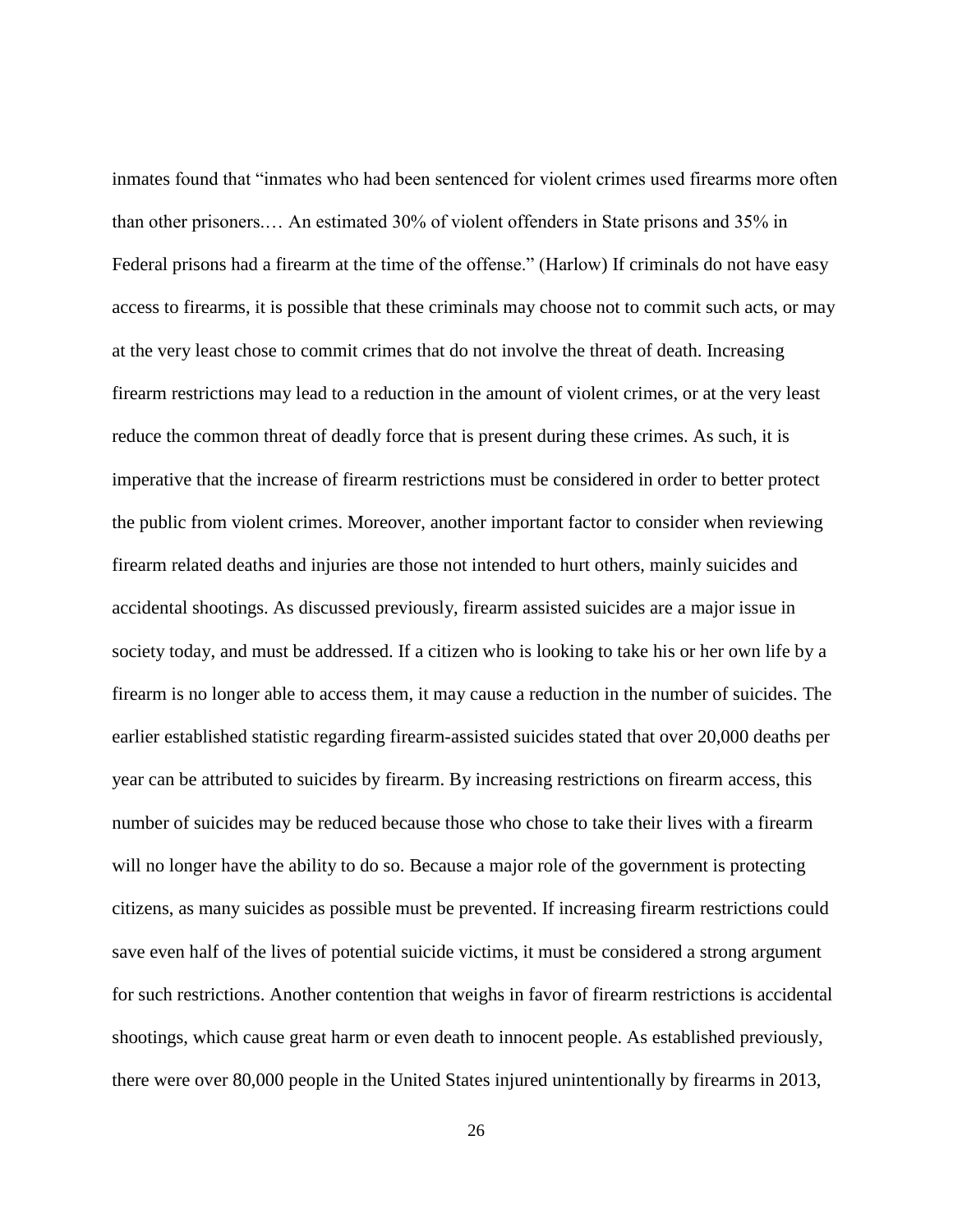and hundreds of people killed due to accidental shootings. Similar to the reasoning behind preventing suicides by firearm, increased restrictions on firearms may prevent accidental shootings by removing firearms from the hands of some citizens. By reducing the number of firearms or making firearms harder to attain, it is possible that accidental shootings will decrease simply because they do not have the opportunity to occur in the first place. In order to protect as much of the public as possible, it may be necessary to consider restricting access to firearms in certain situations and for certain people.

#### <span id="page-33-0"></span>**Harmful Impact of Firearm Freedoms**

In addition to increased possibility of death or great bodily harm that the presence of firearms can produce, other areas to examine regarding firearms include the costs of gun violence, and the impact of firearm freedoms on criminal activity. As reviewed in the background information, firearms are one of the leading causes of great bodily harm and death in the United States, and the costs of gun violence arguably outweigh possible advantages of firearm freedoms. The vast number of firearm related incidents may be justification enough for increased firearm regulations in order to protect the public. There also exists a criminal activity impact that results from firearm freedoms, as current or increased firearm freedoms provide criminals with an allegedly easy access to firearms, and may expand the illegal firearm market as the number of firearms available to the public continues to increase. As established previously, there are millions of firearms flooding the United States market every year, and with an increase in total firearms comes an increase in illegal firearms. While there are certain restrictions for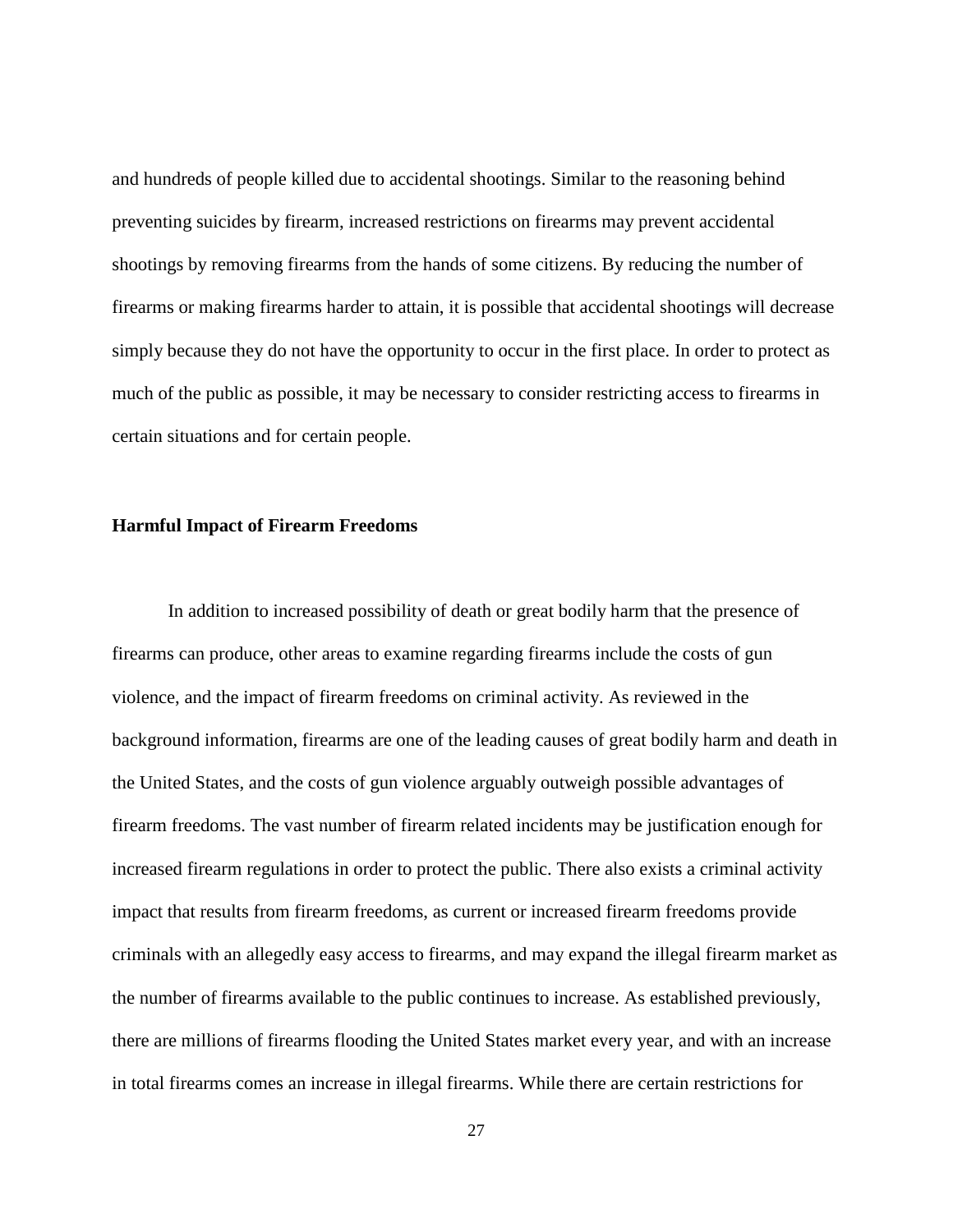citizens who legally wish to obtain firearms, such as a background checks and mandatory waiting period, criminals who purchase firearms illegally go unchecked. If firearm restrictions were increased across the United States, the total number of firearms available to the public will likely be reduced. Because of the reduction in total firearms, a decrease in the number of firearms that fall into illegal markets may occur. If it is possible to remove firearms from the hands of criminals who intend to threaten lives, then restricting access to firearms must be considered. While the firearm issues discussed above certainly do not cover all necessary areas to properly determine the correct path for future firearm regulations, they provide a starting point for a strategy to balance the right to self-protections and the need for public safety.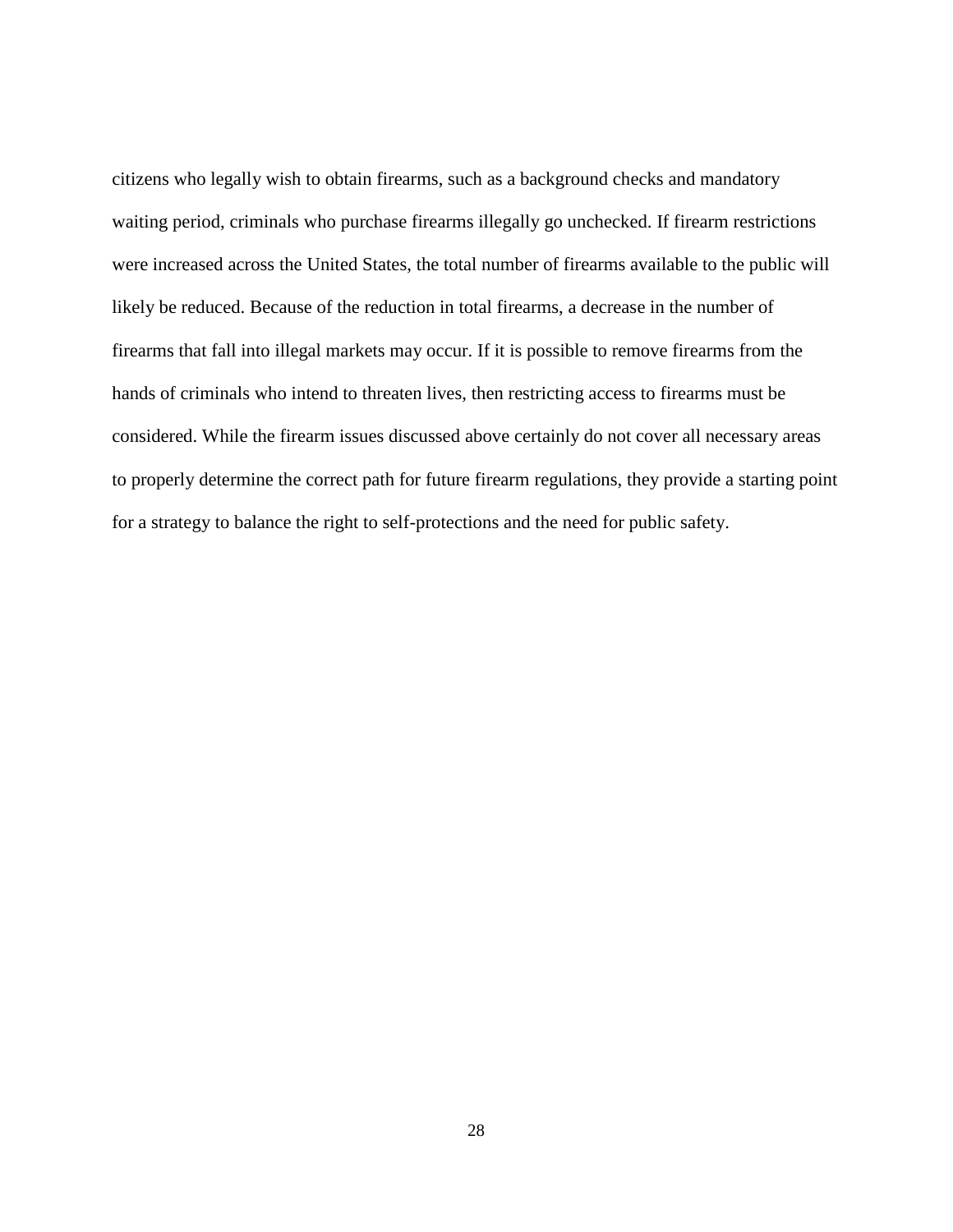# **ADDITIONAL FACTORS FOR CONSIDERATION**

<span id="page-35-0"></span>While the areas addressed previously are central to determining the proper relationship between firearm freedoms and protecting the safety of the public, there are additional areas needed to be examined to reach the proper conclusion. One such an area for future analysis is the political impact of firearm regulations, including Constitutional Second Amendment rights issues, and even the right to privacy that may be infringed upon if a new restrictions on firearms, such as background checks, are implemented. Additionally, public opinion must be considered before deciding the future path for firearm legislation, and an examination of the results of various firearm policies in other nations may assist in predicting the outcome of similar practices in the United States.

# <span id="page-35-1"></span>**Political Issues regarding Firearm Restrictions**

One additional factor that is important to consider when discussing the increase of firearm restrictions is the political opposition that would occur. Firearms have become one of the leading issues debated in the United States today, so it is necessary to review the political implications of increasing restrictions. To begin with, access to firearms has been a freedom that existed in this country since its inception, and any strong restriction on such access to firearms may be viewed as a violation of constitutional rights. Before *Heller*, the right to have a firearm to protect oneself can trace its roots back to the Declaration of Independence. Because of this, the right to a firearm has long been considered a fundamental right, as all citizens must be able to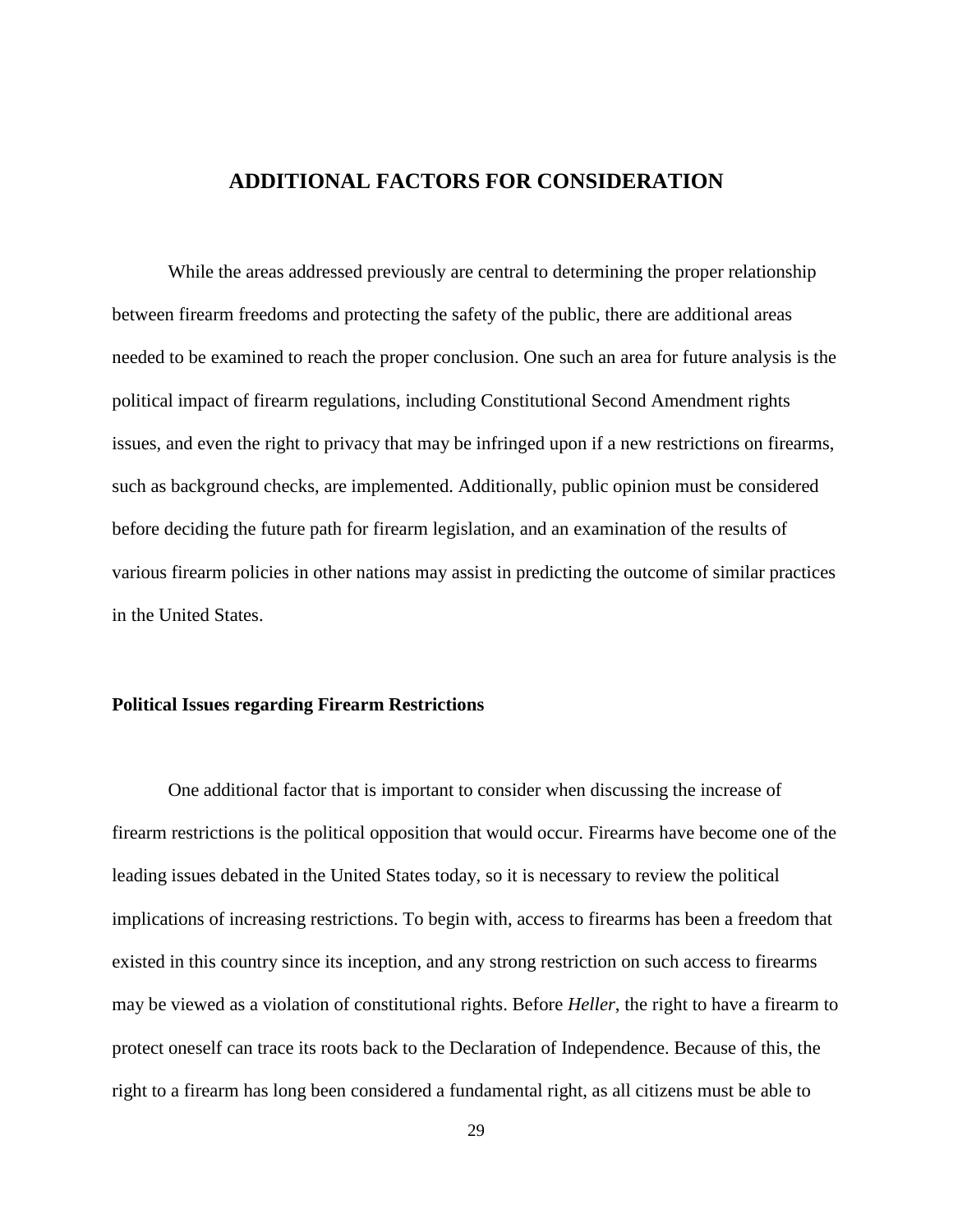fully protect their right to life, and firearms allow all citizens to do so. Restricting access to firearms may violate fundamental rights established by the founders of the United States, and a strong argument could be made that increasing firearm restrictions is therefore a violation of such rights. Because most recent firearm restrictions have not been adopted at the national level, the right to own a firearm has not been a major issue at the Congressional level. However, if significant restrictions to firearm access are proposed, it will cause a strong political division between those who believe that the right to a firearm is an absolute right and those who believe that reasonable restrictions are permissible. Since *Heller*, the Second Amendment has been used by the Supreme Court to establish the constitutional right to possess a firearm. "There seems to us no doubt, on the basis of both text and history, that the Second Amendment conferred an individual right to keep and bear arms. Of course the right was not unlimited, just as the First Amendment's right of free speech was not." (District of Columbia v. Heller, 554 U.S. 570 (2008)) This application of the Second Amendment in *Heller* also has vast political impacts, as opponents to decreasing access to firearms can argue that such legislation is unconstitutional. *Heller* established that the right to own a firearm stems from the Second Amendment. Unreasonably restricting access to firearms (via such actions as a handgun ban) would contradict the holdings by the Supreme Court in *Heller* and *McDonald*. Such legislation would violate the Second Amendment and therefore be likely considered unconstitutional. Because of this, a vast amount of political conflict will arise over the legality of legislation that unreasonably restricts access to firearms. However, in both decisions the Supreme Court clearly stated that the right to bear arms is not absolute, and the Court will clearly approve of reasonable restrictions. The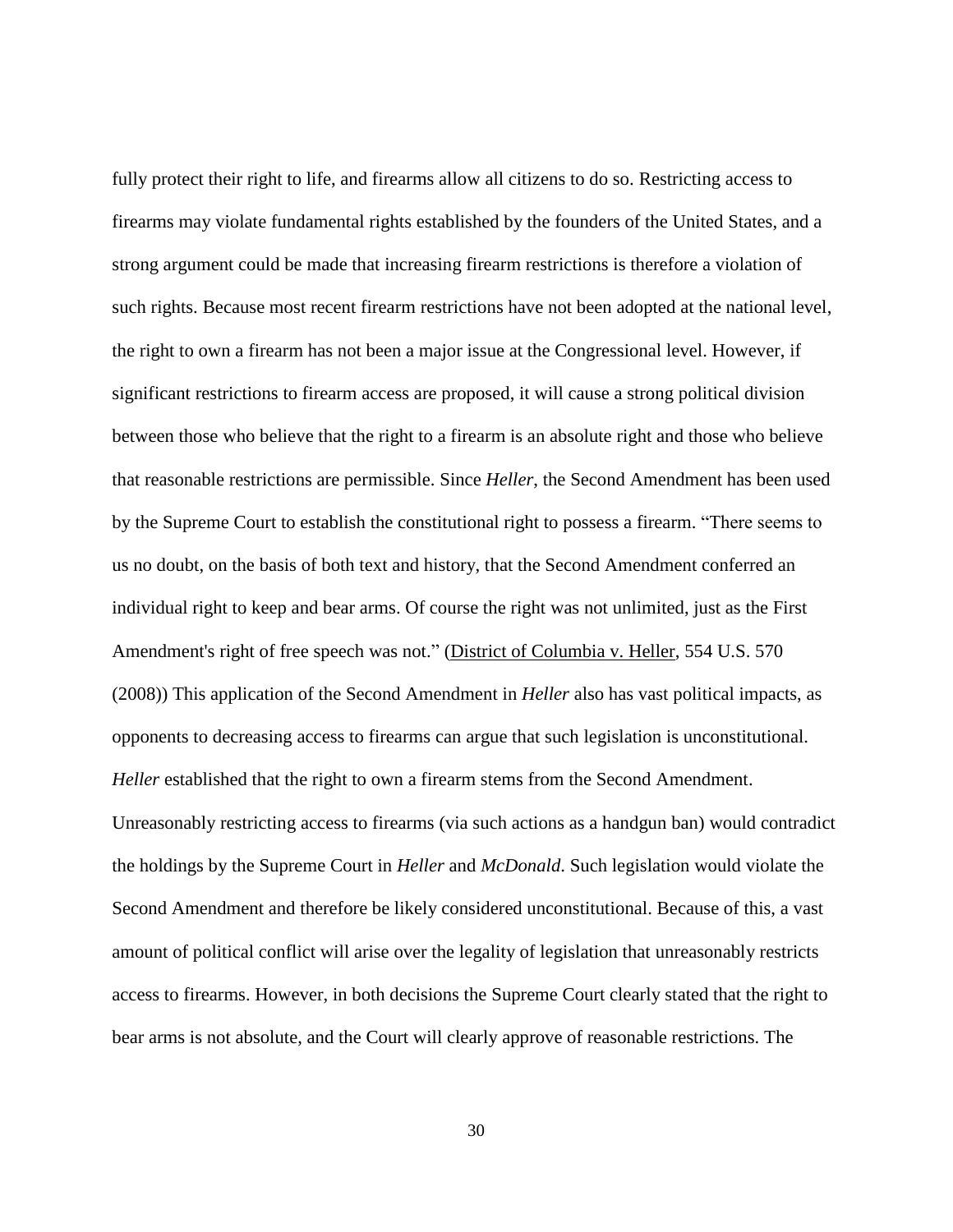political impact that would arise from establishing additional firearm restrictions is an essential factor to consider when reviewing the best possible resolution to firearm issues.

Another important area to consider when discussing the political impact of firearm restrictions is in the most widespread regulation: background checks. Today, in order to legally purchase a firearm in all states, a criminal background check must be performed prior to final transfer of the firearm by a dealer to a citizen. Because it is necessary to prevent as many criminals who intend to use firearms from doing so, performance of a criminal background check is not considered a violation of privacy. However, a vast number of proponents for increased firearm regulations have argued that increasing the depth of background checks could be an effective way of keeping firearms out of the hands of those who intend to hurt the public. "The most comprehensive screening and background check processes, where potential gun purchasers apply in person for permits to purchase handguns, are associated with lower homicide and suicide rates." (Webster) Thus, it is possible that if stronger background checks are required, the safety of the public could be improved without further restricting legal firearm owners from access to purchasing firearms. The proponents of stronger background checks have argued that mental health history and related issues should be included in background checks. Because many major firearm incidents have been found to be the result of individuals with mental disorders that wish to harm the public, a background check into mental health may help to reduce the number of dangerous individuals who could use firearms to endanger the public. However, those who oppose background checks into mental health history argue that this would likely be considered a violation of the right to privacy. While criminal background is a matter of public record, mental health information is intended to be confidential. Contrary to this argument, the Supreme Court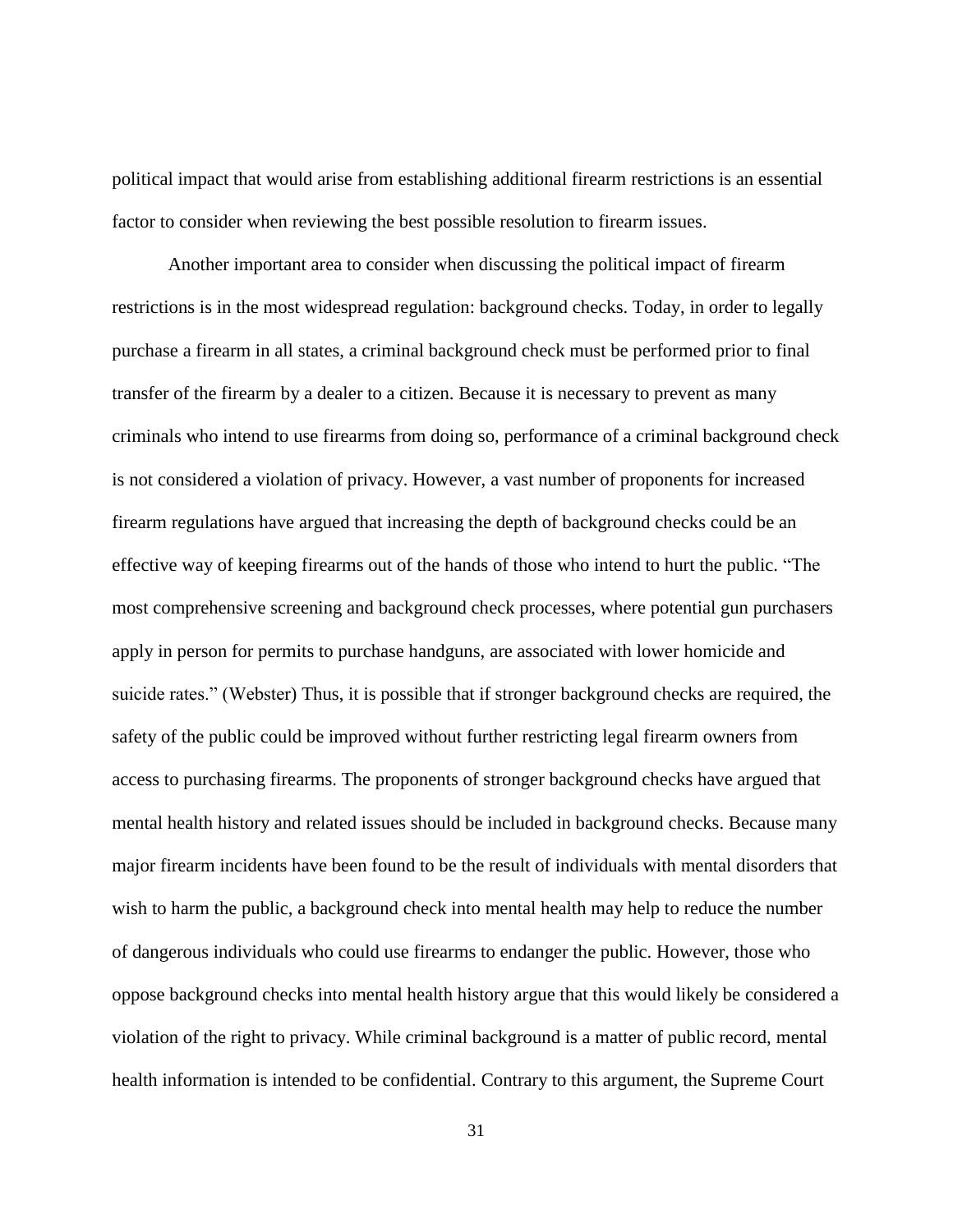in *Heller* established that it would be permissible to limit access to firearms for those who are mentally ill. "Nothing in our opinion should be taken to cast doubt on longstanding prohibitions on the possession of firearms by felons and the mentally ill." This statement in the opinion by the court details that a requirement for background checks to include mental health would be permissible. Because background checks are handled by the federal government, any mental health issues addressed would still be prevented from becoming public knowledge, thus protecting each citizen's right to privacy. Prior to requiring background checks to include mental health issues, it would be necessary to determine the new factors that may prevent a person from obtaining access to a firearm. First, the legislation must establish the actual mental health disorders that would prevent a person from obtaining a firearm. At the very least, it ought to be decided that any determination that a person is a danger to themselves or others should prevent firearm ownership, especially if that person was involuntarily hospitalized. Additionally, it must also be made possible for those who have been effectively treated for the mental illness to prove that they should be allowed to have a firearm. One possible method to accomplish this could be to allow those who are found to be mentally ill to receive confirmation of mental health evaluations from at least two mental health professionals, and then request a hearing to determine his or her present condition. If a person were found to be in good mental health, the her or she would be allowed to have a firearm. They could also be required to have insurance for firearm ownership. By requiring insurance, it would assist in monitoring the firearm owner for any mental illness that could recur, and could also protect the public by providing remedies if a person with a former mental illness uses a firearm to injure another person. Increasing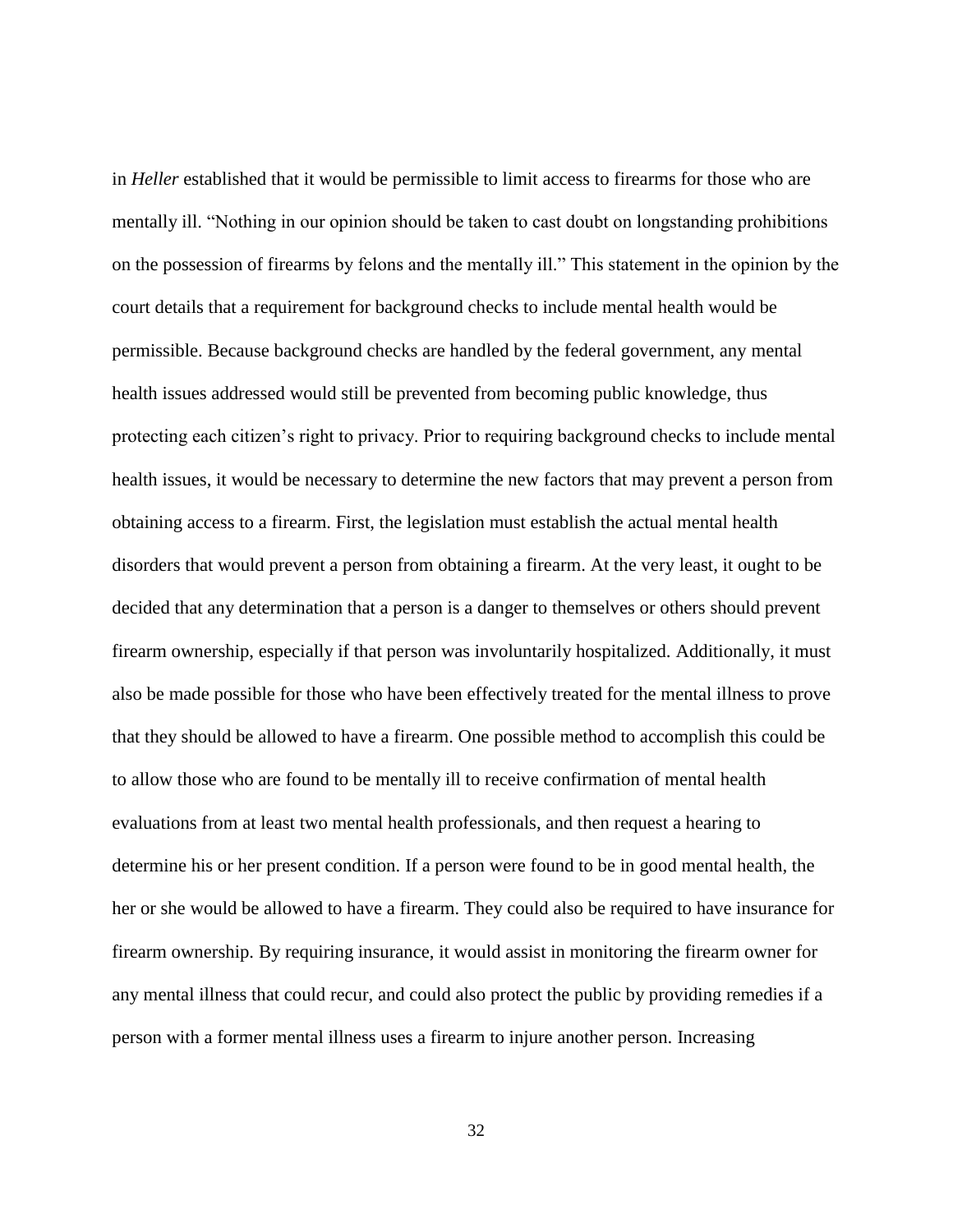background checks to include mental illness is allowed under *Heller*, and could vastly improve public safety by keeping firearms out of the hands of those who may use them to harm others.

# <span id="page-39-0"></span>**Public Opinion**

When determining the best possible solutions to firearm issues, it is essential to also examine public opinion. The strongest tool for change that the people of the United States have is their vote. One of the most important factors to consider regarding firearm restrictions is public opinion. If public opinion is not supportive of increasing firearm restrictions, then it is likely that any attempt at doing so will not succeed. As established above, unreasonable firearm restrictions may likely be considered unconstitutional because of the holdings in *McDonald* and *Heller*. As such, significant amount of public support for increasing firearm restrictions would be required to even consider it a possibility. There are multiple ways to determine public opinion regarding firearm legislation, including polls, elected officials voting history, and past passed/failed legislation. While it is common knowledge that there exists many staunch advocates for increased firearm restrictions, there are also many who strongly oppose regulations and even wish to decrease restrictions. As such, it is of vital importance to determine how the majority of the public view the possible increase in firearm legislation. Because of the recent major firearm incidents, public opinion has begun to shift toward trying to reduce firearm violence. This shift can be shown through recent polling. As an October of 2015 poll stated that "55% of Americans said they supported stricter gun control laws." (Newport) This recent public support for increasing firearm restrictions should mean that attempted legislation could be more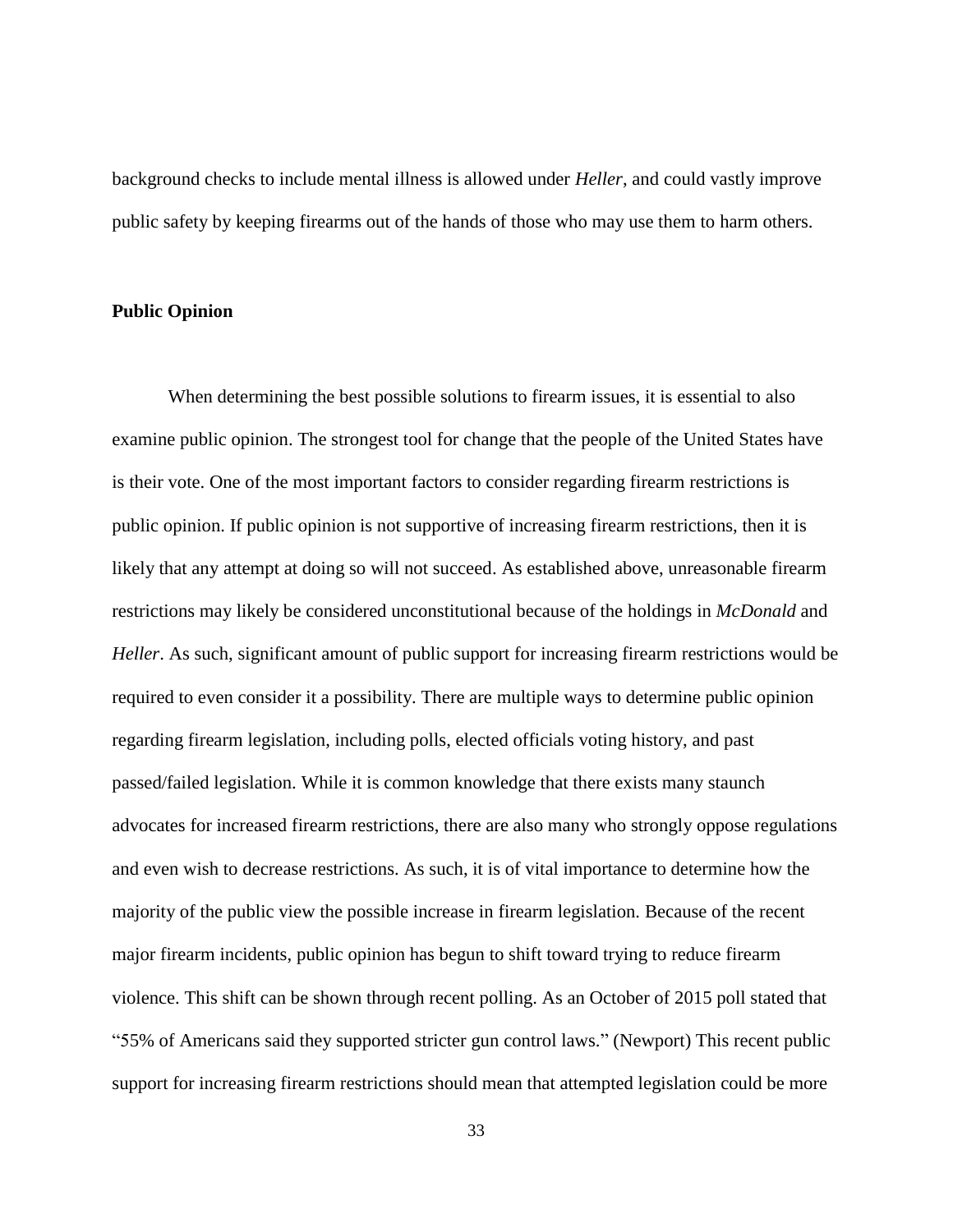successful than past legislation which may have failed because of a lack of public support. Because many citizens now have opinions on what the government should do regarding firearms, it is necessary to use predictions on how the public would view an increase in firearm restrictions in order to properly justify an attempt at reform. If public support for increasing firearm restrictions is found to be an opinion that a majority of Americans share, then it is likely than an attempt at reforming firearm regulations could prove successful. However, if it is found that public support for increasing firearm restrictions is not an opinion held by a majority of Americans, then it may be necessary to implement small changes to attempt to fix the problems until public opinion sways toward increased restrictions.

#### <span id="page-40-0"></span>**Global Comparisons**

One of the most essential topics to discuss for this thesis is global firearm comparisons, as different policies and their results in other countries could show what policies could have the best results in the United States. In the United States, "homicide rates were 7.0 times higher than in other high-income countries, driven by a gun homicide rate that was 25.2 times higher." (Grinshteyn, Hemenway) This statistic demonstrates the drastic need to review firearm policies in the United States, as it is clearly alarming that the United States homicide rate is vastly higher than the rest of the world. By examining the firearm policies of other countries that are similar to the United States and then analyzing the results of those other countries firearm regulations, it should show the possible effects of similar policies in the United States. Throughout the world, every country has differing firearm regulations, and examining the results of these policies could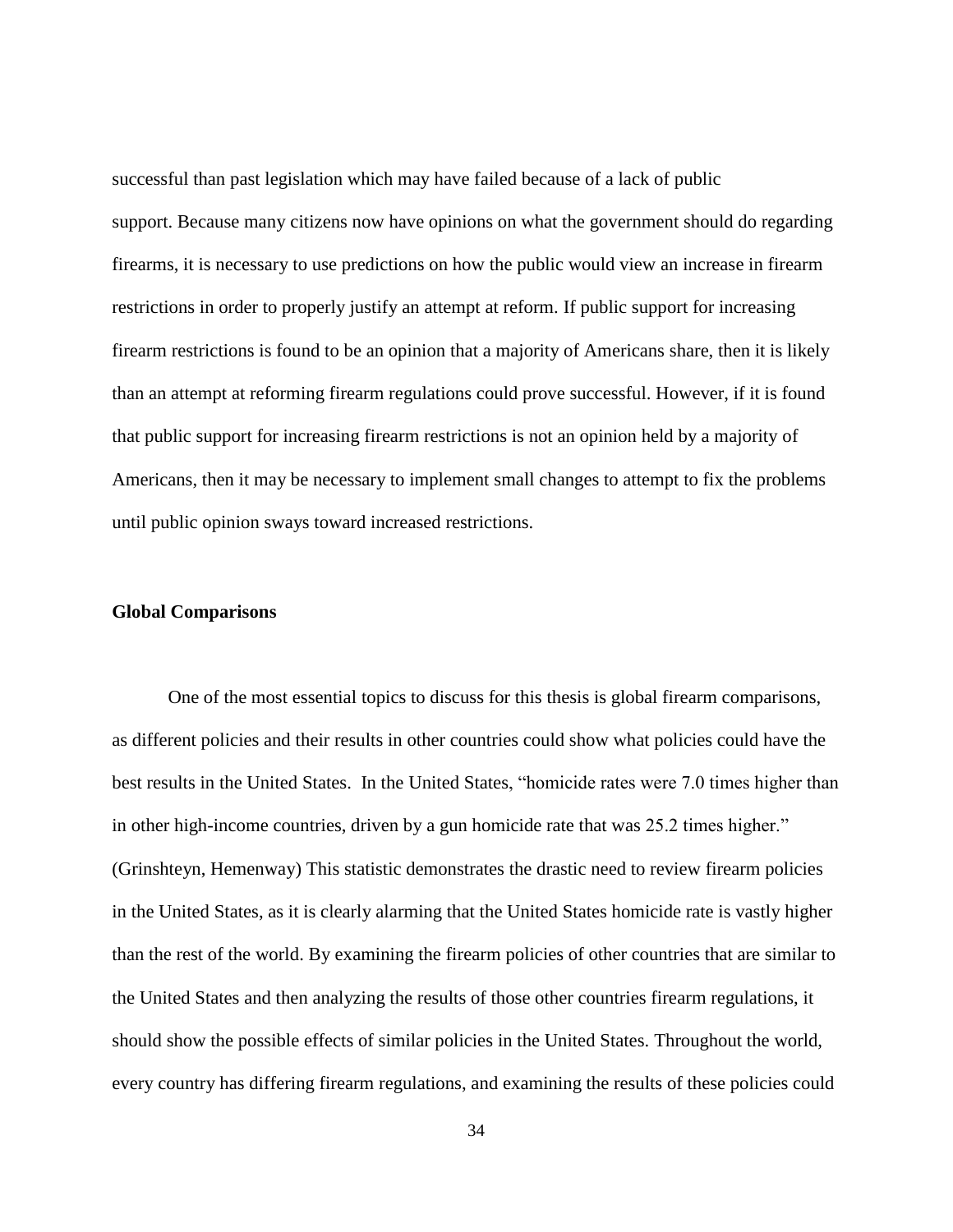predict possible outcomes if similar laws are enacted in the United States. Major countries to examine in relation to firearm laws include Australia, the United Kingdom, and Japan. All of these countries are very similar to the United States, so analyzing the effects of their firearm regulations could predict possible results in the United States. However, it is important to point out that all of these countries do not have a Second Amendment equivalent, so it is likely that enacting similarly strong firearm restrictions would not be possible in the United States.

In order to combat major firearm incidents, Australia enacted the "National Agreement on Firearms [which] all but prohibited automatic and semiautomatic assault rifles, stiffened licensing and ownership rules, and instituted a temporary gun buyback program that took some 650,000 assault weapons out of public circulation." (Masters) The firearm restrictions enacted in Australia had a profound effect on firearm incidents in the country, as Australia has not had a mass firearm shooting since 1996. "The Australian murder rate has fallen to close to one per 100,000 while the U.S. rate…is still roughly at 4.5 per 100,000." [\(Donohue\)](https://theconversation.com/profiles/john-donohue-174007) Thus, the tightening of firearm regulations in Australia led to a decrease in firearm homicides, which may similarly happen in the United States. The results from the firearm policy reform in Australia demonstrate the possible positive effectiveness that increasing firearm restrictions in the United States could have. The results from Australia provide the possibility that adopting reasonable firearm regulations in the United States could prove to be effective in increasing the safety of the public.

Another major international country where firearm policy is important to analyze is the United Kingdom. After a number of major firearm incidents in the UK, starting in 1988 the country banned most private citizens from owning a handgun. However, unlike the results of the increased firearm regulations in Australia, the results in the UK were not as clear. "Crime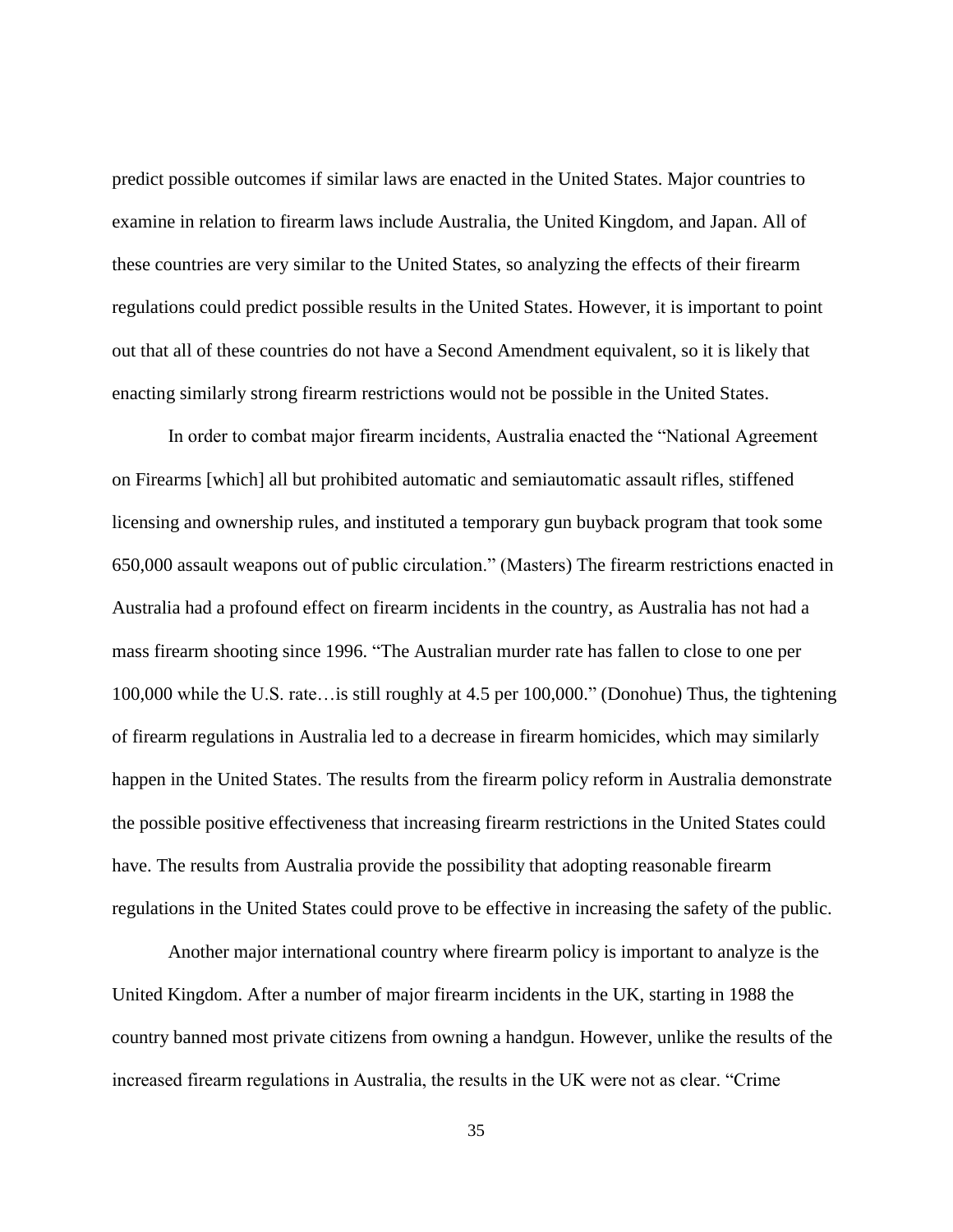statistics in the years after the ban was introduced appear to support the theory that it had little impact. Gun crime rose sharply, to peak at 24,094 offenses in 2003/4. After that, the number of crimes in which a firearm was involved fell consistently, to 4,779 offences in 2013. In the year ending September 2015 there was a small rise of 4% to 4,994 offences." (Jowit, et al.) The results of the increased regulations in the UK show the possible negative consequences that similar firearm restrictions could have in the United States. Because the results of the firearm restrictions in the UK did not yield visible improvements to public safety, it is difficult to justify enacting similar policies in the United States. If strong restrictions on firearm freedoms occurred in the United States and the results were similar to those in the UK, the public opinion of such regulations would quickly shift to the negative. By examining the results of the ban in the UK, it may demonstrate flaws in potential firearm restrictions, and predict the best course for similar firearm regulations in the United States.

Finally, one of the most important countries to examine when discussing global firearm comparisons to the United States would be the country of Japan. Japan has one of the world's most strict gun policies, as handguns are banned, and one of the only types of firearms available to the public are shotguns. However, obtaining legal possession of a shotgun in Japan involves a lengthy process that includes psychological evaluation, extensive background checks, and training. Because of these extremely strict firearm polices, Japan has one of the lowest ownership rates of firearms in the world. By analyzing the results of such a ban, it could shed light on the impact of a vast ban on firearms. "There were six reported gun deaths in Japan in 2014, according to the National Police Agency. In 2006 just two people were killed in gun attacks; when the number rose to 22 in 2007." (Jowit, et al.) Thus, because of the strict firearm polices in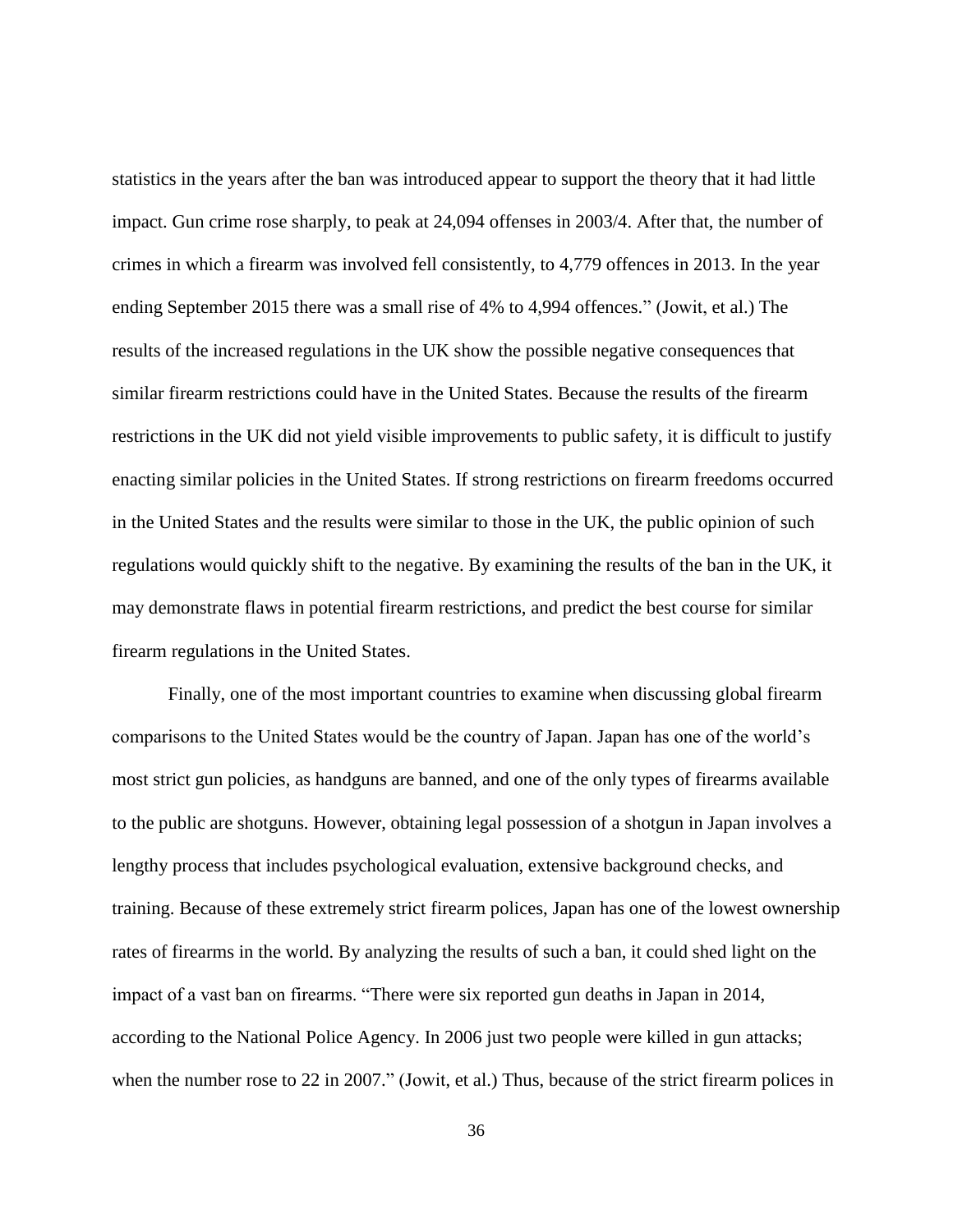Japan, there exists a vast difference between the United States and Japan in the amount of citizens who are injured by firearms. The results of the firearm policies in Japan could mean that strong limitations on firearm access in the United States could vastly reduce firearm related deaths.

#### <span id="page-43-0"></span>**Alternatives to Increasing Firearm Restrictions**

When examining the possibility of increasing firearm restrictions, alternatives to stricter firearm policies must also be considered, including such possibilities as background checks, firearm training and safety courses, mandatory safety features/devices, and civil/criminal liability. As established in *Heller*, "like most rights, the right secured by the Second Amendment is not unlimited…. The right was not a right to keep and carry any weapon whatsoever in any manner whatsoever and for whatever purpose." (District of Columbia v. Heller, 554 U.S. 570 (2008)) Thus, instead of increasing firearm restrictions that may prevent access to firearms for certain individuals, it is possible to use certain alternatives that can assist in protecting the public via placing certain limitations on firearm freedoms. There exists both positives and negatives with regards to these alternatives to increasing firearm restrictions.

As discussed previously, increasing background checks has benefits and drawbacks. Expanding background checks to include mental health to prevent those with mental illnesses from obtaining firearms could be vastly beneficial to improving public safety, and would not likely violate any current firearm freedoms or the right to privacy. Recent polling indicates that "86% of Americans [favored](http://www.gallup.com/poll/186263/majority-say-concealed-weapons-safer.aspx?g_source=guns&g_medium=search&g_campaign=tiles) 'a law which would require universal background checks for all gun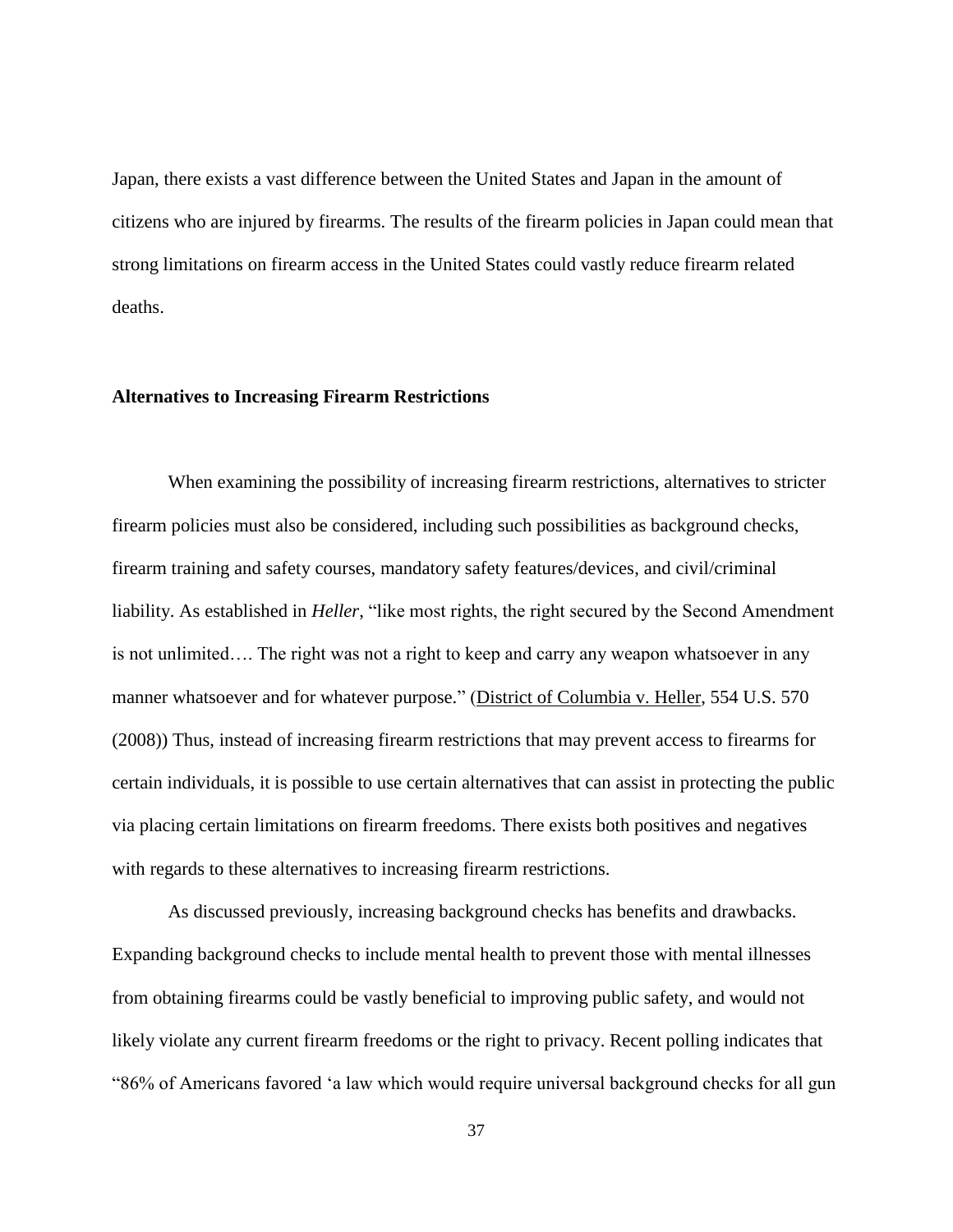purchases in the U.S. using a centralized database across all 50 states." (Newport) This data demonstrates that the American public is strongly in favor of increasing background checks, so it would be wise to attempt to utilize this widely supported opportunity to better protect the public. Another possible expansion of background checks could be introduced into the area of private firearm sales. Currently, it is only necessary for firearm retailers to do background checks on individuals who are purchasing firearms. However, if a firearm is privately sold between two citizens, no background check is required. A possible alternative to increasing firearm restrictions could be to mandate that private sellers transfer firearms through retailers who would perform a criminal background check. This could limit the sale of private firearms to those who are not permitted to have them, such as convicted felons or the mentally ill. Establishing a requirement that all firearm transfers take place through a licensed dealer ensures that all firearms are accounted for, and that only proper citizens who should have firearms are able to do so.

Another possible alternative to increasing firearm restrictions could be through the implementation of mandatory firearm training and safety courses before purchasing a weapon. Currently, in most states, a citizen is only required to take a firearm safety course if he or she wishes to obtain a concealed carry permit. If a similar requirement is established for all those who purchase a firearm, it could limit many firearm injuries, including accidental shootings. Additionally, it would be wise to at least require training based on the weapon being purchased or used. For example, mandatory training may not be deemed necessary for a handgun, but could be required if a person is attempting to purchase a semi-automatic rifle. As established previously, *Heller* would support the concept of requiring mandatory safety courses, as the

38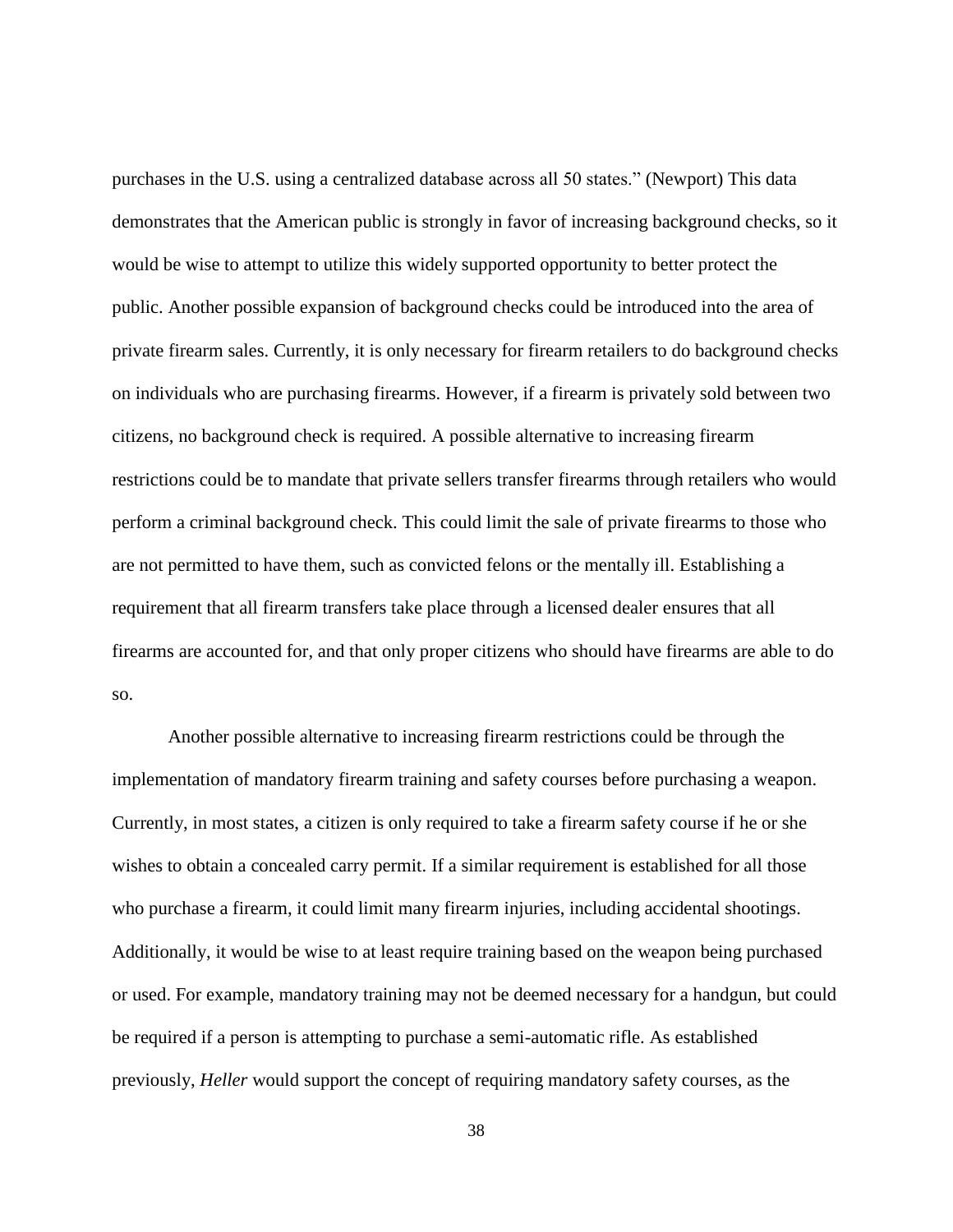opinion states that the right to firearm access is not unlimited. Proper firearm training could benefit firearm owners by requiring them having the correct knowledge on how to use a firearm, which may help protect the public if such persons decide to use a firearm in a self-defense situation. Requiring firearm purchasers to partake in a firearm safety course is a potential solution to decreasing the number of accidental firearm deaths and may help protect public safety in the future.

One additional alternative to increasing firearm restrictions that could assist in increasing public safety is the requirement for firearms to have safety mechanisms and features, including possibilities like firearm safeties, trigger locks, and loaded chamber indicators. Requiring safety items such as these could assist in preventing many accidental shootings, especially in cases when minors find firearms and accidentally discharge the weapon. "Safety devices could have prevented about 31 percent of accidental deaths caused by firearms…[a] childproof safety device could have prevented 8 percent of 107 accidental firearms-related fatalities, and the loading indicator could have prevented 23 percent of the cases involving injuries or deaths." (Chelimsky, York) This data demonstrates the possible positive effectiveness that safety devices could have if they are mandated. By requiring safety mechanisms, the amount of accidental discharges of firearms will likely decrease, thus better improving public safety by reducing the possibility of accidental shootings. Safety mechanisms can prevent various causes of accidental shootings, including minors mishandling weapons they may have found, or even accidental discharges when unloading weapons. Those who oppose implementing safety requirements may choose to cite *Heller* as a counterargument, as it stated that the "requirement that firearms in the home be rendered and kept inoperable at all times… makes it impossible for citizens to use them for the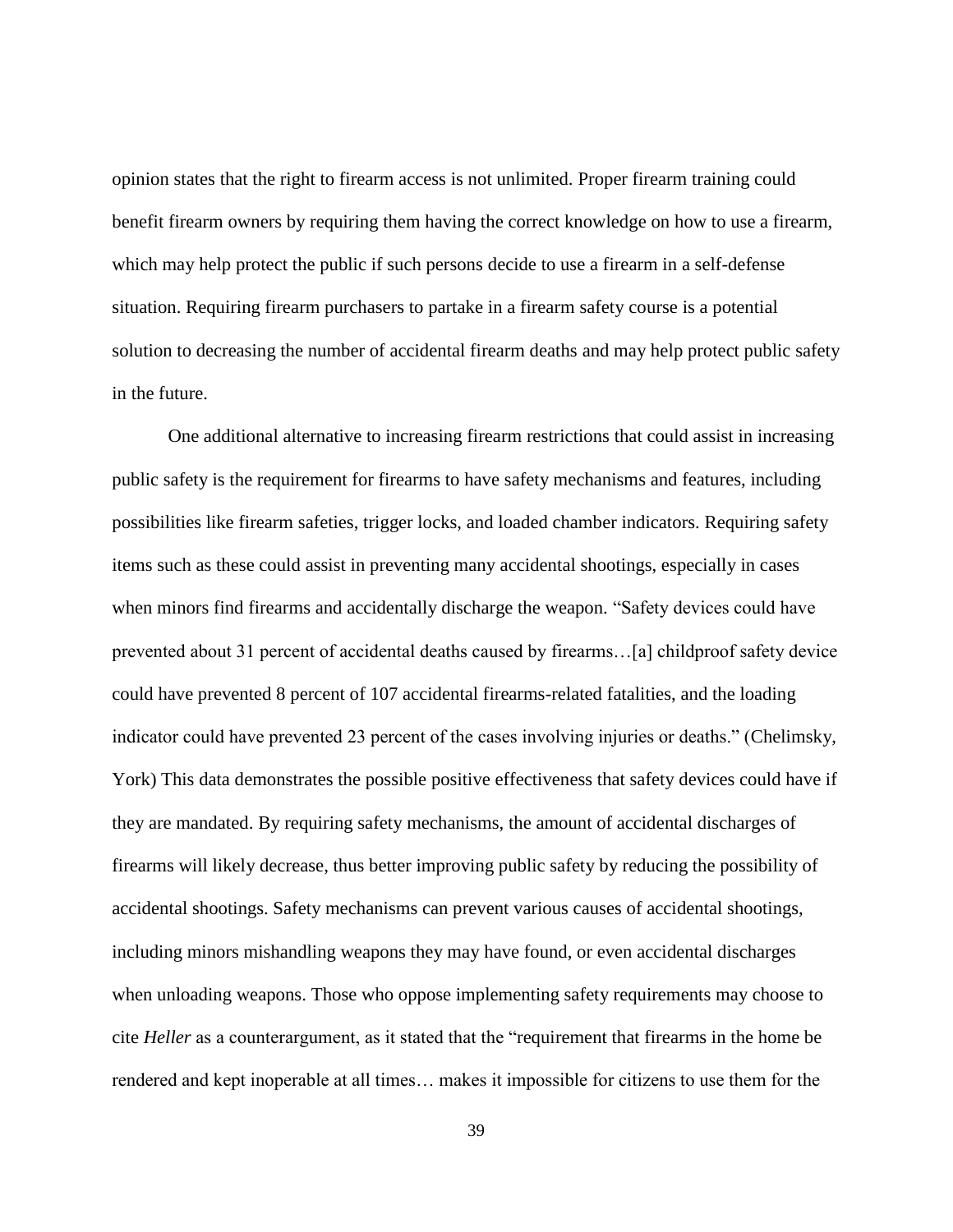core lawful purpose of self-defense and is hence unconstitutional." However, this statement from *Heller* would not apply because the law in *Heller* required that firearms in the home be kept inoperable. On the other hand, the requirement of safety devices discussed above would not prevent the weapons from being used in self-defense situations. These safety devices would only keep firearms from causing accidental shootings by preventing the unwanted discharge of the firearm. If mandating certain safety mechanisms can improve public safety and put many innocent victims out of harm's way, it is a necessity to consider these measures when discussing changing firearm regulations.

Finally, establishing civil and criminal liability for accidental shootings that are shown to have possibly been prevented had proper precautions been used could assist in decreasing firearm injures. In many incidents of accidental shootings, precautions could have been taken by firearm owners that would likely have led to the shooting not taking place. As such, one possible way to decrease possible shootings is to establish civil liability for firearm owners whose weapons are used in accidental shootings if they are shown to not have taken proper precautions. Additionally, establishing criminal liability for such shootings could also be greatly beneficial, as the threat of criminal punishment could force citizens to better secure their firearms to prevent accidental shootings. Some States, including Florida, have already enacted such legislation, which punishes criminally persons who have allowed accidental shootings to occur by not taking proper safety precautions (See Florida Statute §784.05 – Culpable Negligence). This preventative measure would first require the implementation of mandatory safety precautions in situations in which accidental shootings have a greater chance of taking place. For example, in a home with children where a firearm is present, the owner must prevent the firearm from being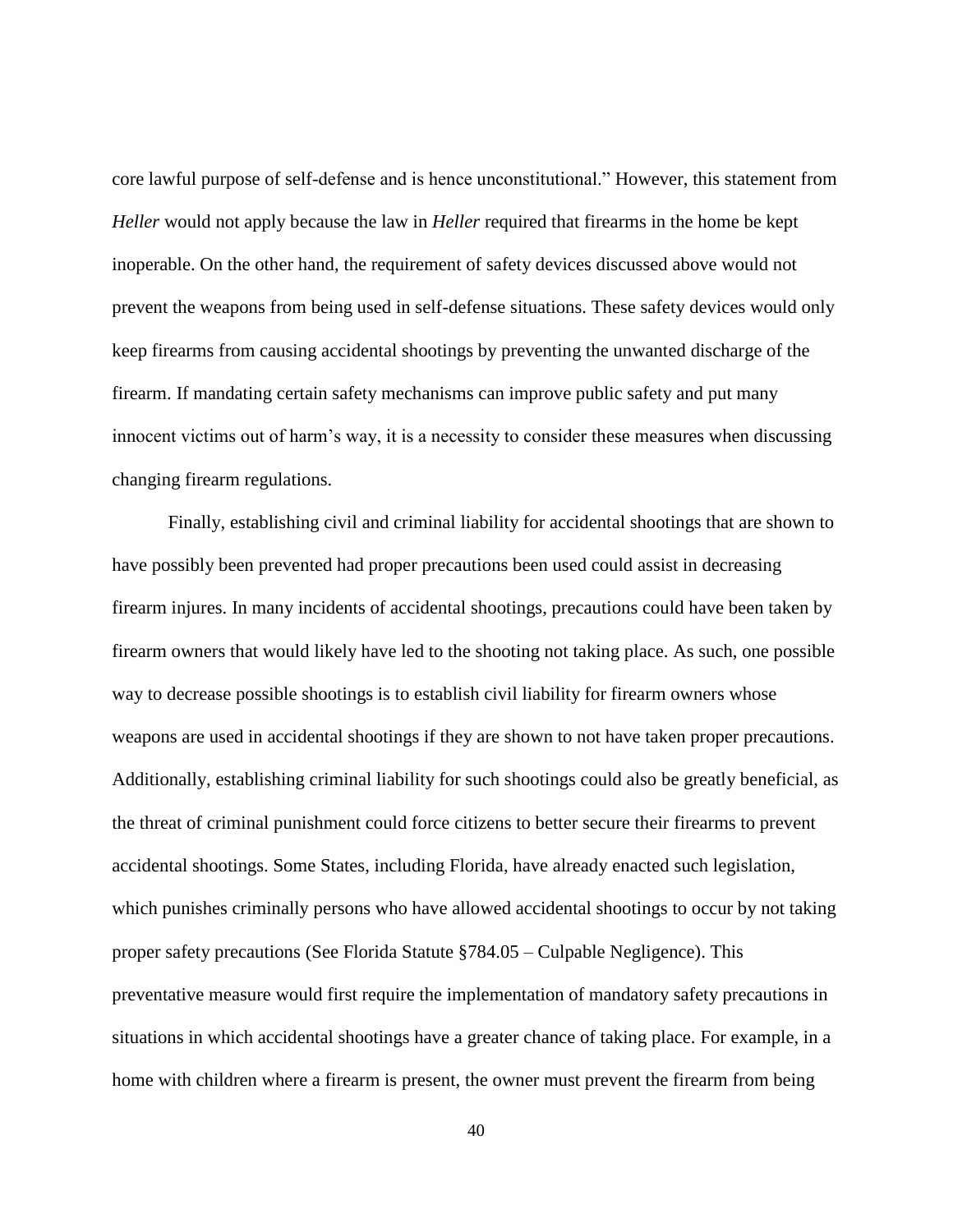accessed by the child via either a safe or safety lock on the firearm. If it is found that the owner was negligent enough to allow easy access to the weapon by a child, they could be found liable for the shooting and punished accordingly. By implementing this policy, it will force firearm owners in situations in which accidental shootings have a higher chance of occurring to take stronger measures to prevent it from happening. Thus, accidental shootings could decrease because firearm owners would be required to keep firearms out of the hands of those who should not have the weapon in the first place.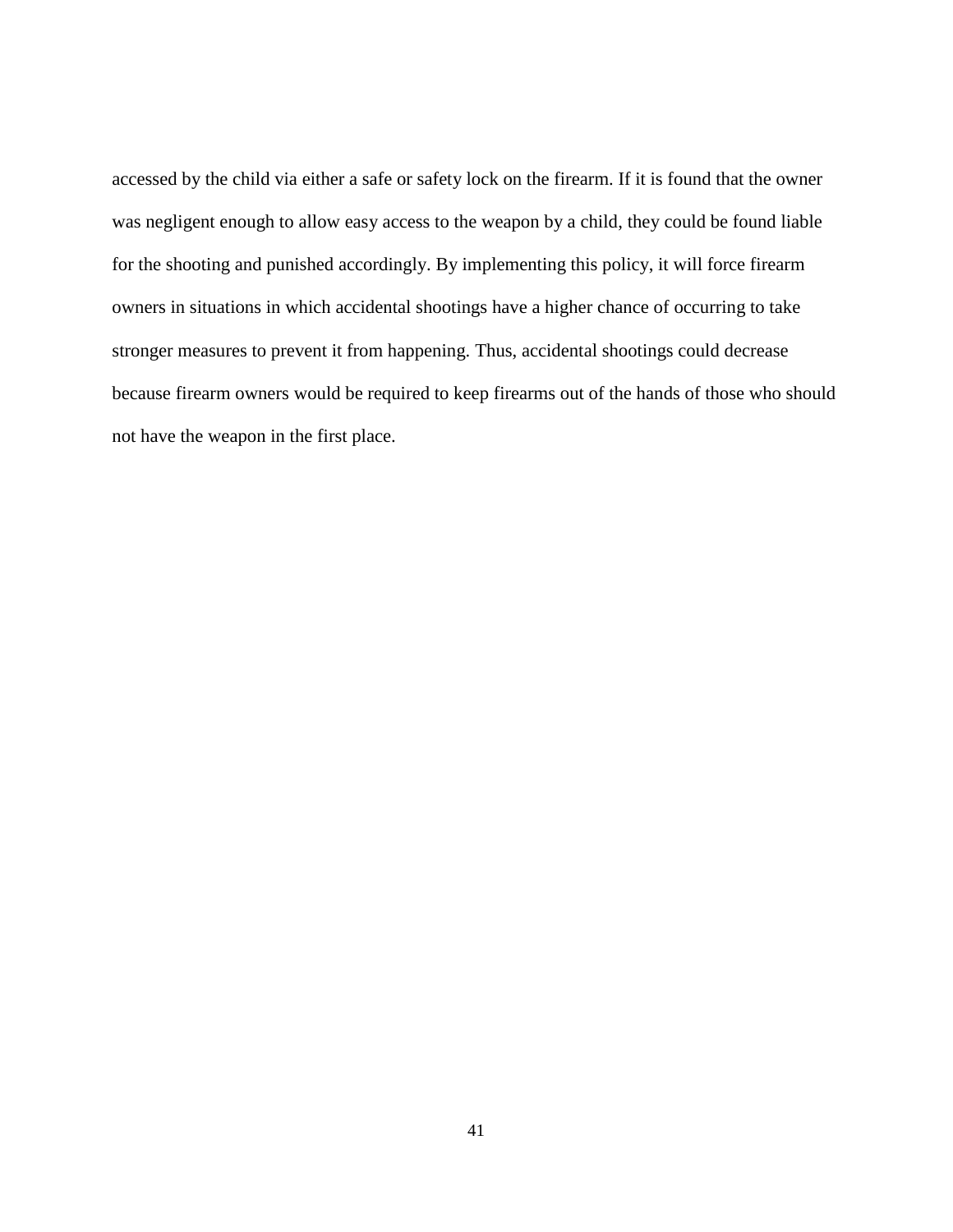# **CONCLUSION**

<span id="page-48-0"></span>By examining the previously mentioned topics and other important issues to the relationship between firearm freedoms and public safety, this thesis has provided the necessary information to find the possible paths for the future of firearm legislation, and examined how these paths may best protect the safety of the public. Because firearm freedoms impact so many aspects of our society, as much information as possible must be gathered in order to make the best potential decision for the future of this country. The firearm debate is one of the most important issues in American today, and must be approached with great concern to find the best possible solution.

In order to properly examine the relationship between firearm freedoms and public safety, the correct methodology of research and the proper organization of that information has been utilized. To reach the best possible compromise between firearm freedoms and the necessity to protect the public, essential information regarding the positives and negatives of firearms has been examined. Initially, the most important information necessary to conduct the proper analysis was background information, which includes vital statistics and information such as ownership information, firearm related incidents, and current legislation. After establishing the information necessary to create the proper foundation for firearm freedom analysis, the thesis has examined vital details of the firearm debate, including topics such as firearm benefits, issues caused by firearms, political impact, public opinion, and global firearm statistical comparisons. After examining these central areas to the firearm debate, the subsequent step was to examine possible alternatives to firearm restrictions. The final step in the thesis was to evaluate the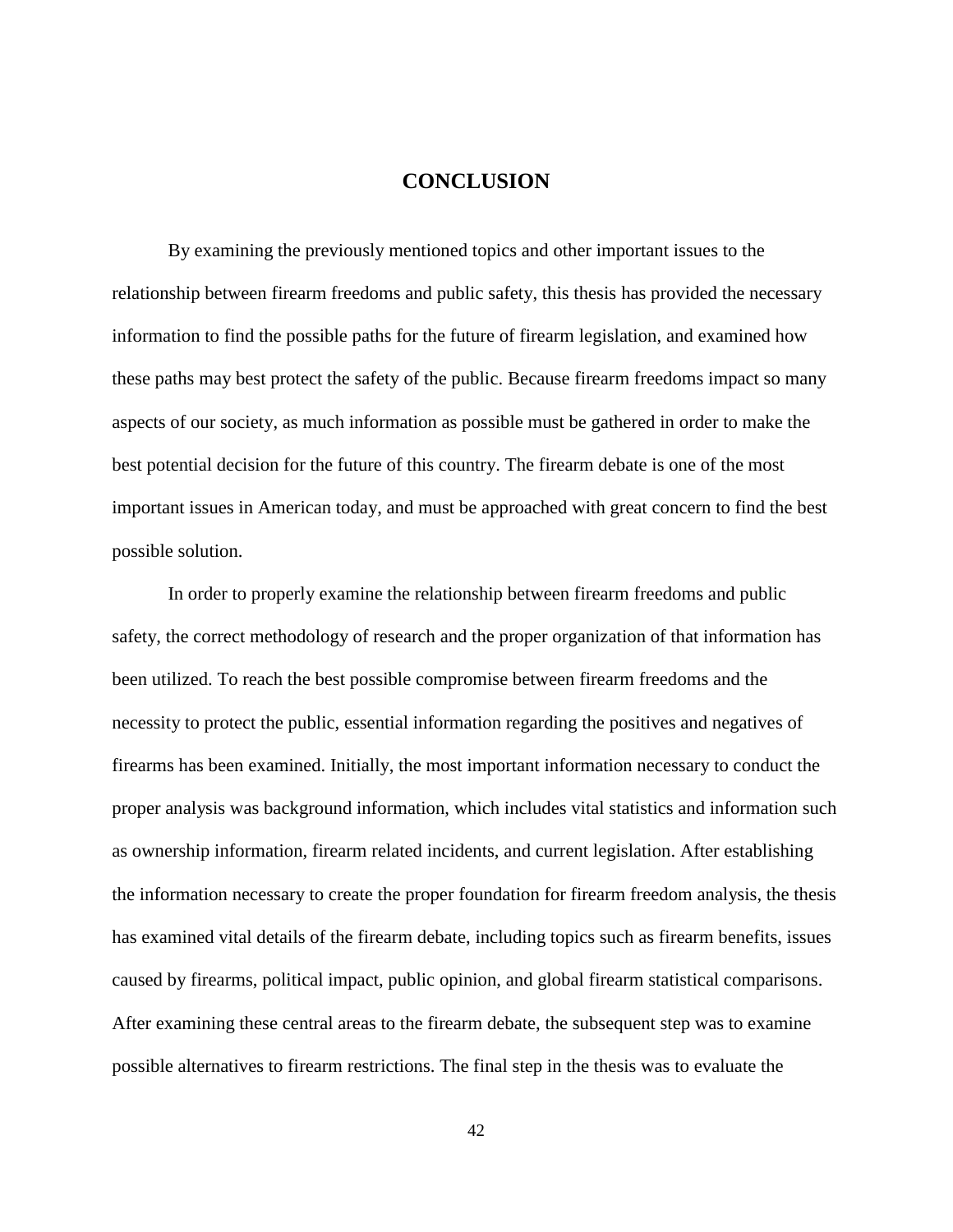potential compromises between firearm freedoms and public safety in order to reach the best possible conclusion for this issue.

The intent of this thesis is to provide as much accurate and detailed information regarding both sides of the firearm debate. After examining all of the information detailed in this thesis, the best possible decisions can be made regarding the best path for the relationship between firearm freedoms and protecting the public. This future path of firearm policies will shape American society in the future, and is one of the most important issues that society faces today. In order to determine the best balance for the country, all of the factors mentioned above regarding this conflict must be examined and weighed. Increasing firearm restrictions will cause a multitude of results that cannot be completely known, and maintaining the current firearm restrictions will also have a profound effect on future events in the United States. While there is no one path that will guarantee every right and protect the entire public, there are many possible changes that could help to improve the safety of this country. It is clear that in order to protect the public, some changes regarding firearm regulations must be made. One possible path for the future could be by first implementing the alternatives to firearm control as mentioned above, and then examining the effect that this has on public safety. Prior to increasing firearm restrictions, attempts to increase public safety must first be attempted via: mandating background checks for all firearm sales, requiring background checks for mental illness, mandating safety devices and features for firearms, requiring firearm training and safety courses, and establishing civil and criminal liability for some accidental shootings. By reviewing the results of such changes, the best possible path regarding the relationship between firearm freedoms and public safety could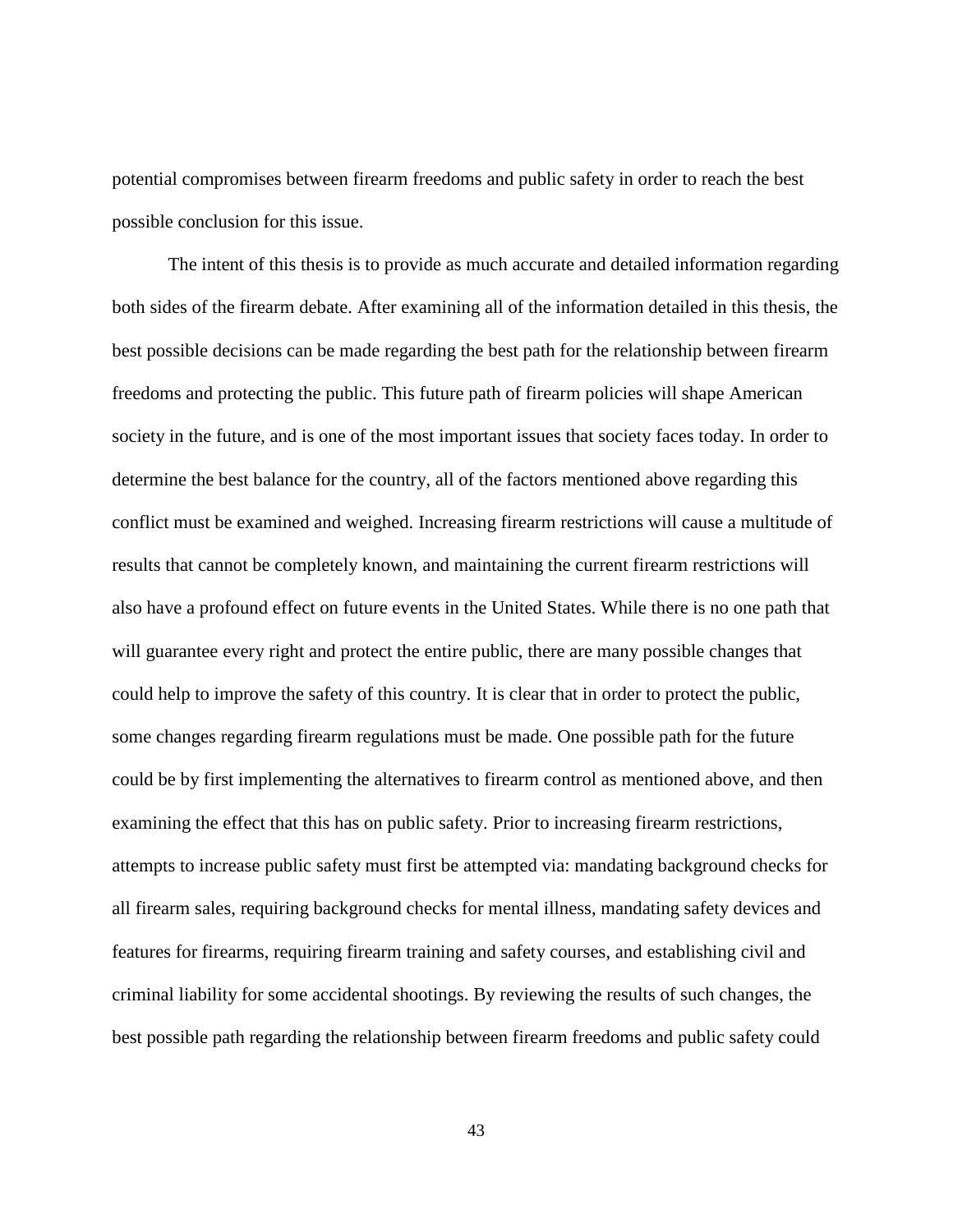be shown. The firearm debate is one of the most important issues in American today, and must be approached with great concern to find the best possible solution.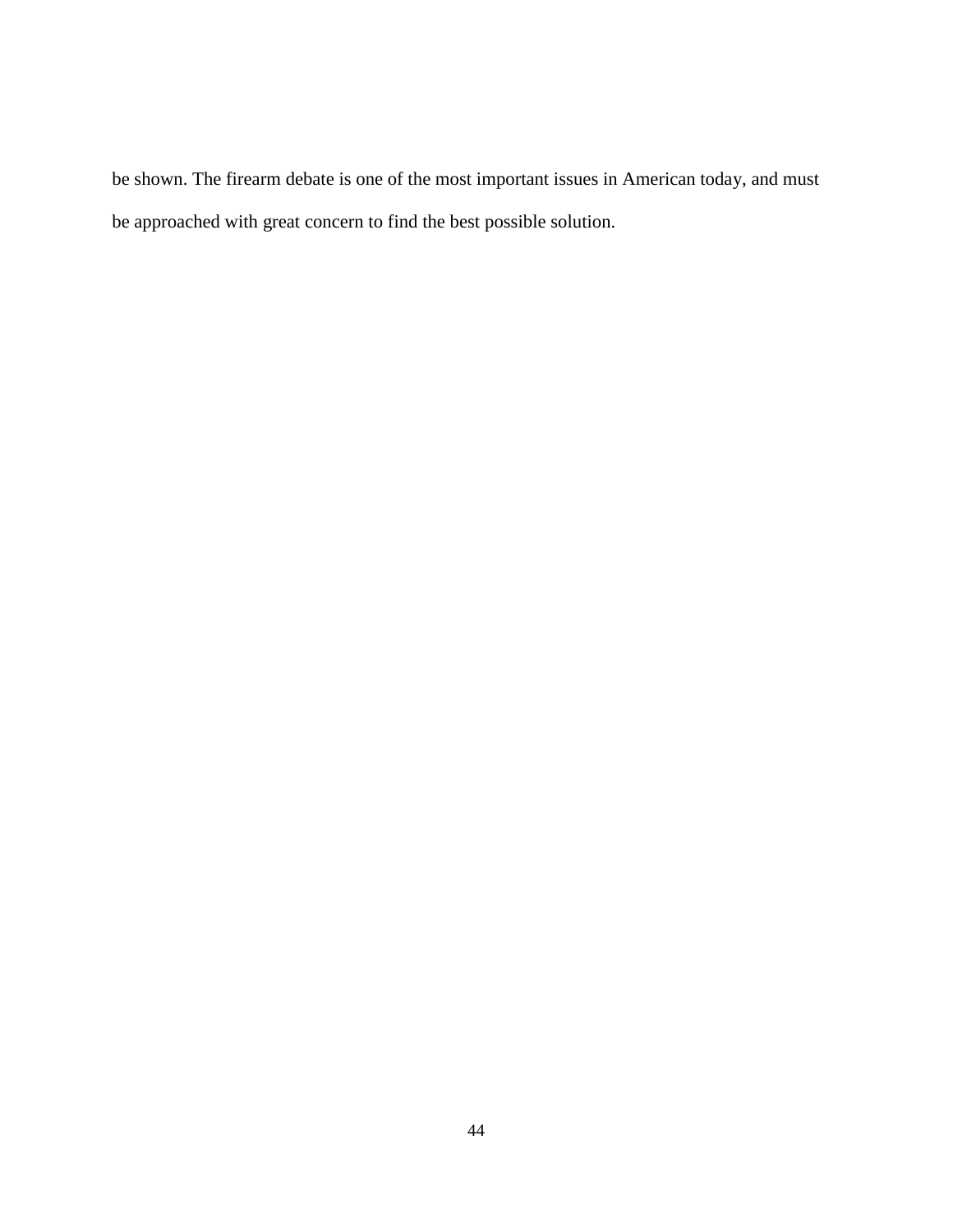# **REFERENCES**

- <span id="page-51-0"></span>Agresti, James D. & Smith, Reid K. "Gun Control Facts." *Just Facts*. 22 August 2016. Web. 22 July 2016. <www.justfacts.com/guncontrol.asp>.
- Alpers, Philip, Amélie Rossetti, and Daniel Salinas. "United States Gun Facts, Figures and the Law." *Guns in the United States*. Sydney School of Public Health, The University of Sydney, 7 Nov. 2016. Web. 22 July 2016.
- "Background on Gun Control." *Background on Gun Control*. On The Issues, n.d. Web. 22 July 2016. <http://www.ontheissues.org/Background\_Gun\_Control.htm>.
- Chelimsky, Eleanor, and Robert York. "Accidental Shootings: Many Deaths and Injuries Caused by Firearms Could Be Prevented." *PEMD-91-9 Accidental Shootings: Many Deaths and Injuries Caused by Firearms Could Be Prevented*(1991): n.p. United States General Accounting Office. Mar. 1991. Web. 5 Nov. 2016.
- Cook, Phillp J. and Kristin A. Goss. *The gun debate: What everyone needs to know*. Oxford: Oxford University Press, 2014. Print.
- District of Columbia v. Heller, 554 U.S. 570 (2008)
- Donohue, John. "How US Gun Control Compares to the Rest of the World." *How US Gun Control Compares to the Rest of the World*. The Conversation, 24 June 2015. Web. 01 Dec. 2016.
- "Expanded Homicide Data Table 15." *Crime in the United States in 2013*. Federal Bureau of Investigations, n.d. Web. 22 July 2016.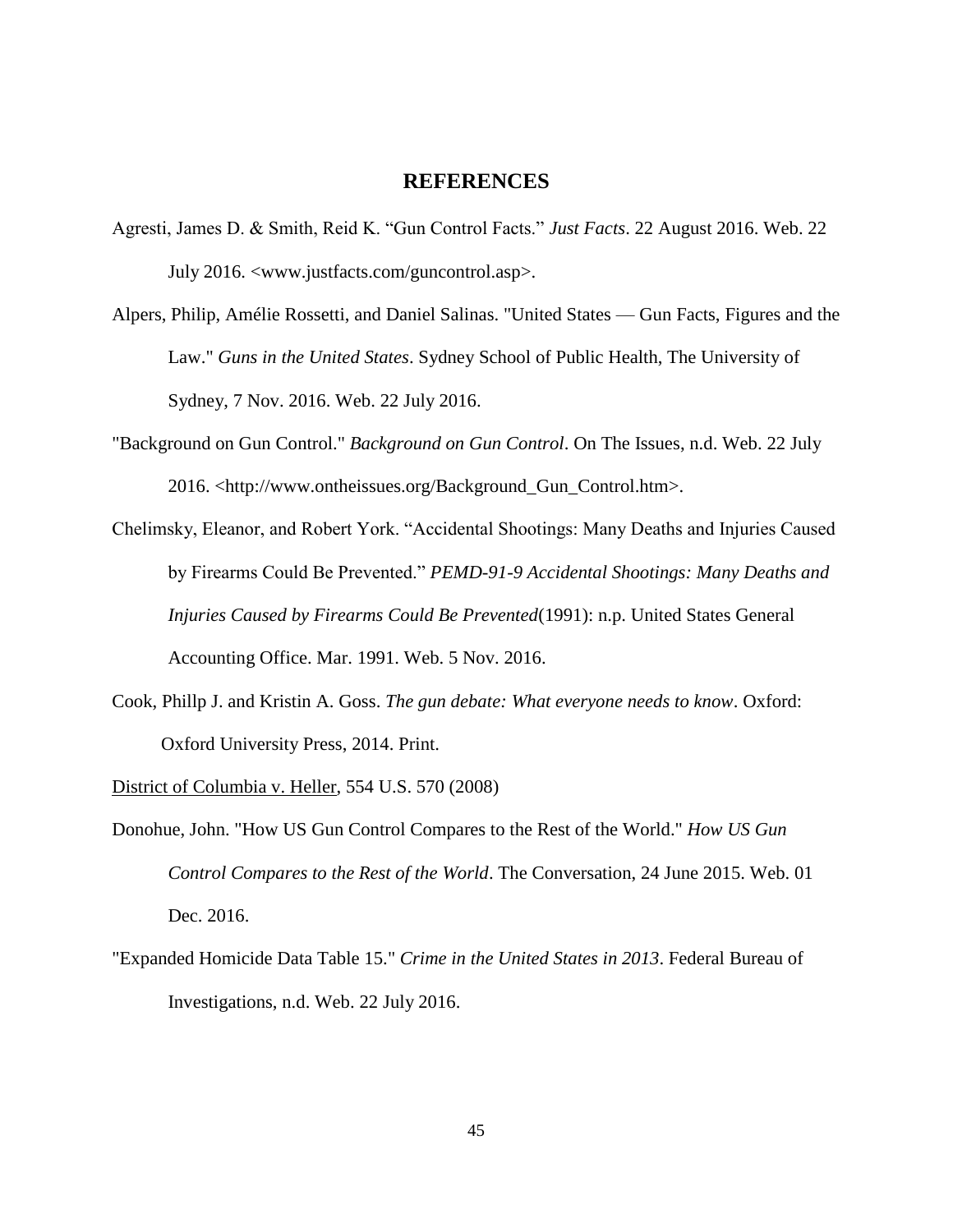- "Firearms and Ammunition Industry Economic Impact Report 2016." *Firearms and Ammunition Industry Economic Impact Report 2016*. National Shooting Sports Foundation, 2016. Web. 22 July 2016.
- Grinshteyn, Erin, and David Hemenway. "Violent Death Rates: The US Compared with Other High-income OECD Countries, 2010." *The American Journal of Medicine* 129.3 (2016): 266-73. Web.
- "Gun Control Fact-Sheet 2004." *Gun Owners of America*. Gun Owners Foundation, 19 Sept. 2008. Web. 22 July 2016.
- Harlow, Caroline Wolf. "Crime Data: Firearm Use by Offenders." (n.d.): n.p. *Bureau of Justice Statistics*. U.S. Department of Justice, Nov. 2001. Web. 5 Nov. 2016.
- Jowit, Juliette, Sandra Laville, Calla Wahlquist, Philip Oltermann, Justin McCurry, and Lois Beckett. "So, America, This Is How Other Countries Do Gun Control." *The Guardian*. Guardian News and Media, 14 Mar. 2016. Web. 05 Nov. 2016.
- "Key Federal Acts Regulating Firearms." *Law Center to Prevent Gun Violence*. SmartGunLaws.org, 2016. Web. 22 July 2016.
- Masters, Jonathan. "U.S. Gun Policy: Global Comparisons." *Council on Foreign Relations.*  Council on Foreign Relations, 12 Jan. 2016. Web. 05 Nov. 2016.

McDonald v. Chicago, 561 U.S. 742 (2010)

- Newport, Frank. "American Public Opinion and Guns." *Gallup*. N.p., 04 Dec. 2015. Web. 05 Nov. 2016.
- Truman, Jennifer L., and Lynn Langton. "Criminal Victimization, 2014." *U.S. Department of Justice* (2015): 1-20. 29 Sept. 2015. Web. 1 Dec. 2016.